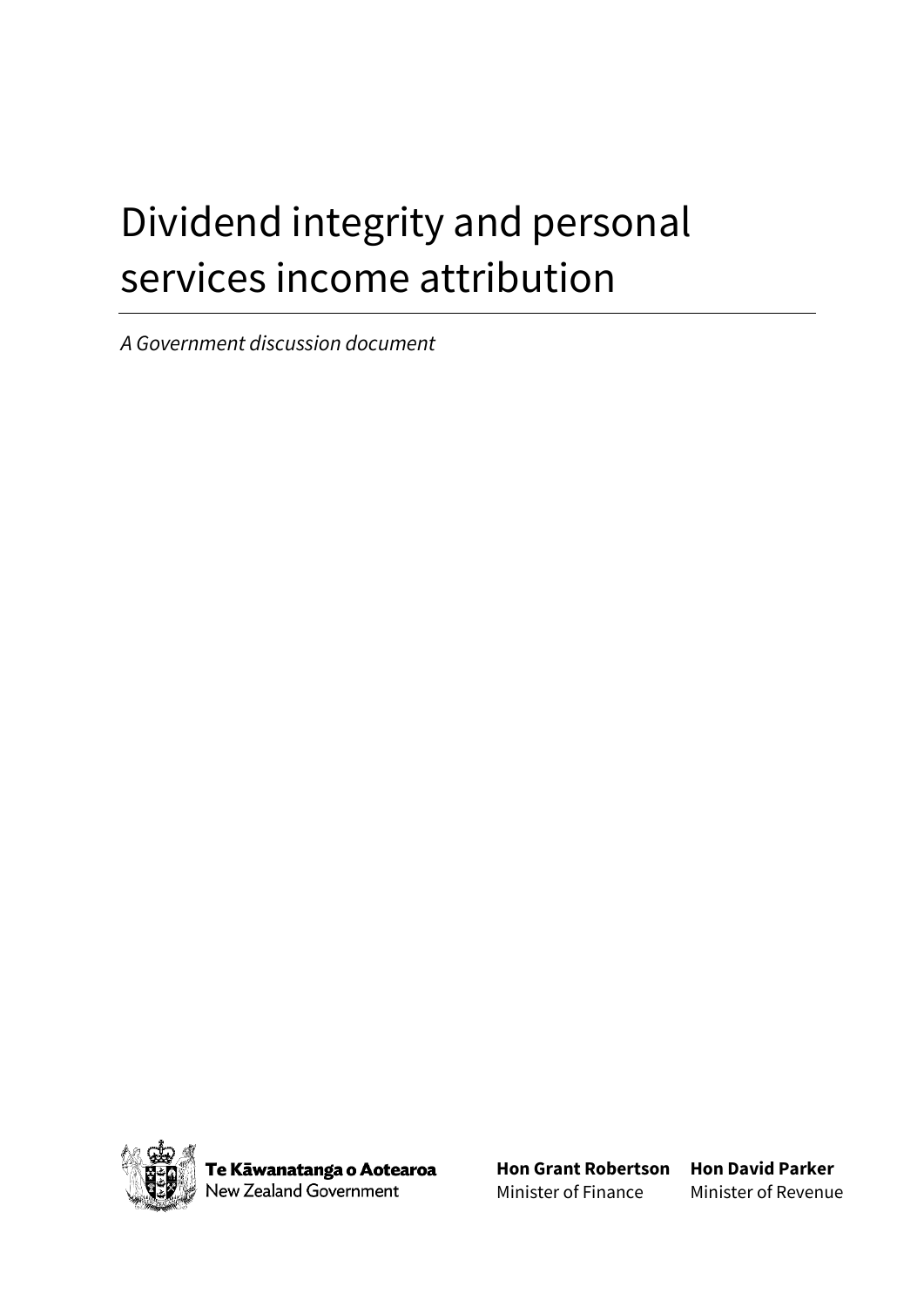First published in March 2022 by Policy and Regulatory Stewardship, Inland Revenue, PO Box 2198, Wellington 6140.

Dividend integrity and personal services income attribution – a Government discussion document

ISBN 978-1-98-857340-3 (Online)



© Crown Copyright

This work is licensed under the Creative Commons Attribution 4.0 International Licence. In essence, you are free to copy, distribute and adapt the work, as long as you attribute the work to the Crown and abide by the other licence terms.

The document is available at [https://taxpolicy.ird.govt.nz/publications/2022/2022-dd-dividend-integrity-psa](https://www.taxpolicy.ird.govt.nz/publications/2022/2022-dd-dividend-integrity-psa)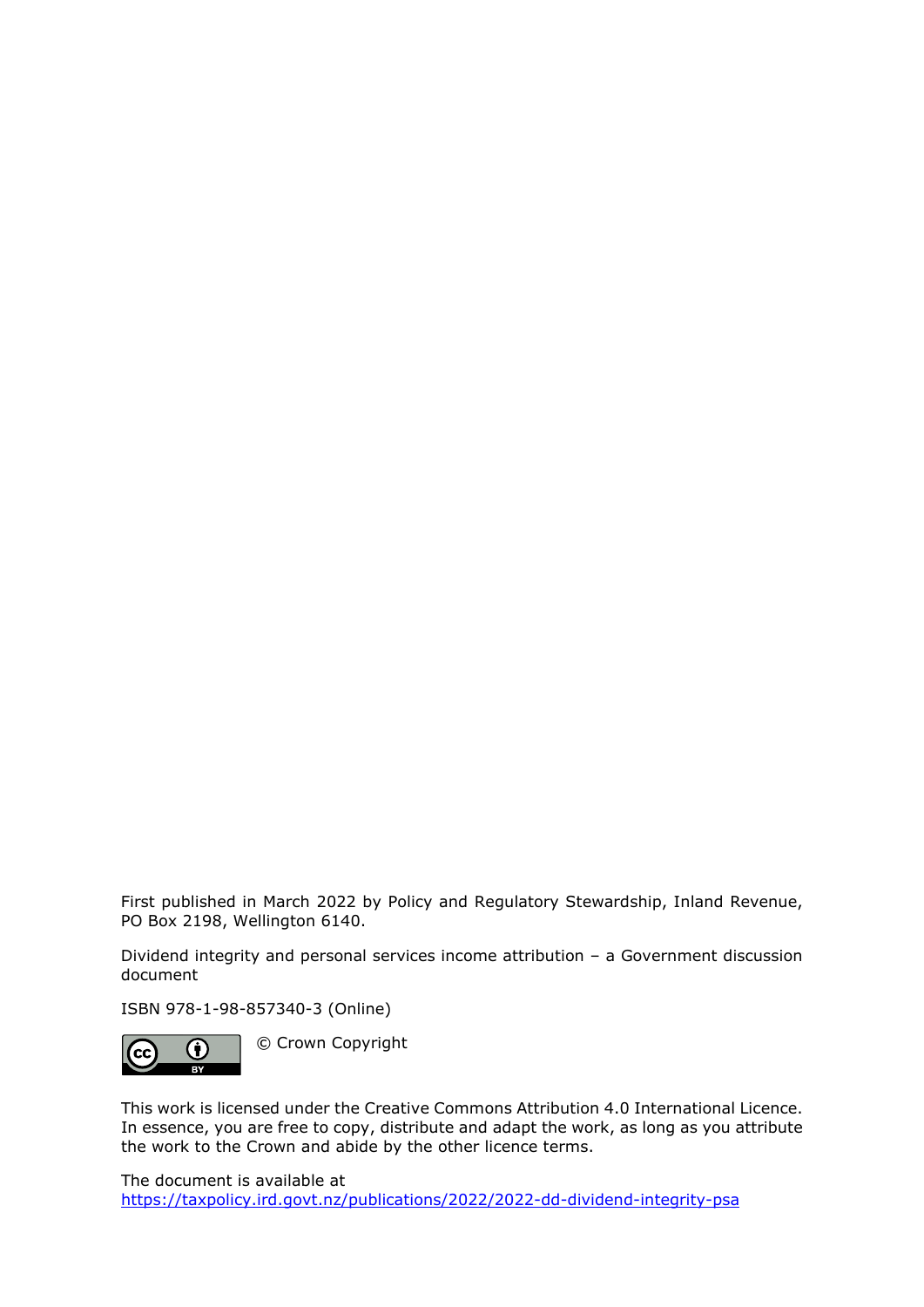# **CONTENTS**

| <b>CHAPTER 1</b> |                                                       |  |
|------------------|-------------------------------------------------------|--|
|                  |                                                       |  |
|                  |                                                       |  |
|                  |                                                       |  |
|                  |                                                       |  |
|                  |                                                       |  |
|                  |                                                       |  |
|                  |                                                       |  |
|                  |                                                       |  |
| <b>CHAPTER 2</b> | Dividend avoidance and share sales 15                 |  |
|                  |                                                       |  |
|                  |                                                       |  |
|                  | Current provisions and relevant cases  16             |  |
|                  |                                                       |  |
|                  |                                                       |  |
| <b>CHAPTER 3</b> | Proposal to tax a deemed dividend portion of proceeds |  |
|                  |                                                       |  |
|                  |                                                       |  |
|                  |                                                       |  |
|                  |                                                       |  |
|                  |                                                       |  |
|                  |                                                       |  |
| <b>CHAPTER 4</b> |                                                       |  |
| <b>CHAPTER 5</b> |                                                       |  |
|                  |                                                       |  |
|                  |                                                       |  |
|                  |                                                       |  |
|                  |                                                       |  |
|                  | PART III: PERSONAL SERVICES INCOME ATTRIBUTION  45    |  |
| <b>CHAPTER 6</b> |                                                       |  |
|                  | Attribution rule for income from personal services 47 |  |
|                  |                                                       |  |
|                  |                                                       |  |
|                  |                                                       |  |
| <b>CHAPTER 7</b> |                                                       |  |
|                  |                                                       |  |
|                  | "80 percent one natural person supplier" rule52       |  |
|                  |                                                       |  |
|                  |                                                       |  |
|                  |                                                       |  |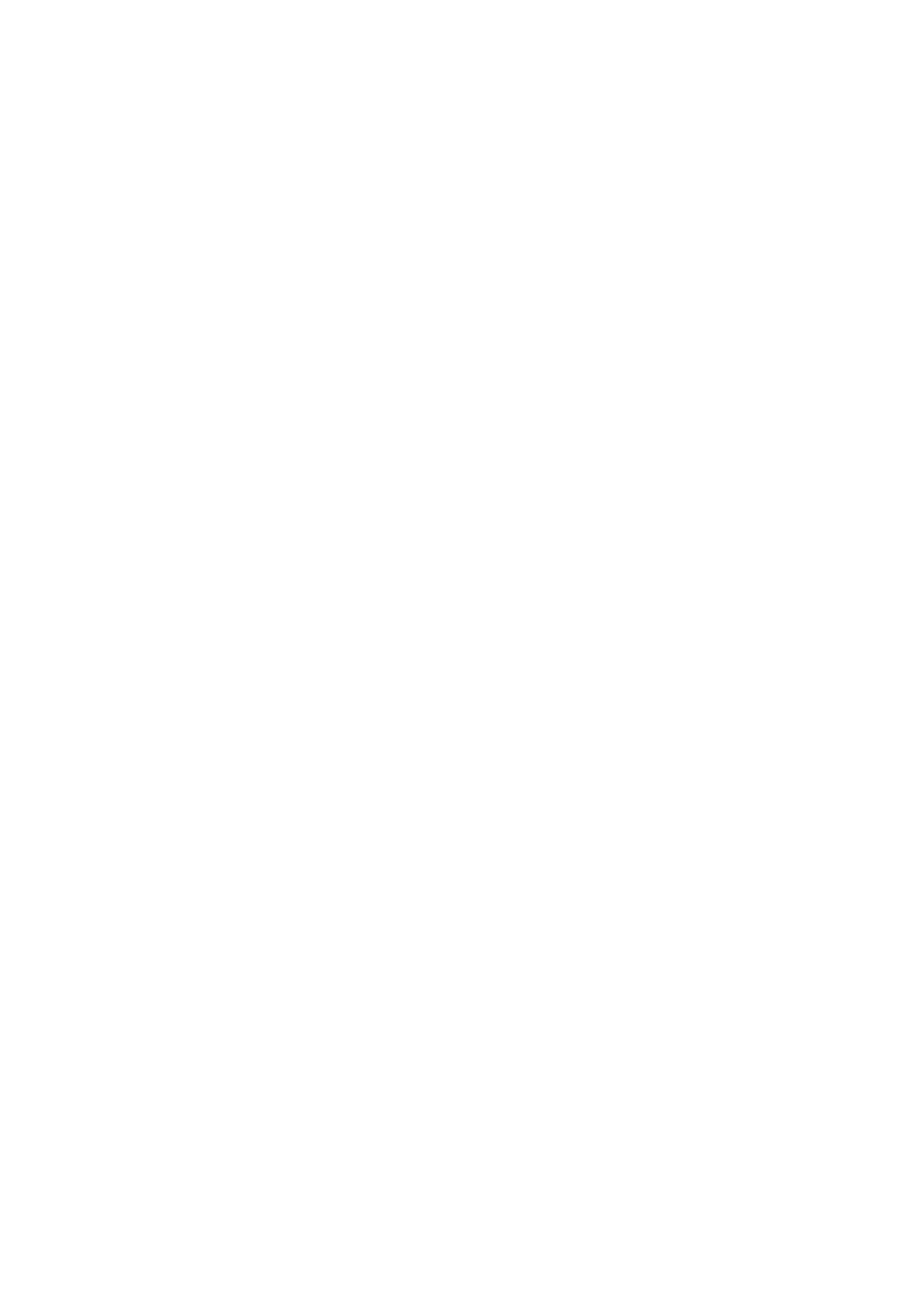## **CHAPTER 1**

## **Introduction**

#### **Summary**

The Government recently introduced and implemented a new top personal income tax rate of 39% for income earned over \$180,000. Tax rates on other types of taxpayers, including companies and trusts, remain unchanged at 28% and 33% respectively.

The motivation for this reform was to raise extra revenue in a way that is progressive and does as little as possible to increase taxes on low to middle income earners. The integrity measures proposed in this discussion document are intended to support this objective by limiting the ability of individuals to avoid the top 39% rate (or the second-highest personal income tax rate of 33%) by diverting their income through entities taxed at a lower rate.

The Government's work on integrity measures to support the 39% personal income tax rate is being progressed in tranches. Tranche one, which is the focus of this discussion document, concerns dividend integrity and income attribution measures. Tranches two and three will consider trust integrity and company income retention issues and integrity issues with the taxation of portfolio investment income.

This discussion document proposes:

- That any sale of shares in a company by the controlling shareholder be treated as giving rise to a dividend to the shareholder to the extent that the company (and its subsidiaries) has retained earnings.
- That companies be required, on a prospective basis, to maintain a record of their available subscribed capital and net capital gains, so that these amounts can be more easily and accurately calculated at the time of any share cancellation or liquidation.
- That the "80 percent one buyer" test for the personal services attribution rule be removed.

The closing date for submissions on the proposals in this discussion document is 29 April 2022.

- 1.1 The New Zealand economy is faring relatively well despite the economic disruption caused by the COVID-19 pandemic. However, the ability to continue to face the challenges of COVID-19 and to rebuild the economy will in large part depend on a strong tax base. To continue to be able to provide much-needed support to individuals and businesses, it is crucial that tax revenues remain strong and stable. The Government's objective is to ensure the continuity of revenue streams by ensuring that the tax system is a fair and progressive one, and that everyone pays their fair share of tax.
- 1.2 To this end, the Government introduced a new top personal tax rate of 39% for income earned over \$180,000. For this and other tax rates to be effective, it is important that suitable integrity measures are in place to ensure the tax rules are not circumvented.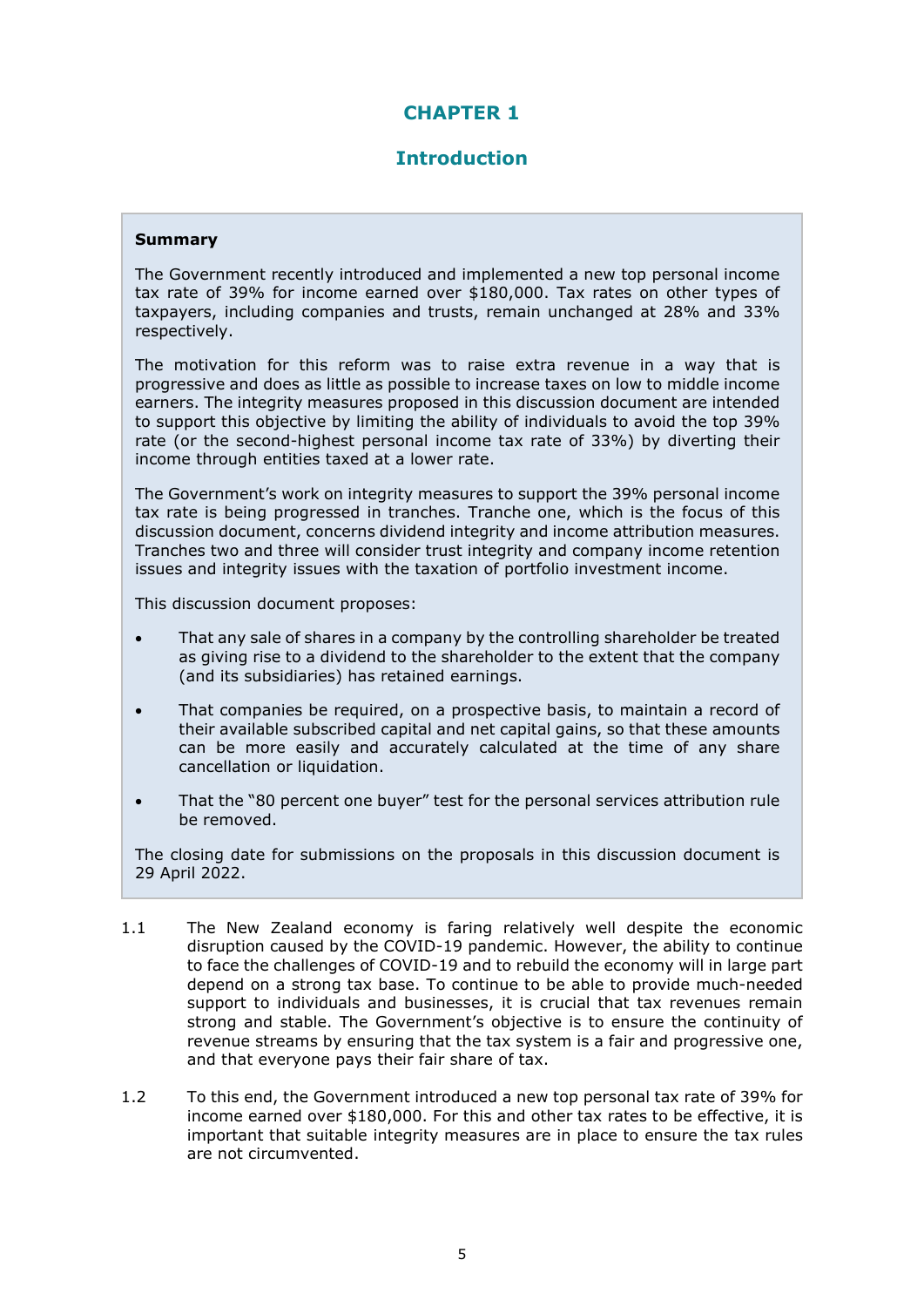- 1.3 The level of taxes paid on income from an investment or activity can vary depending on the entity structure used. There are many good reasons for the use of entities, such as companies and trusts. However, using companies means high income taxpayers can sometimes reduce the amount of their income that is subject to either the 33% personal income tax rate or the new 39% top personal income tax rate.
- 1.4 Potential adverse integrity impacts arising from taxpayers structuring to avoid the 33% and 39% rates include reduced tax revenue, as well as a negative impact on voluntary compliance if taxpayers perceive that avoidance is widespread.
- 1.5 Some of the integrity impacts arise from a difference between the top personal tax rate and the company tax rate. Even with a top personal tax rate of 39%, the gap between the company tax rate and the top personal rate of 11 percentage points is smaller than the gap in most OECD countries. However, New Zealand is particularly vulnerable to a gap between the company tax rate and the top personal tax rate because of the absence of a general tax on capital gains.
- 1.6 There will always be an arbitrage incentive unless the company and personal tax rates are aligned. However, alignment of company and personal tax rates is not the norm internationally. The arbitrage incentive could instead be addressed by increasing the company rate to the level of the top personal rate, but this is not desirable for economic reasons. For this reason, integrity measures are needed.
- 1.7 The biggest area of concern relates to closely-held companies and trusts that are used to earn income on behalf of relatively high income individuals, particularly those who earn income that is taxed at the top personal tax rate of 39% (or who would have income taxed at the top personal rate if they earned the income directly rather than through an entity).
- 1.8 There is much less concern with widely-held and listed companies. This is because they are not under the control of an individual, and so generally cannot be used as a conduit to achieve a lower tax rate on what is really the individual's own income.
- 1.9 The scale of the tax benefit for 33% marginal rate taxpayers is significantly smaller than for taxpayers on the top rate of 39% (a differential of five percentage points versus 11 percentage points). Individuals on the 33% personal tax rate also typically have less total income to divert through other entities than individuals on the top rate, and hence the integrity concerns in relation to the latter group are greater. While the Government's main concern is the integrity of the 39% tax rate, the proposals in this document can affect taxpayers at any personal tax rate in situations where some of or all their income is being earned through entities.

#### **Problem**

1.10 The bunching of self-employed people at the tax thresholds in Figure 1 suggests that structures may be currently used by some taxpayers to avoid the 33% rate, although bunching at the \$180,000 threshold for the 39% rate is not evident.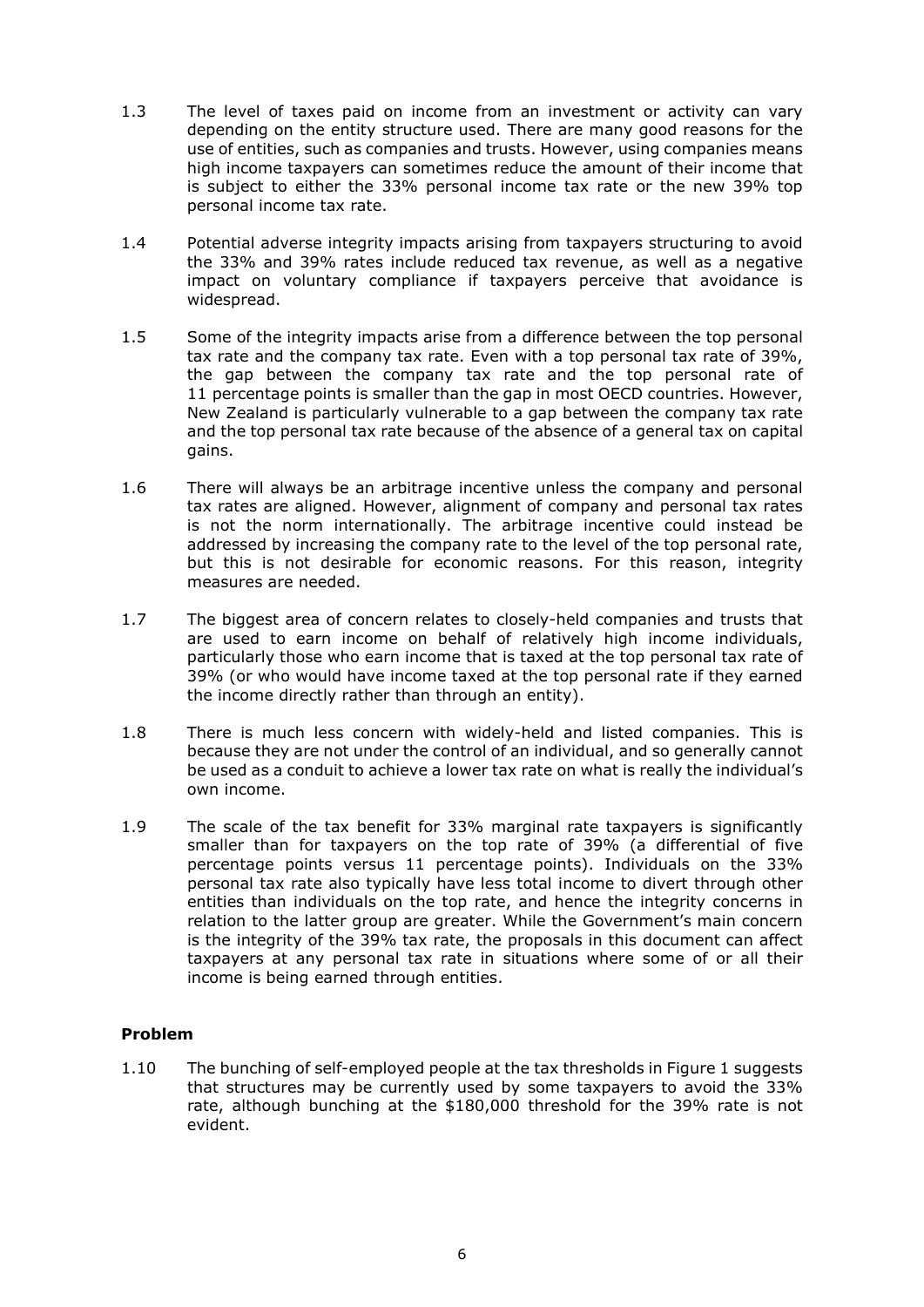

**Figure 1: Taxable income distribution: PAYE and non-PAYE income (year ended 31 March 2020)**

- 1.11 Inland Revenue analysed existing data it holds on 350 high wealth individuals (individuals and families with more than \$50 million in net assets) and found that they used or controlled 8,468 companies and  $1,867$  $1,867$  trusts.<sup>1</sup> For 2018, these 350 individuals paid \$26 million in tax, while their companies and trusts paid \$639 million and \$102 million respectively, showing a significant amount of income earned through lower tax rate entities.
- 1.12 The Government considers that the current tax settings will lead to further integrity pressures. Evidence to support that expectation comes from the increased avoidance of the top personal tax rate that occurred in 2000 in response to the increase in the top personal rate to 39%.
- 1.13 Increased structuring may have unintended impacts on:
	- Revenue: Tax collected is reduced by increased structuring activity. This is due to the direct impact of taxpayers being able to earn their income through lower-taxed entities, such as trusts and companies. It is also because an inconsistent rate structure makes it harder for courts to find tax avoidance when the different rates mean it is difficult to determine whether a structure undermines what Parliament contemplated.
	- Social capital and the integrity of the tax system: Perceptions of arbitrary outcomes, such as when some taxpayers can structure to avoid the 39% rate, will erode public confidence in the integrity of the tax system and the perception that all taxpayers are treated fairly.
	- Horizontal and vertical equity: In the absence of integrity measures, more income of high-wealth individuals and others with substantial capital income is likely to flow to lighter-taxed entities. This suggests that the impact of the 39% personal tax rate will disproportionately fall on less wealthy salary and wage earners.

<span id="page-6-0"></span> $<sup>1</sup>$  This analysis on high wealth individuals was undertaken separately from the High Wealth</sup> Individuals Research Project and is less comprehensive.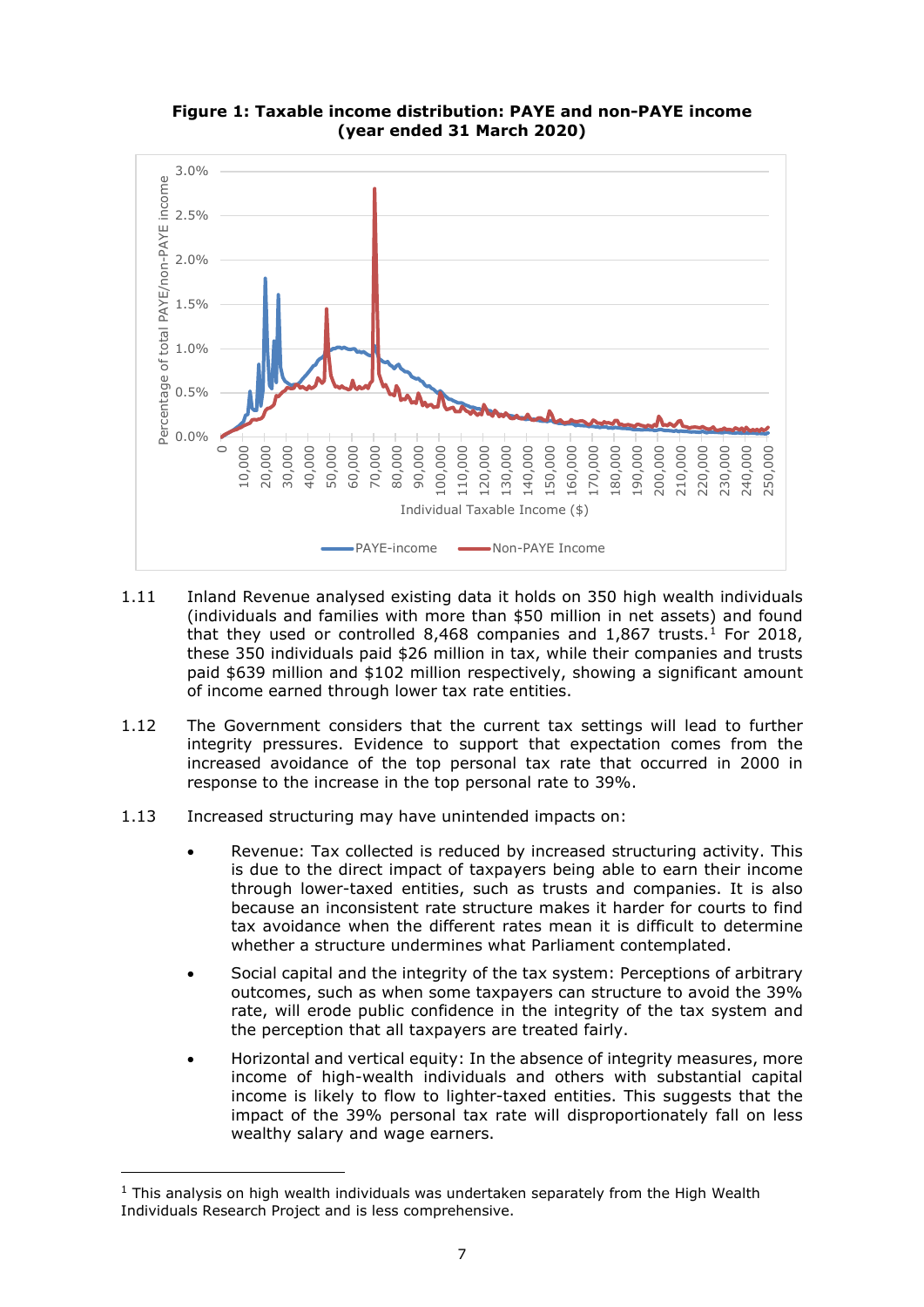1.14 In light of these integrity risks, the Government is reviewing the current settings to see if changes are required, particularly to support the integrity of the new top personal tax rate of 39%.

#### **Scope of review**

- 1.15 Work in this area will focus on improving the integrity of the rules relating to sales of shares and the attribution of income from personal services. It will also consider how to improve the integrity of trust and company income retention rules.
- 1.16 The review of the current settings is being progressed in tranches. Tranche one, which is the focus of this discussion document, concerns dividend integrity and income attribution measures relating to the use of closely-held companies and trusts by high income individuals.
- 1.17 The policy options considered in this document for tranche one would not attribute all income earned through companies and trusts to individuals and tax it at their individual personal tax rates. However, they would create the potential for a significant amount of income (a large proportion of which is derived by comparatively few families and individuals) to be recharacterised and taxed at the appropriate rate.
- 1.18 Tranche two will consider trust integrity and company income retention issues. Inland Revenue will be receiving more specific information from trustees for the 2021–22 and later income years under provisions in the recently enacted amendments to the personal income tax rate legislation. This additional information could help to inform in more detail how trusts are used and what measures could be considered to prevent under-taxation from the use of trusts.
- 1.19 Income retention measures would address the current situation where taxpayers can achieve a deferral of tax by investing through a company (including in cases where eventual distributions are taxed at the 39% rate).
- 1.20 A possible tranche three could consider integrity issues for the taxation of portfolio investment income, such as Portfolio Investment Entity (PIE) taxation. However, given that PIEs are used by large numbers of low- and middle-income New Zealanders, and their taxation is a component of savings policy as well as tax policy, this is not as urgent a concern as the tranche one and tranche two issues.
- 1.21 The motivation for the recent introduction of the 39% top personal income tax rate was to raise extra revenue in a way that is progressive and does not increase the tax burden on low to middle income earners. The Government intends that any legislative measures arising from the review of the integrity of the 39% rate will be broadly consistent with this objective and with current tax policy settings.
- 1.22 The current tax policy settings are a top personal income tax rate of 39%, a 28% company tax rate, a 33% trustee rate (pending the upcoming review as part of tranche two of the use of trusts to avoid the top personal tax rate) and no general capital gains tax. The integrity measures proposed in this discussion document are consistent with these broader settings. This document does not consider options such as aligning the top personal income tax rate with the company and trustee rates or introducing a capital gains tax. Rather, the measures proposed focus on mechanisms that divert the income of a taxpayer on the 33% or 39% rate through channels that allow it to be taxed at a lower rate.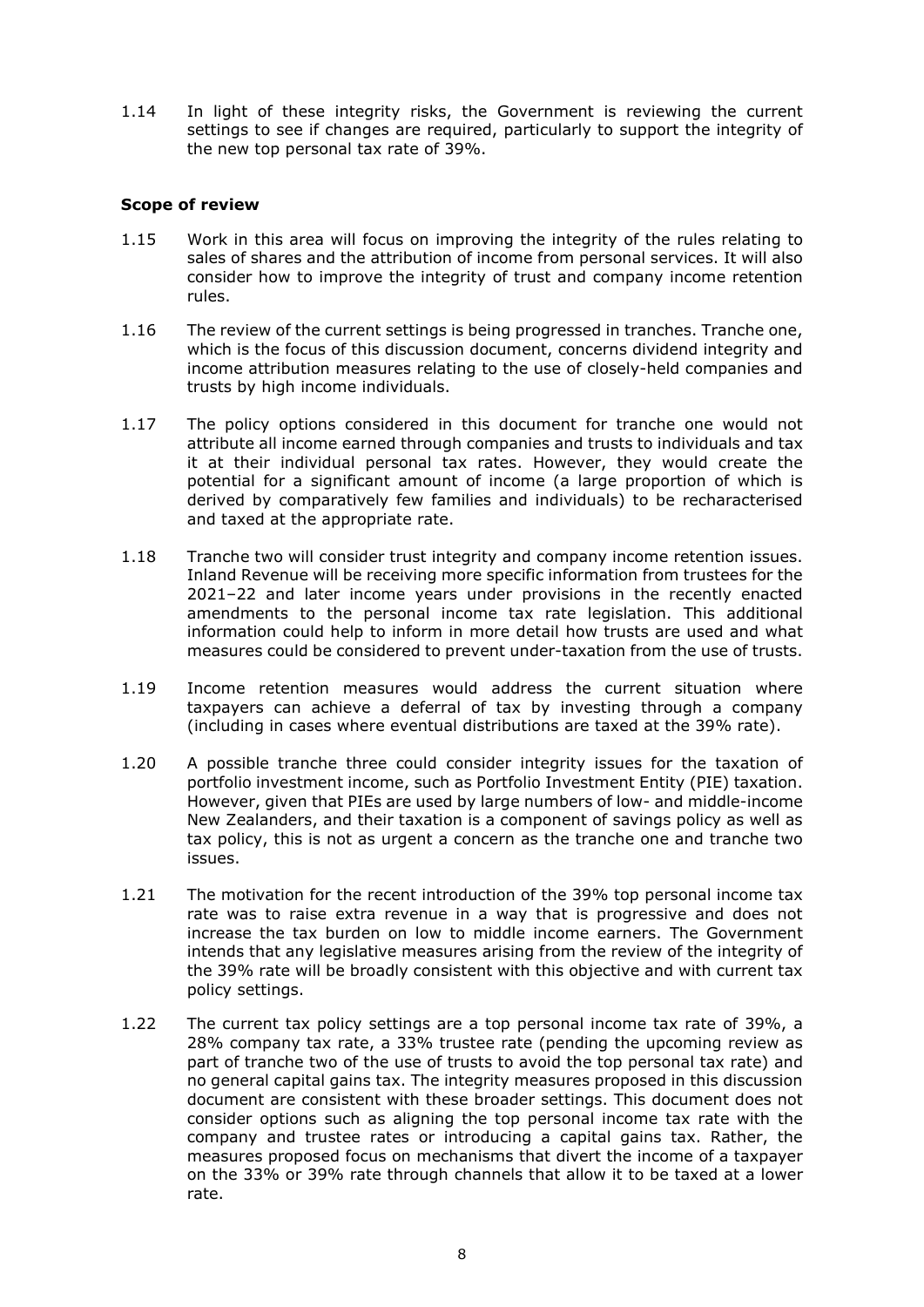#### **Dividend integrity**

- 1.23 This document firstly considers two issues with the current law and practice regarding income of companies received by shareholders. Distributions from companies are intended to be taxable income to the shareholders (dividends), unless excluded because they are either returns of contributed capital or a distribution on liquidation of net capital gains. Under the imputation system, taxable distributions from New Zealand companies can carry with them a credit for New Zealand income tax paid by the company. However, because the corporate tax rate is lower than the top personal tax rate and the trustee rate, there is often a residual tax liability for the shareholder (or the paying company, where RWT is imposed).
- 1.24 Current law and practice offer a number of routes for shareholders to directly or indirectly realise cash (or other property) relating to earnings of a company without triggering any tax liability. The first issue considered in this document is sales of shares. A sale of shares offers an alternative way for a shareholder to realise cash, often but not always representing the earnings or capital gains of the company, with no, or a substantially deferred, tax cost.
- 1.25 When a company is sold, the purchaser's payment to the vendor includes the value of assets funded by retained earnings. Under current law, this payment is generally on capital account. Because a change of ownership will eliminate imputation credits, any subsequent distribution of the retained earnings will be taxable to the purchaser. However, if the purchaser adopts the simple expedient of acquiring 100 percent of the target using a holding company, this taxation is permanently eliminated by the inter-corporate dividend exemption.
- 1.26 Secondly, practical issues arise when a company cancels shares or is liquidated. At this point, the company's available subscribed capital  $(ASC)^2$  $(ASC)^2$  and (in the case of a liquidation) net capital gains need to be determined, in order to determine the amount of the dividend on liquidation. However, there is currently no requirement for a company to have kept any record of these amounts during its life. This can make accurately determining the amount of a dividend on share cancellation or liquidation highly problematic.

## **Personal services attribution**

- 1.27 This document also considers the scope of the personal services attribution rule and whether it may need to be expanded in light of recent developments such as the introduction of the new top personal tax rate of 39%. The personal services attribution rule applies in certain circumstances when income from "personal services" performed by an individual is earned through an entity, such as a company or a trust. The rule attributes the income from personal services to the individual who performs the services, thereby ensuring the income is taxed at the individual's marginal rate of personal income tax, rather than at the company rate of 28% or the trustee rate of 33%.
- 1.28 There is a risk that taxpayers on the 39% personal tax rate will use trusts and companies to obtain a lower tax rate on what is in fact personal services income. This is an issue both for taxpayers providing personal services to a single customer and taxpayers providing personal services to multiple customers. In each case, the economic reality is that the taxpayer is performing work and being paid for it – the entity is a conduit for the taxpayer's income-earning

<span id="page-8-0"></span><sup>&</sup>lt;sup>2</sup> "Available subscribed capital" refers to a company's paid-up share capital and can be distributed tax free to shareholders on liquidation.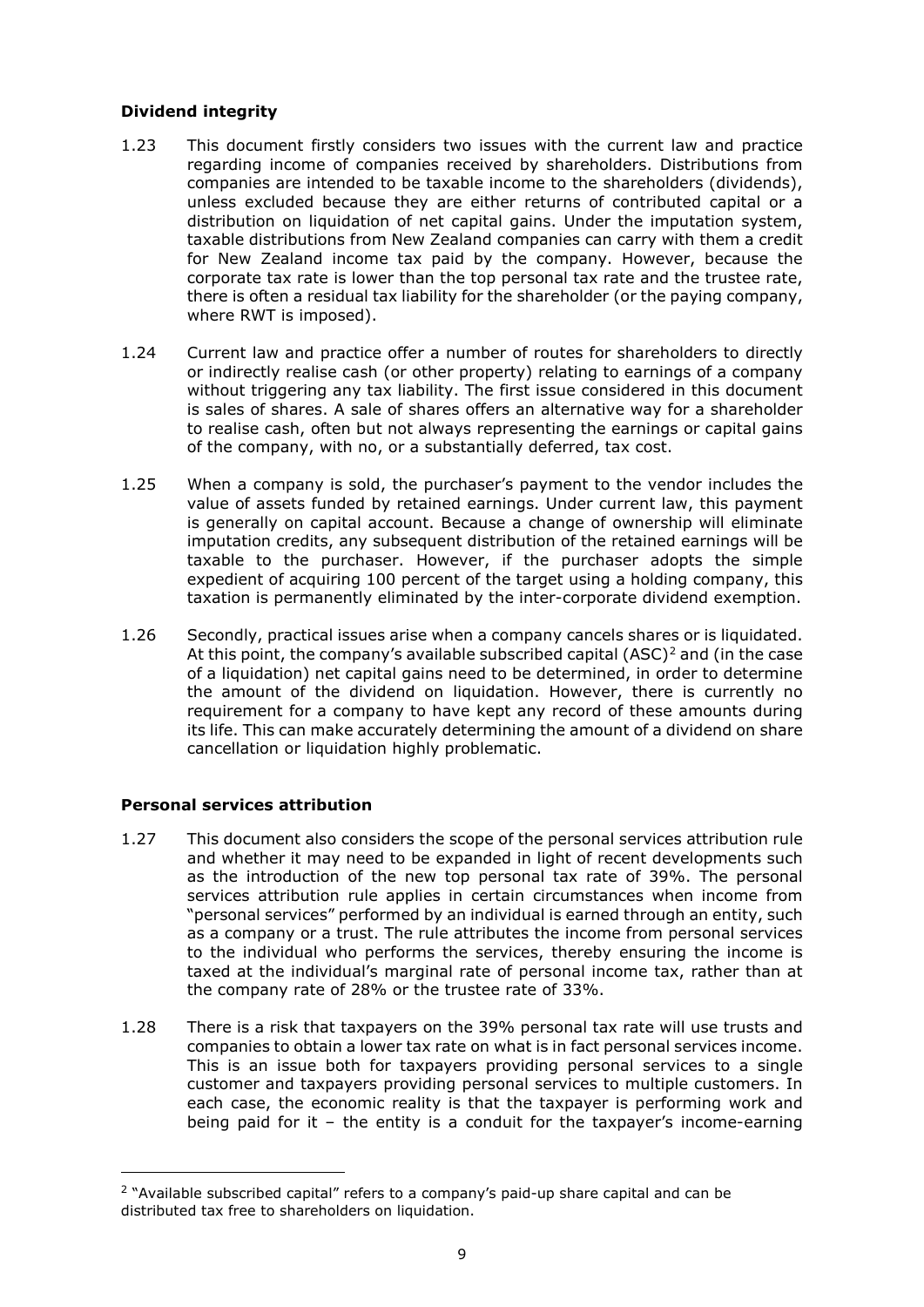activity. Consequently, the taxpayer should be taxed on their personal services income at the applicable marginal rate. However, currently, the legal structure used allows tax to be paid at a lower rate.

#### **Proposed solutions**

- 1.29 This discussion document suggests a number of ways to address these issues and improve the integrity of the 39% personal tax rate and the dividend definition. In particular, it proposes:
	- That any sale of shares in a company by the controlling shareholder be treated as giving rise to a dividend to the shareholder to the extent that the company (and its subsidiaries) has retained earnings. This will trigger a residual tax liability for the shareholder. The company should also have an increase in its ASC. This ASC increase will address a current inequity in the imputation credit continuity rules and prevent double taxation upon liquidation.
	- That companies be required, on a prospective basis, to maintain a record of their ASC and net capital gains, so that these amounts can be more easily and accurately calculated at the time of any share cancellation or liquidation. These accounts would be similar to the imputation credit accounts already required to be kept but would have fewer entries.
	- That the "80 percent one buyer" test for the personal services attribution rule (that is, at least 80 percent of the associated entity's income from personal services during the income year is derived from the supply of services to one buyer in particular and/or an associate of the buyer) be removed.
- 1.30 This discussion document also poses the following questions in relation to the personal services attribution rule:
	- Should the 80 percent threshold for the "80 percent one natural person supplier" test (that is, at least 80 percent of the associated entity's income from personal services is derived from services that are performed by the working person and/or a relative of theirs) be reduced to 50 percent?
	- At what level should the threshold for the substantial business assets test (currently the lower of \$75,000 or 25% of the associated entity's income from personal services for the income year) be set?

#### **Making a submission**

- 1.31 The Government invites submissions on the proposals in this document, including the specific questions asked and any other issues raised in the document.
- 1.32 Include in your submission a brief summary of the major points and recommendations you have made. Please indicate if officials from Inland Revenue can contact you to discuss the points raised, if required.
- 1.33 The closing date for submissions is **29 April 2022**.
- 1.34 Submissions can be made:
	- by email to policy.webmaster@ird.govt.nz with "Dividend integrity and person services income attribution" in the subject line, or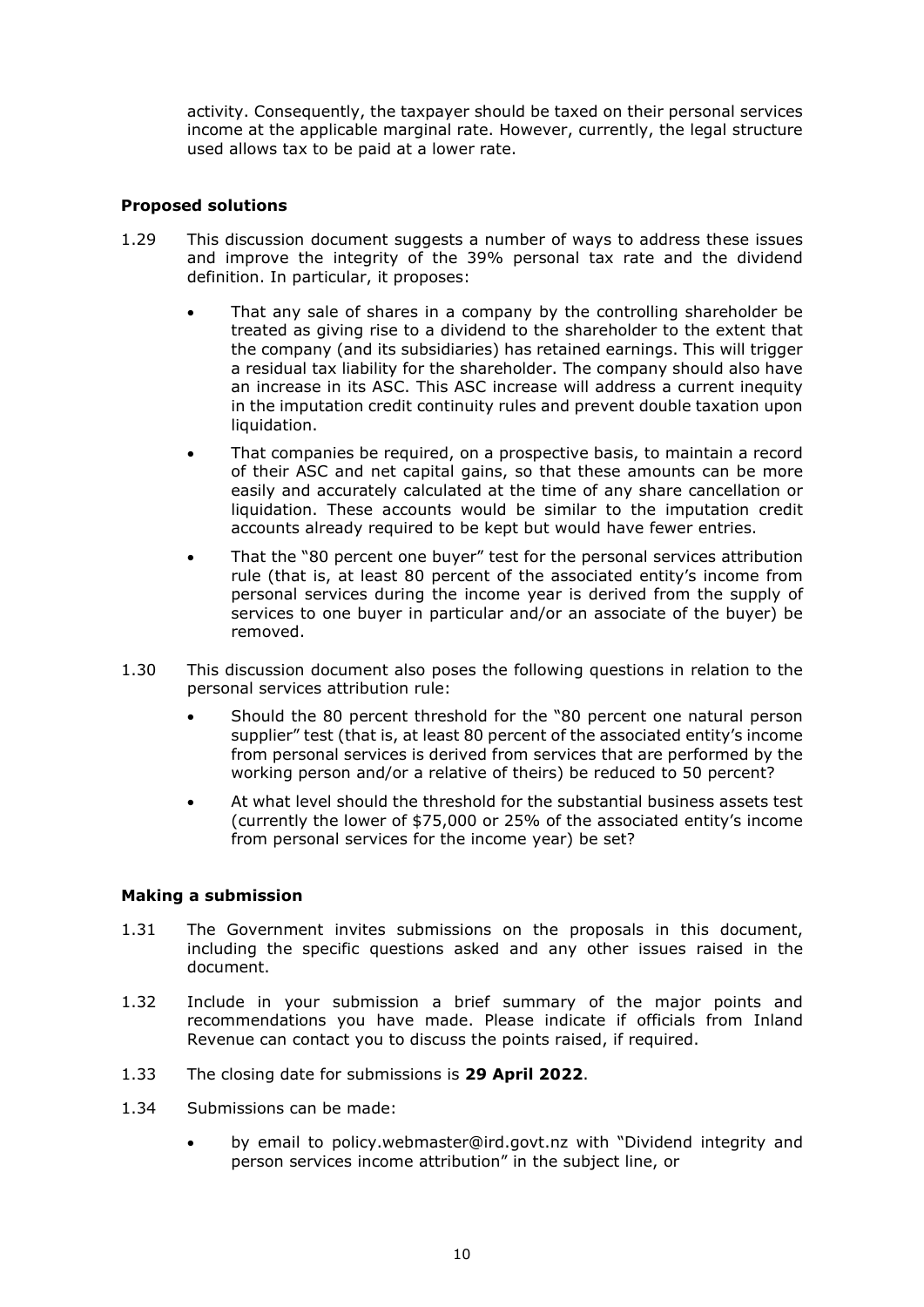by post to:

Dividend integrity and personal services income attribution C/- Deputy Commissioner, Policy and Regulatory Stewardship Inland Revenue Department PO Box 2198 Wellington 6140

1.35 Submissions may be the subject of a request under the Official Information Act 1982, which will result in their publication unless there are grounds under that Act for the information to be withheld. Please clearly indicate in your submission if any information should be withheld on the grounds of privacy, or for any other reason (contact information such as an address, email, and phone number for submissions from individuals will be withheld). Any information withheld will be determined using the Official Information Act 1982.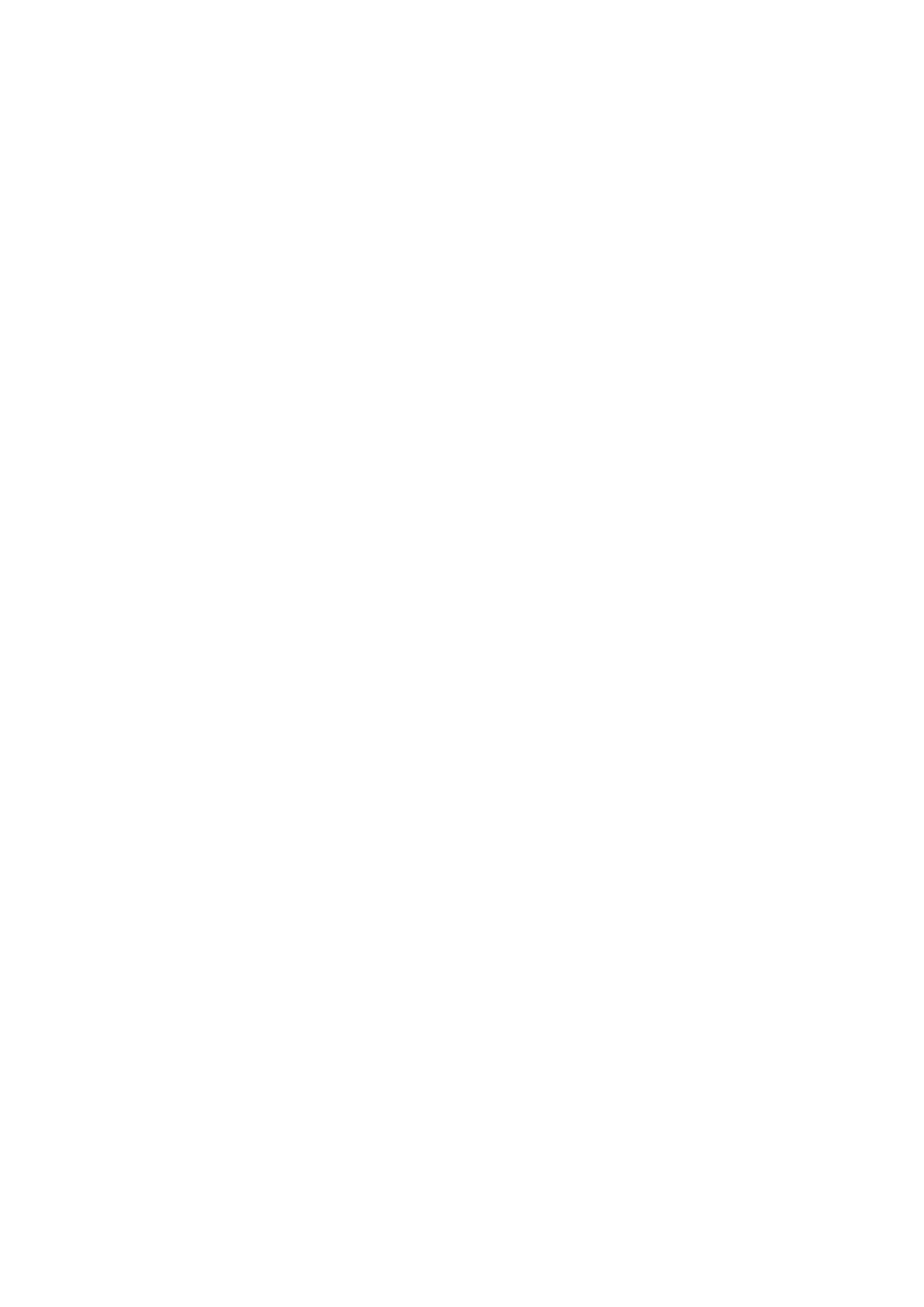# Part I: Sale of shares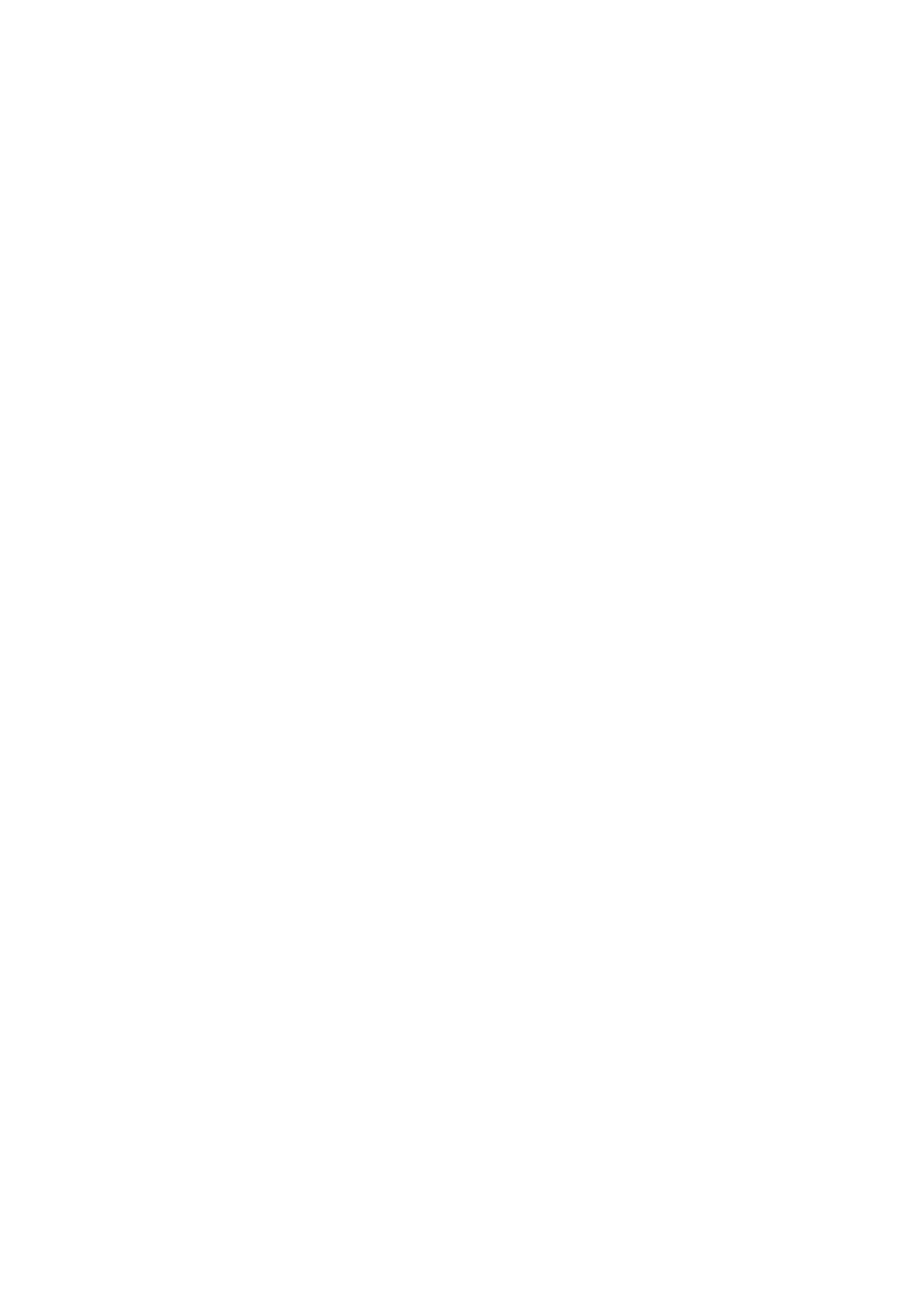# **CHAPTER 2**

## **Dividend avoidance and share sales**

#### **Summary**

Tax avoidance involving the sale of shares is often called "dividend stripping." In broad terms, dividend stripping refers to a situation where a shareholder of a company avoids receiving a taxable dividend by selling their shares for a nontaxable capital sum, often without a change in the economic ownership of the acquired company.<sup>[3](#page-14-0)</sup> However, a taxable dividend can also be prevented from arising by way of a commercial share sale with no purpose of avoidance.

This chapter describes the current law relating to dividend stripping and examines the wider international context.

## **Background**

#### *Causes*

- 2.1 Where a shareholder owns a company that distributes dividends, there are two main levels of taxation. The first is the taxation of the profits of the company, and the second is the taxation of the income (dividend) of the shareholder. Different countries deal with these two levels of taxation in different ways, through a classical system, an imputation system, or a full integration system.
- 2.2 New Zealand's imputation system allows shareholders to use imputation credits to offset tax paid by the company against their own personal income tax liability when they receive an imputed dividend. If a shareholder's marginal tax rate is above the company tax rate, then the shareholder pays a top-up tax so that the profits originally generated by the company have tax paid on them equal to the marginal tax rate of the shareholder. The distribution of the dividend is therefore what triggers the requirement to pay the final amount of tax on the profits earned by the company. However, if a dividend is not distributed, the requirement for that top-up tax to be paid is not triggered.
- 2.3 A dividend is one way a company owner can realise the value generated by the company. Another is for the owner to sell the shares in the company. Under current law, a share sale would not usually trigger any top-up tax, and such transactions are therefore a way for the shareholder to realise the earnings of the company without paying any additional tax.
- 2.4 The degree to which dividend stripping via share sales is a problem depends on the difference between a shareholder's marginal tax rate and the company tax rate. The increase in the top personal tax rate to 39% without any change to the company tax rate has made this issue more significant.

<span id="page-14-0"></span><sup>&</sup>lt;sup>3</sup> In the international context, dividend stripping may also refer to a number of slightly different situations. In Australia, the issue of dividend stripping is more concerned with the purchasing and selling of shares either side of the ex-dividend date. In some countries, dividend stripping refers to the payment of large dividends that reduce the value of shareholders' stakes in a company, which in turn contributes to generating a lower capital gain/higher capital loss upon disposal of the shares.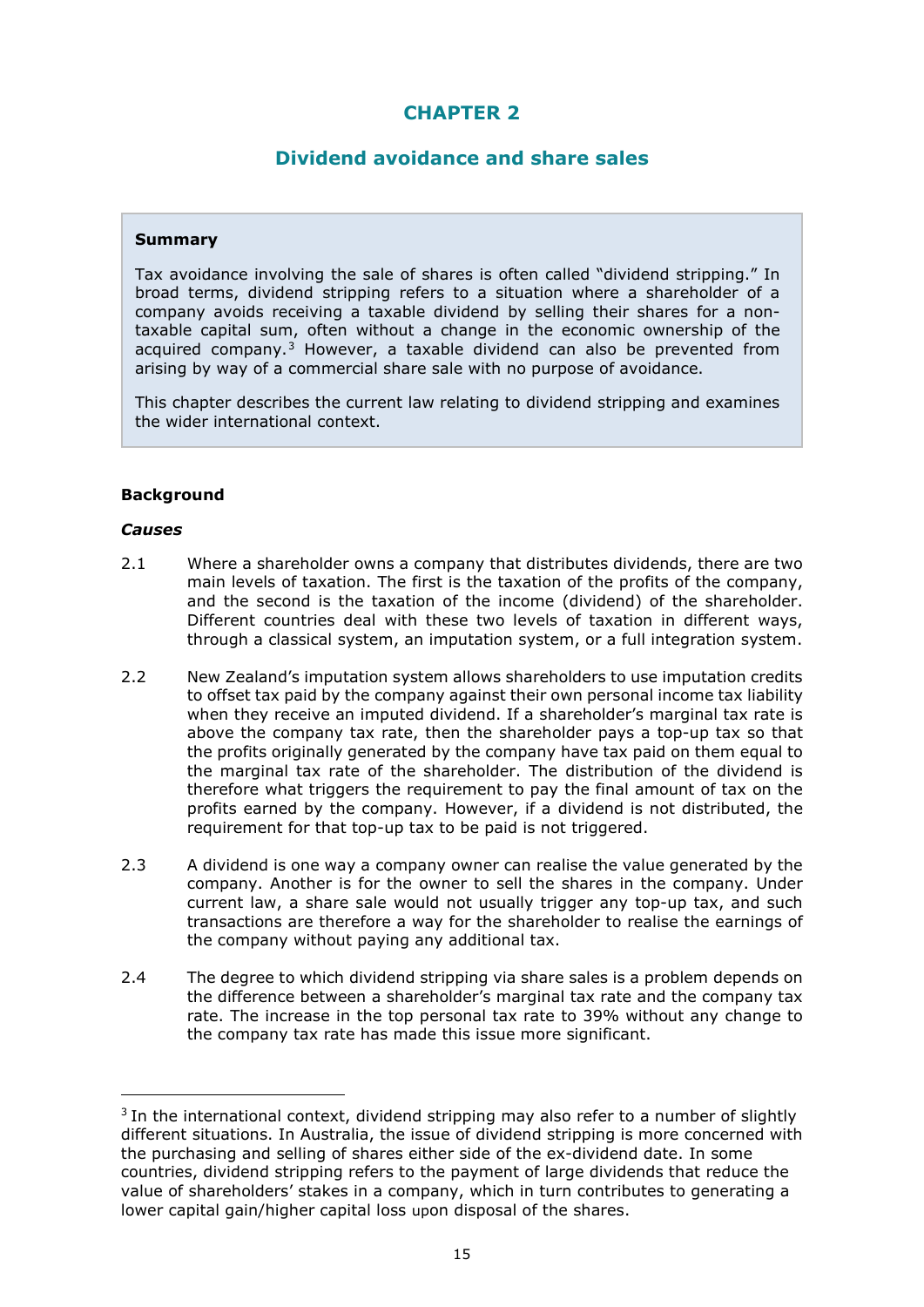2.5 There are some broad categories of solutions available to deal with integrity issues around share sales. At the highest level, having perfect alignment between corporate and personal tax rates would negate the need for any topup tax to be paid and so there would be no tax to avoid. Alternatively, if dividends were generally exempt, this would also negate the need for any topup tax to be paid. On the issue of share sales, a capital gains tax would also go some way to solving the problem of dividend stripping as some of the proceeds of a share sale would be taxable. However, the Government has already ruled out introducing a capital gains tax, and so neither of these solutions are within the scope of the current proposals.

#### **Current provisions and relevant cases**

- 2.6 This section outlines the legislative provisions, interpretative publications, and the principles established from case law that have governed how, and contributed to the way in which, Inland Revenue deals with dividend avoidance arrangements involving the sale of shares.
- 2.7 Dividend stripping arrangements are mostly governed by anti-avoidance legislation. Such legislation can be complex to administer and costly to litigate.

#### *Legislation and interpretations*

#### *Anti-avoidance provisions*

- 2.8 Dividend stripping arrangements are mostly governed in statute by the general anti-avoidance provisions in section BG 1 (Tax avoidance) as well as the dividend anti-avoidance provisions in section GB 1 (Arrangements involving dividend stripping).
- 2.9 The two sections are clearly linked. Subsection BG 1(1) states that a tax avoidance arrangement is void for income tax purposes, while subsection GB  $1(1)(b)$  conditions the application of the dividend anti-avoidance provisions on the disposal of shares being part of a tax avoidance arrangement. This suggests that a transaction is not a dividend stripping arrangement if it is a genuine sale of a company to a third party since that transaction would not be part of a tax avoidance arrangement, even if it did have the effect of transferring value from the company to the vendor of the company.
- 2.10 If a certain disposal of shares is considered to be a tax avoidance arrangement, the dividend anti-avoidance provisions in section GB 1 apply when some (or all) of the consideration that the person derived from the disposal is in substitution for a dividend. This amount derived in substitution for a dividend is then treated as a dividend of the person and therefore becomes taxable income.
- 2.11 Subsection GB 1(2) states that an amount is in substitution for a dividend if it is equivalent to, or substitutes for, a dividend that a person either would have (or would in all likelihood have) derived or be expected to derive. In circumstances where the question is whether a person would likely have derived or be expected to derive a dividend, this provision is subjective and can lead to inconsistency in self-assessment and application.
- 2.12 Between having to show that an amount of consideration is "in substitution for a dividend", and the requirement to prove that a transaction constitutes a tax avoidance arrangement (that is, there is no genuine commercial rationale for the transaction), it can often be unclear to all parties whether the sale of shares in a given circumstance would be subject to these anti-avoidance provisions.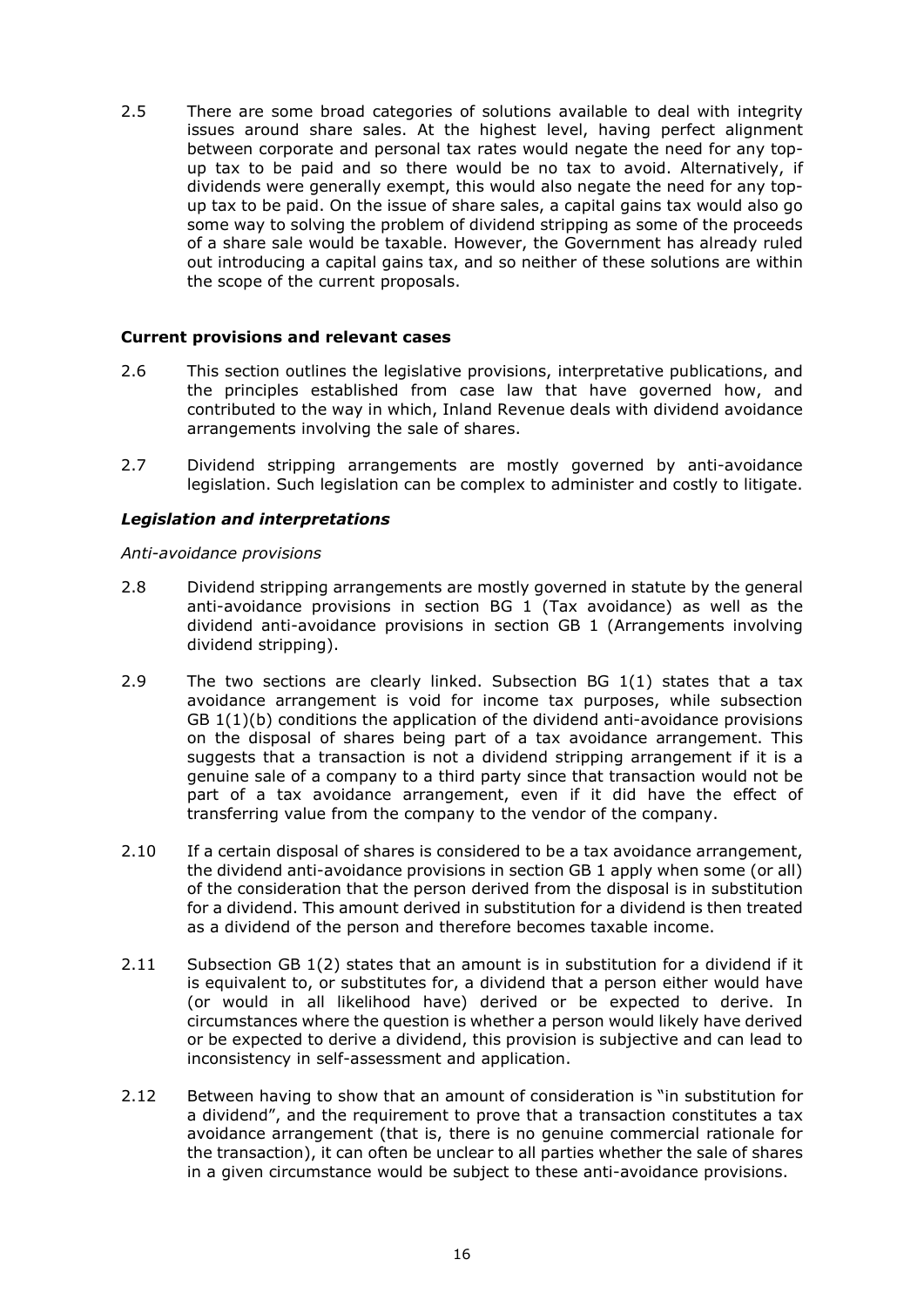2.13 The inter-corporate dividend exemption<sup>[4](#page-16-0)</sup> is one of the main mechanisms used to distribute dividends tax free from a target company to its original shareholder. A distribution from the target company to a holding company when both are effectively owned by the same natural person(s) falls under this intercorporate dividend exemption. The natural person(s) can then extract the dividend through an existing loan arrangement or through a return of equity under the available subscribed capital (ASC) rules.

#### *Interpretation Statement 13/01*

- 2.14 In 2013, Inland Revenue released Interpretation Statement IS 13/01 *Tax avoidance and the interpretation of section BG 1 and GA 1 of the Income Tax Act 2007*. This publication canvassed in depth the current anti-avoidance provisions and their interpretation, with specific reference to the judgment in *Ben Nevis*.[5](#page-16-1)
- 2.15 Dividend stripping is not explicitly referred to in IS 13/01, but the Statement provides detailed commentary on the concept of tax avoidance generally. These avoidance principles are entirely applicable to dividend stripping arrangements not within Parliament's contemplation.

#### *Revenue Alert 18/01*

- 2.1[6](#page-16-2) Following the judgment in Beacham,<sup>6</sup> Inland Revenue issued Revenue Alert RA 18/01 Dividend stripping – some share sales where proceeds are at a high risk of being treated as a dividend for income tax purposes.
- 2.17 RA 18/01 deals exclusively with cases involving related entities where the economic effect of the transaction does not include a substantial change in ownership. This gives some indication of Inland Revenue's focus when investigating cases of dividend stripping under section GB 1 or section BG  $1.^7$  $1.^7$ The Alert considers that the greater the similarity between the original shareholder's owner before and after the sale of shares in the target company, the higher the likelihood that the arrangement would be regarded as tax avoidance. RA 18/01 gives a number of examples pertaining to restructuring involving trusts, shareholder exits, and mergers.
- 2.18 The Alert focuses on *Beacham* to illustrate the kinds of transactions under scrutiny, but states that the Commissioner of Inland Revenue's view is that sections BG 1 and GB 1 can apply in a wider range of circumstances than in that case. $8$
- 2.19 RA 18/01 notes that Inland Revenue (as of 2018) has begun undertaking investigations into taxpayers who have entered into the sorts of arrangements described in the Alert. Where Inland Revenue considers that some non-taxable transfer of value to a shareholder is in substance a dividend, it will reassess that shareholder on the relevant amount.

<span id="page-16-0"></span><sup>4</sup> Section CW 10.

<span id="page-16-1"></span><sup>5</sup> *Ben Nevis Forestry Ventures Ltd v Commissioner of Inland Revenue* [2008] NZSC 115, [2009] 2 NZLR 289.

<span id="page-16-2"></span><sup>6</sup> *Beacham v Commissioner of Inland Revenue* [2014] 26 NZTC 21-111.

<span id="page-16-3"></span> $7$  RA 18/01 does, however, note that shares in a cashed-up target company sold for the purpose of avoiding tax on a liquidating distribution should be taxed as a dividend rather than be treated as an ordinary share sale.

<span id="page-16-4"></span> $8$  Tax avoidance concerns may be raised, for example, when an arrangement creates ASC in a company despite the shareholder not providing anything in economic reality for the issue of shares by that company.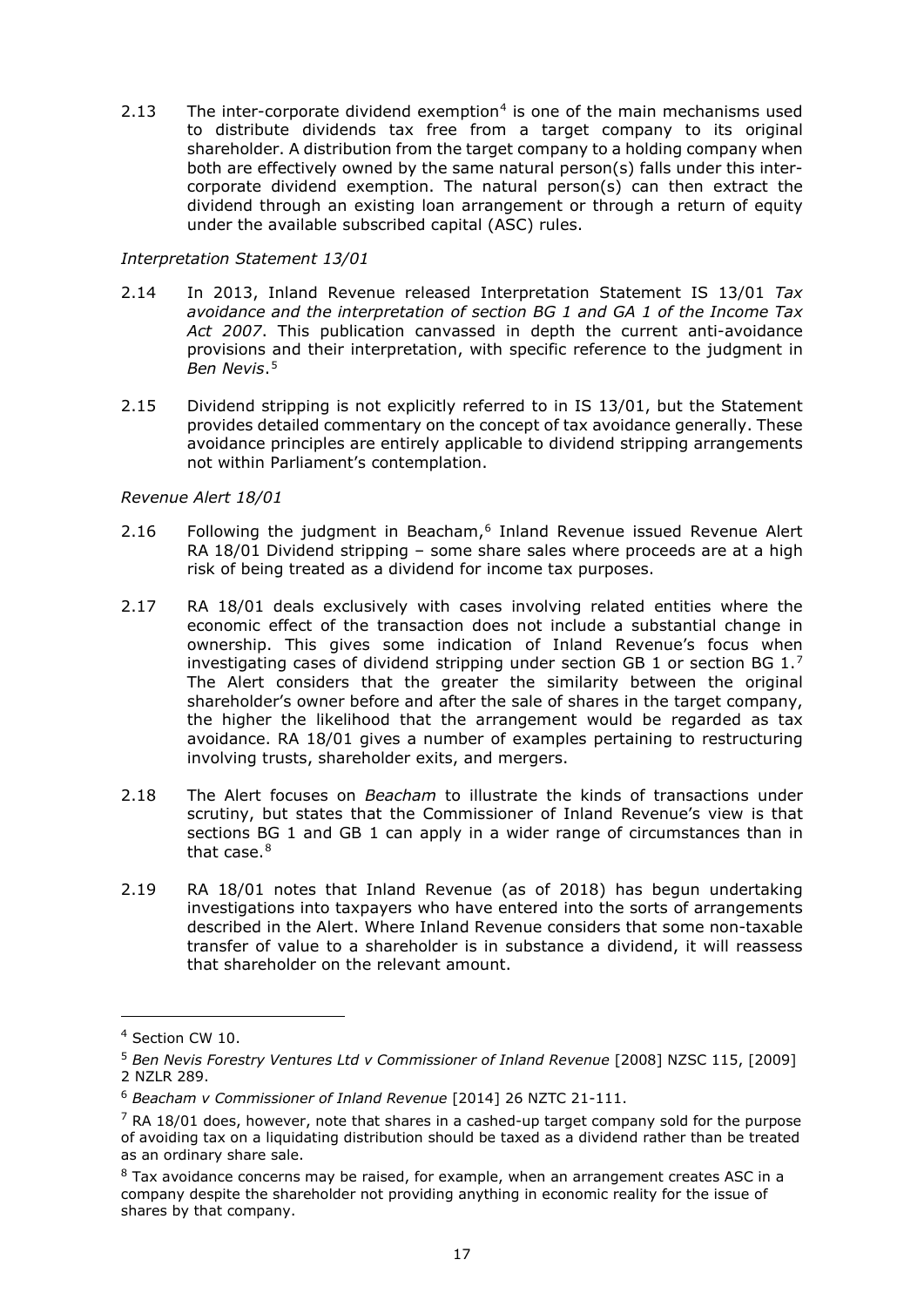## *Case law*

- 2.20 The following outlines the criteria that, following case law precedent, are used to determine whether a sale of shares is deemed to be a tax avoidance arrangement.
	- Firstly, it should be considered whether the buyer and seller of the shares are associated persons. For example, in the case where the owner of a target company forms another company to purchase shares in the target company, the economic ownership of the target company has not changed, yet the owner will be able to realise some of the value of that company through a capital sum (since they will be associated with the company they formed to purchase the shares). In this case, it is unlikely that there is genuine commercial motivation for the sale.
	- Secondly, it should then be considered whether the target company is cashed-up and whether the buyer can liquidate the company by either:
		- making use of the inter-corporate dividend exemption, or
		- taking a deduction if a loss is made upon the buyer's future disposal of the shares.
- 2.21 Dividend stripping arrangements typically tend to involve some of or all the following:
	- Control of the target company is not transferred in the transaction.
	- There is no genuine commercial rationale for the sale of shares.
	- The buyer bears little or no financial risk in the transaction.
	- The arrangement appears to be artificial.

## **New Zealand context**

- 2.22 During the 1990s, the top personal rate and the corporate rate were both 33% (as well as the trustee rate). This reduced the need for any broader antidividend avoidance provisions. Since then, the company tax rate has fallen and the top personal tax rate has increased, so there is now an 11 percentage point difference making the issue more significant.
- 2.23 Since the first increase in the top personal tax rate to 39% in 2000, New Zealand has seen a notable increase in the imputation credit account (ICA) balances of non-listed companies.<sup>[9](#page-17-0)</sup> This suggests that smaller or fewer dividends are being paid to shareholders.

## **International context**

2.24 The need that a country has for deemed dividend rules varies according to other tax settings within their country. Some countries do have rules for dealing with the types of dividend stripping outlined here. Those countries also typically have other tax settings that limit taxpayers' ability to engage in types of dividend avoidance, such as capital gains taxes and, to a lesser extent, full integration of company and personal taxes.

<span id="page-17-0"></span> $9$  At a high level, the ICA balance of a company represents the tax paid by that company minus the imputation credits attached to dividends the company has distributed to shareholders, as well as refunds received. Subpart OB and subpart OP of the Income Tax Act 2007 set out all the possible ICA adjustments.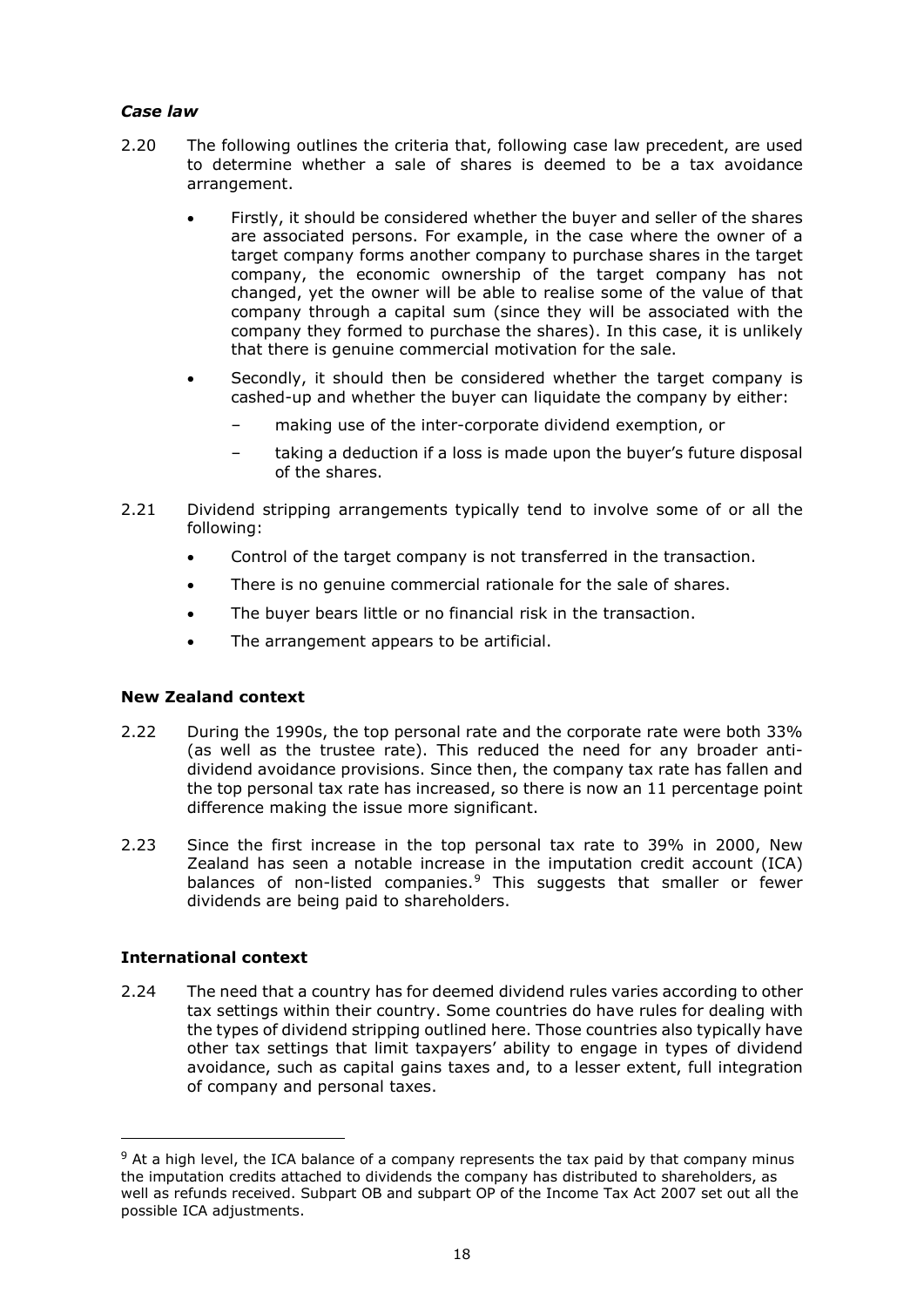- 2.25 Australia has legislation that details what sorts of payments, loans, and debt forgiveness arrangements are treated as dividends. There are also provisions outlining what is not a dividend for tax purposes. A dividend stripping operation is referred to in the legislation but does not have a precise legal meaning. Australian case law has referred to dividend stripping arrangements having some of the following features or characteristics: [10](#page-18-0)
	- A target company with significant undistributed profits.
	- A sale of shares in the target company to another party.
	- A payment of a dividend to that other party out of the target's undistributed profits that is exempt from income tax. $^{11}$  $^{11}$  $^{11}$
	- The original shareholders receiving a capital sum for their shares in the target company.
	- The arrangement was carefully planned for the purpose of avoiding tax on the distribution of dividends.
- 2.26 In 2014, the Australian Tax Office (ATO) published a Taxation Determination on dividend access share arrangements.<sup>[12](#page-18-2)</sup> This addressed circumstances where a company issued a new class of shares on which franked dividends were paid. These shares are often sold to a company owned by the original shareholder. The creation of a new class of shares is a variation on the dividend stripping arrangements referred to in this discussion document. The Taxation Determination ruled that a dividend access share arrangement is either a dividend stripping arrangement or is in the nature of dividend stripping.
- 2.27 The ATO also released a Taxpayer Alert in 2015 on dividend stripping arrangements.<sup>[13](#page-18-3)</sup> This was with reference to the sale of private company shares to a self-managed superannuation fund, though the principles are equivalent to the concerns of dividend stripping in New Zealand (particularly with regard to the issue of the original shareholders avoiding the top-up tax on the dividend income). This issue arises because income from shares that supports the payment of pensions is exempt income of the self-managed superannuation fund. The Taxpayer Alert suggests that if a taxpayer enters into an arrangement with similar features to those described, the ATO may apply one or a combination of the main anti-avoidance provisions, the non-arm's length income provision, and any other relevant compliance provisions.
- 2.28 The Netherlands has specific anti-dividend stripping rules that deny a reduction of withholding tax for dividends or deny a credit for withholding tax paid. To guard against the use of loans in these arrangements, an interest deduction may be denied if a related party grants a loan with respect to distributions of profit, repayments or contributions of capital, or to acquire shares in a company such that the target company becomes a related company after the acquisition.
- 2.29 Japan's previous provisions for exempting inter-corporate dividends also created dividend stripping concerns. For example, a target firm may buy back

<span id="page-18-0"></span><sup>10</sup> These characteristics are referred to in, *Lawrence v Commissioner of Taxation* [2009] FCAFC 29; (2009) 175 FCR 277; (2009) 2009 ATC 20-096; (2009) 75 ATR 306.

<span id="page-18-1"></span> $11$  For example, a dividend paid to a non-resident or if it qualifies for the inter-corporate dividend exemption.

<span id="page-18-2"></span><sup>12</sup> Australian Taxation Office. (2014). *TD 2014/1*. Taxation determination. [https://www.ato.gov.au/law/view/document?DocID=TXD/TD20141/NAT/ATO/00001&PiT=9999](https://www.ato.gov.au/law/view/document?DocID=TXD/TD20141/NAT/ATO/00001&PiT=99991231235958) [1231235958](https://www.ato.gov.au/law/view/document?DocID=TXD/TD20141/NAT/ATO/00001&PiT=99991231235958)

<span id="page-18-3"></span><sup>13</sup> Australian Taxation Office. (2015). *TA 2015/1*. Taxpayer alert. <https://www.ato.gov.au/law/view/document?DocID=TPA/TA20151/NAT/ATO/00001>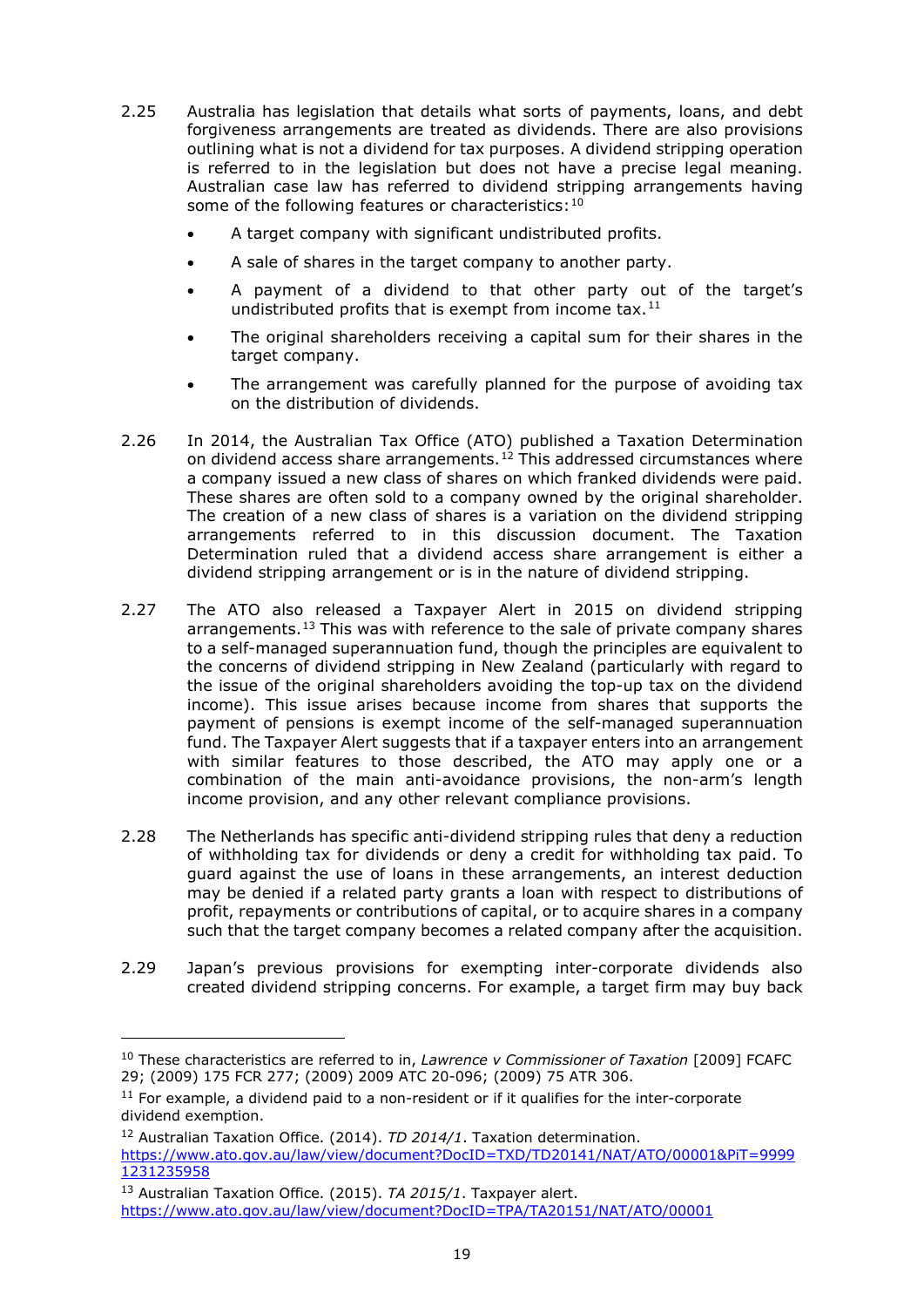some of its shares from a corporate shareholder, and the shareholder then sells its remaining shares in the target to a third party. Under the previous rules, the cost base of the sold shares did not account for the deemed dividend from the share buyback, meaning the capital gain (and subsequent tax liability) were smaller than they should have been. Recent amendments ensure that a deemed dividend calculated as a result of the share buyback will reduce the cost base of the remaining shares sold in a subsequent sale. This has the effect of increasing the taxable capital gain of the sale to account for the tax-exempt deemed dividend the shareholder received in the share buyback (accounting for any return of capital).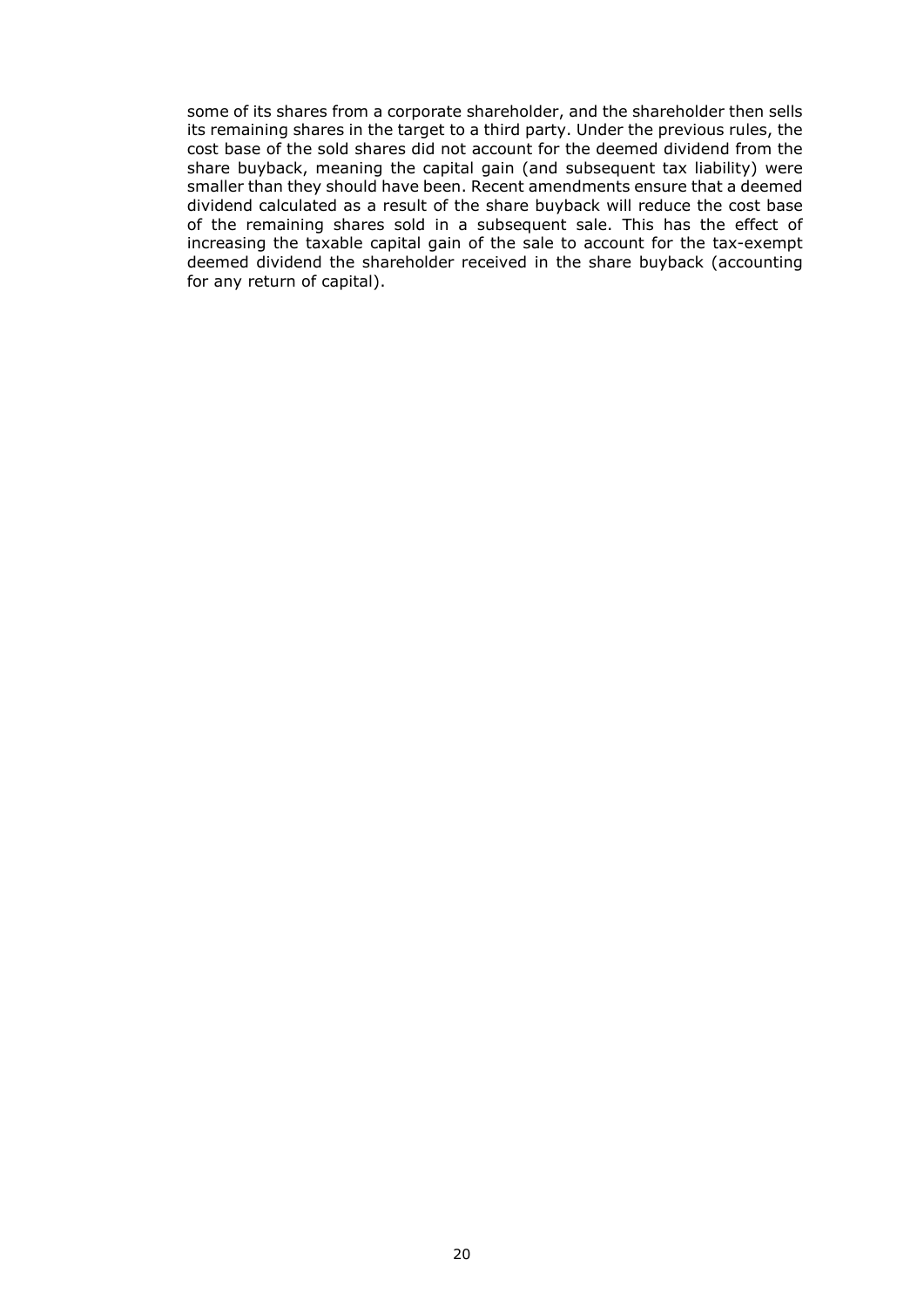# **CHAPTER 3**

## **Proposal to tax a deemed dividend portion of proceeds from selling shares**

#### **Summary**

When a shareholder makes a gain on a sale of shares, it is in the form of a capital gain, which under current settings is usually not taxed. However, there are some cases where the sale also results in undistributed earnings of the company being realised by the shareholder in the form of part of the capital receipt. Some cases where this happens are referred to as "dividend stripping" and are potentially subject to recharacterisation as a dividend under section BG 1 or GB 1.

As discussed in the previous chapter, the anti-avoidance approach to identifying and counteracting dividend strips results in uncertainty for taxpayers as to the tax consequences of some sales of closely-held companies. For the Government, the current approach does not capture the full range of transactions where the amount received from selling shares includes a component of compensation for undistributed earnings. For instance, a sale of an active company to a third party is the least likely to be a dividend stripping transaction, regardless of the level of undistributed earnings in the company at the time of sale. This means that the tax rate imposed when those earnings are eventually distributed is not the tax rate of the seller, who owned the company when that income was earned, but the tax rate of the purchaser. It also allows a further deferral of taxing company earnings at the shareholder's marginal tax rate. In addition, if all the company's shares are bought by a company, the undistributed earnings may never be taxed even after being distributed to the ultimate individual shareholder.

This chapter proposes an objective approach which can provide more certainty to taxpayers and Inland Revenue.

#### **General scope of a rule**

3.1 The objective approach proposed in this chapter involves recharacterising share sales as dividends in the hands of the selling shareholder. A fundamental question is which transactions should be subject to the proposed recharacterisation rule.

#### *A. Shareholder sells shares of a controlled company but retains economic ownership of the company*

3.2 The clearest case of dividend stripping arises when a shareholder sells shares in a company it controls or owns for cash (or cash equivalent) but retains control or ownership. This is because, like a straightforward dividend, the shareholder has realised cash from selling the company but still owns or controls the company, as is illustrated in Example 1.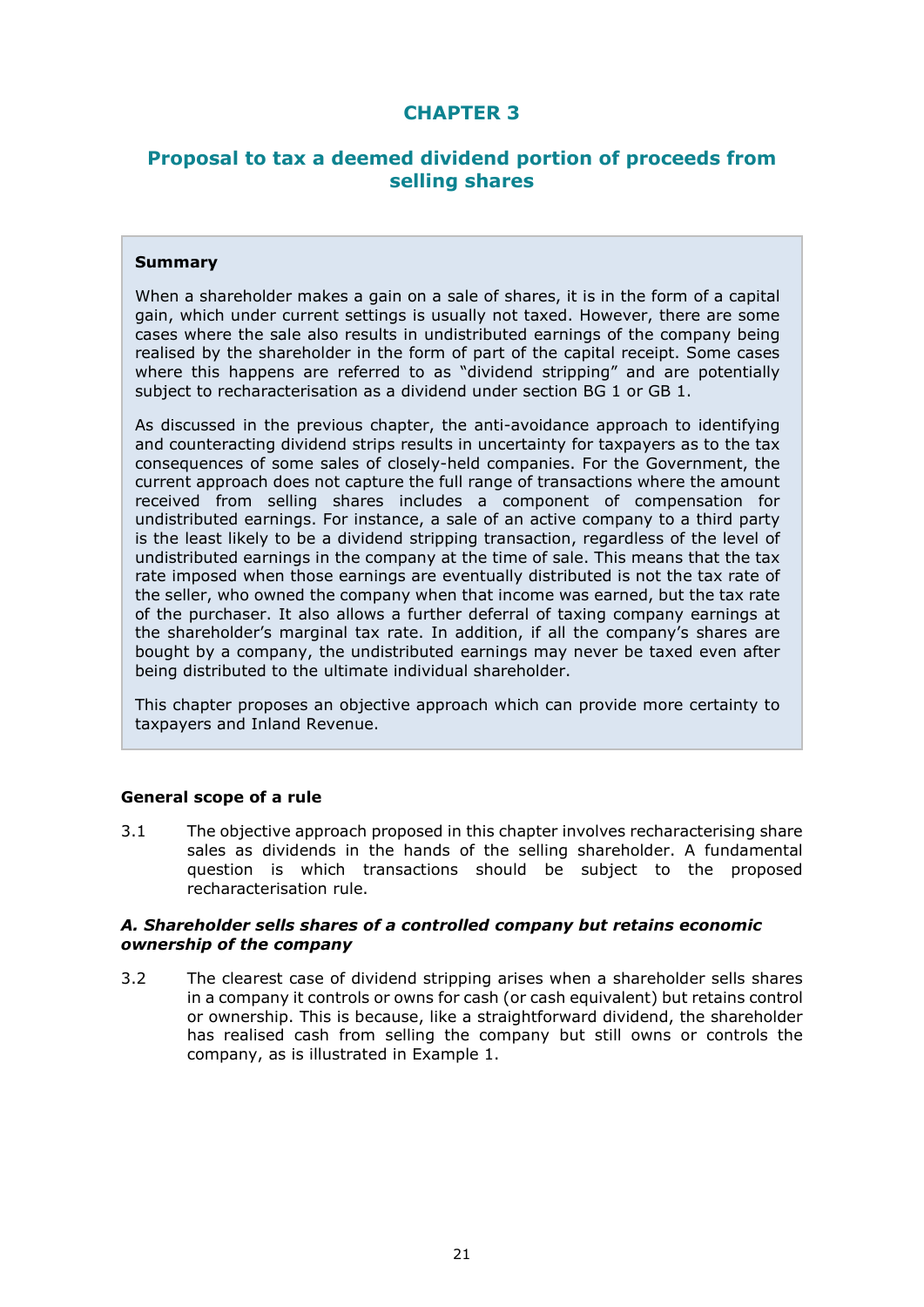#### **Example 1: Shares sold to company controlled by the shareholder**

A shareholder on the 39% marginal rate of personal income tax forms a company (Bullseye) by contributing \$100 of capital.

Bullseye earns \$100 on which it pays \$28 tax. It does not distribute the earnings. Bullseye is now worth \$172 plus any value attributable to its imputation credits.

The shareholder forms a new company (Purchaser) to hold the shares of Bullseye. The shareholder transfers the shares in Bullseye to Purchaser in exchange for a promise from Purchaser to pay \$172 to the shareholder.

Bullseye pays a \$72 dividend to Purchaser. This is untaxed due to the intercorporate dividend exemption. It could also be fully imputed.

Purchaser pays \$72 to the shareholder as partial repayment of the loan.

The shareholder receives \$72 cash from this transaction, paid out of the earnings of Bullseye, without paying any dividend top-up tax. While the shareholder also has the ability to receive an additional \$100 from Purchaser Co without paying any tax, this is merely equivalent to what it could have received as ASC from Bullseye in a share repurchase or liquidation of Bullseye. In addition, the \$28 in imputation credits are still available to Bullseye and Purchaser.

3.3 The type of transaction illustrated in Example 1 is the clearest case of converting a dividend into a capital receipt, as the shareholder has both received cash and retained the company, as it would have if Bullseye had paid a dividend. However, the shareholder is better off because it did not have to pay the "top-up" tax or use the imputation credits. In this case, current law will already treat the transaction as a dividend stripping transaction, and \$72 of the sale proceeds should be taxable as a dividend. However, such transactions may not always be self-assessed and may also not be known or pursued by Inland Revenue.

#### *B. Shareholder sells shares of a controlled company to an unrelated company*

- 3.4 Another dividend stripping scenario, Scenario B, is the essentially the same as Scenario A except:
	- An unrelated person seeks to acquire all the shares in the target company.
	- The unrelated person forms a new company to acquire all the shares in the target company.
	- The unrelated person contributes an amount of capital to the purchaser company that equals the amount the purchaser company will pay the shareholder of the target company to acquire all the shares in the target company.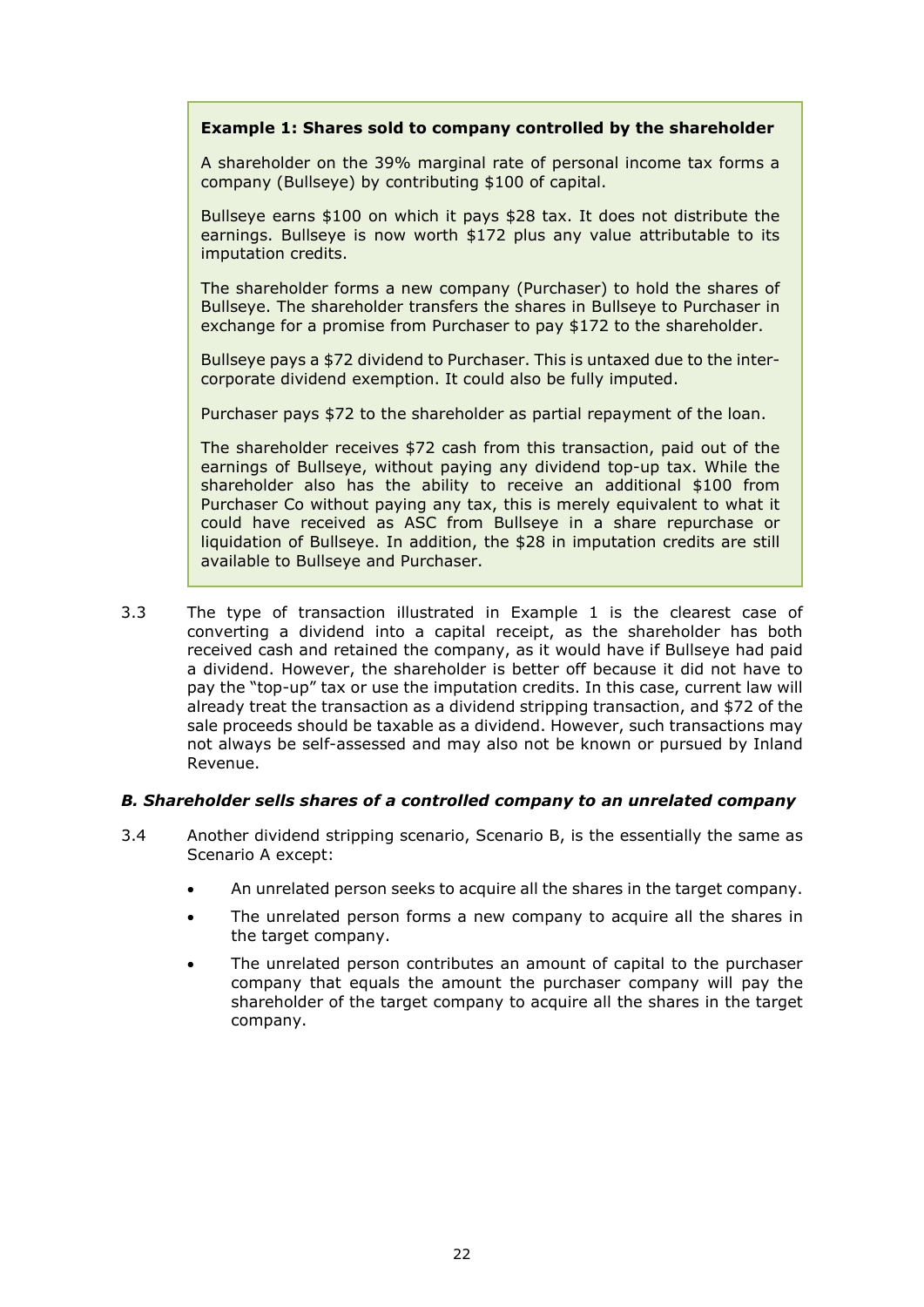#### **Example 2: Shares sold to unrelated company**

A shareholder on the 39% tax rate forms a company (Bullseye) by contributing \$100 of capital.

Bullseye earns \$100 on which it pays \$28 tax. It does not distribute the earnings. Bullseye is now worth \$172 plus any value attributable to its imputation credits.

A person unrelated to the shareholder and to Bullseye seeks to acquire all the shares in Bullseye. The unrelated person forms a new company (Purchaser) for this purpose. They contribute \$172 of capital to Purchaser. Purchaser pays the shareholder of Bullseye \$172 to acquire 100 percent of the shares in Bullseye.

The shareholder of Bullseye has received \$172 cash. The shareholder's capital gain on the share sale of \$72 (\$172 less the original \$100 cost base) is a non-taxable capital gain. However, the \$72 gain represents undistributed retained earnings of Bullseye. The shareholder of Bullseye has not had to pay any top-up tax as it would have if \$72 were distributed as a dividend.

The consequences for Purchaser and its shareholder are:

- Purchaser has paid \$172 (market value) for Bullseye. \$72 of this represents undistributed retained earnings of Bullseye.
- \$28 of Bullseye's imputation credits are cancelled on the share sale.
- Bullseye has the potential to distribute the \$72 of retained earnings to Purchaser without any tax liability in the future due to the intercorporate dividend exemption.
- In addition, Purchaser has the potential to distribute the \$72 of retained earnings of Bullseye, as well as the additional \$100 paid to acquire Bullseye, to its shareholder without any tax consequences on a share repurchase or on liquidation as a return of ASC.
- 3.5 The overall result obtained in Example 2 is that the shareholder of Bullseye has received the \$72 value of Bullseye's retained earnings as a capital receipt and has not paid the top-up tax on it. In addition, even though Bullseye's imputation credits have been eliminated, it can distribute its \$72 of retained earnings to Purchaser and eventually to Purchaser's shareholder (via a share repurchase or a liquidation) without any additional tax being paid.

#### *C. Shareholder sells shares of a controlled company to an unrelated individual*

3.6 his scenario is the same as Scenario B, except the shares of the target company are purchased by an unrelated individual instead of a company.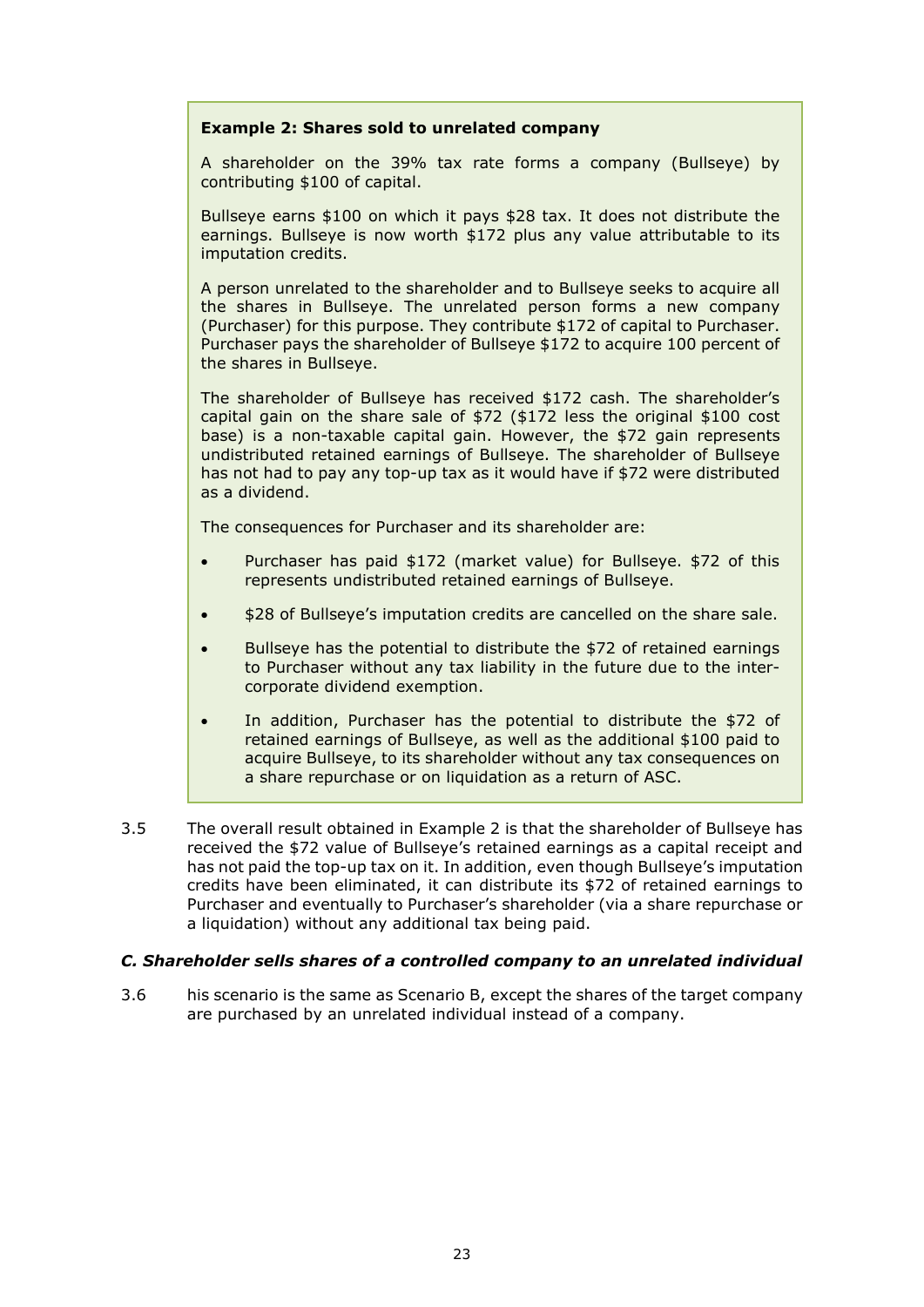#### **Example 3: Shares sold to unrelated individual**

A shareholder on the 39% tax rate forms a company (Bullseye) by contributing \$100 of capital.

Bullseye earns \$100 on which it pays \$28 tax. It does not distribute the earnings. Bullseye is now worth \$172 plus any value attributable to its imputation credits.

An individual pays the exiting shareholder \$172 for all the shares in Bullseye. The results of this are:

- The exiting shareholder has received \$172, of which \$72 is a nontaxable capital gain.
- That same \$72 of the purchase price represents the retained earnings of Bullseye.
- The exiting shareholder has not paid any top-up tax on the earnings of Bullseye that have been received in the form of a non-taxable capital receipt.
- 3.7 Scenario C is not as favourable to the new shareholder as Scenario B. In Example 3, the new shareholder has paid \$172 for Bullseye, but the ASC of Bullseye is still \$100. In addition, Bullseye has lost its \$28 of imputation credits. If the \$72 of retained earnings of Bullseye are distributed, they would be taxed as an unimputed dividend. This would also apply if Bullseye were liquidated.
- 3.8 In practice, the sale is more likely to be carried out as described in Example 2 (Scenario B), in order to realise the tax benefit of that approach. On the other hand, if Purchaser acquired less than 100 percent of the shares in Bullseye, carrying out the transaction in the manner described in Example 2 would not protect Purchaser from tax on a distribution from Bullseye since the intercorporate dividend exemption would not apply.
- 3.9 Alternatively, to avoid an outcome which benefits the seller but hurts the purchaser, the parties to a sale could agree, for example, that the target company would distribute a dividend before the sale (the shareholder of the target company would pay the 11% top up tax), and the purchaser would pay less for the company to reflect the fact that its earnings had been distributed. A second option is for a dividend to be declared and reinvested in the company – this means that the retained earnings are converted into additional ASC, an amount distributable to the purchaser tax free on a share repurchase or on liquidation. Another option would be to negotiate a purchase price that reflects that the exiting shareholder of the target company gets a benefit in not having to pay the top-up tax on a dividend, and the purchaser will have to pay a penalty in the future for the possibility of deriving an unimputed dividend. If the purchaser thinks this possibility is far enough in the future they may be able to agree on a price that makes them both better off.

#### *To which scenarios should a generic recharacterisation rule apply?*

- 3.10 Of the possible scenarios for a rule to recharacterise a portion of the receipts from selling shares as a dividend, A is the narrowest in scope and C is the broadest in scope.
- 3.11 Scenario A is the one that most clearly looks like a transaction that results in the same outcome as if a dividend was paid. The shareholder receives value for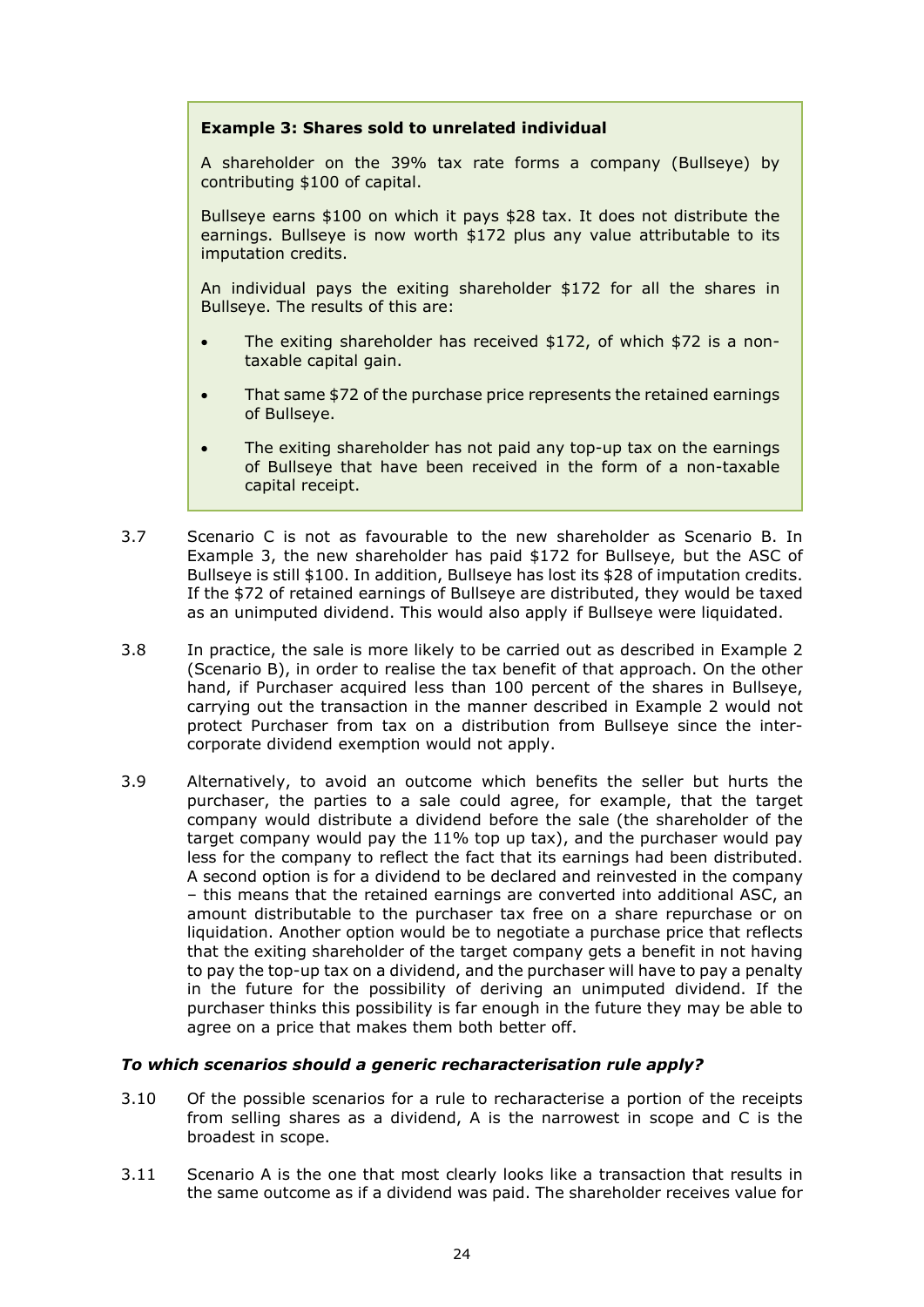the retained earnings in the company in the form of cash or debt or some other consideration, and the shareholder retains economic ownership of the company (although the legal structure of the ownership changes). There are also significant tax advantages to this as not only are the earnings made available to the shareholder without any top-up tax being paid, the full imputation credits remain in the company and are available to be used later.

- 3.12 This sort of related party transaction is one where Inland Revenue often uses section BG 1 or GB 1 to treat the sale as a dividend stripping arrangement. This is also similar to a United States rule that treats part of the consideration for a controlled company's shares as potentially a dividend from both companies if the shares are sold to another company that is also controlled by the selling shareholder.[14](#page-24-0)
- 3.13 Scenario B is also a way the selling shareholder can receive the value of the target company's retained earnings in the form of a non-taxable capital receipt. The buyer obtains no great advantage but is also not disadvantaged, except to the extent it loses imputation credits so that it cannot distribute pre-acquisition earnings without the distribution being taxed as a dividend unless it is done as a share cancellation or liquidation (although it can pay dividends out of postacquisition earnings which generate imputation credits). Applying the recharacterisation rule to this type of sale would expand the concept of recharacterisation beyond what is now thought of as "dividend stripping" subject to section GB 1.
- 3.14 Scenario C has the broadest application. While it provides the selling shareholder the same benefit as Scenarios A and B, it appears to disadvantage the purchaser so it is more likely the purchaser would use a structure, such as in Scenario B. However, the tax advantages in Scenario B are only available if all the shares in the company are being sold. In Scenario C, the purchaser may also seek to have the seller pay itself a dividend before the sale, with the sale price being adjusted for that. If this were to happen the dividend would be taxed, so there would be no dividend recharacterisation required. However, it is also possible the parties could try to negotiate a purchase price which would give them both an advantage resulting from the seller not realising a taxable dividend.
- 3.15 It is proposed that a dividend recharacterisation rule may be applied to Scenarios A, B and C. All scenarios have the same consequence for the seller, although they have different consequences for the buyer. It seems appropriate that the shareholder who owned shares in a company when the company earned income would be taxed on the income when shares are sold for a price that includes the value of the company's retained earnings. Failure to tax the retained earnings component of the sale price would also allow deferral of the top-up tax to be extended for a potentially lengthy period.
- 3.16 Such a recharacterisation rule could encourage the parties to the sale to agree to terms such as the company paying a dividend to the selling shareholder before the sale, in exchange for the buyer paying a lower price for the shares. However, such a practice would produce an appropriate result from a tax perspective.
- 3.17 The remainder of this chapter will discuss how a recharacterisation rule could be designed, keeping in mind that it should apply to all three scenarios.

<span id="page-24-0"></span><sup>&</sup>lt;sup>14</sup> United States Internal Revenue Code section 304.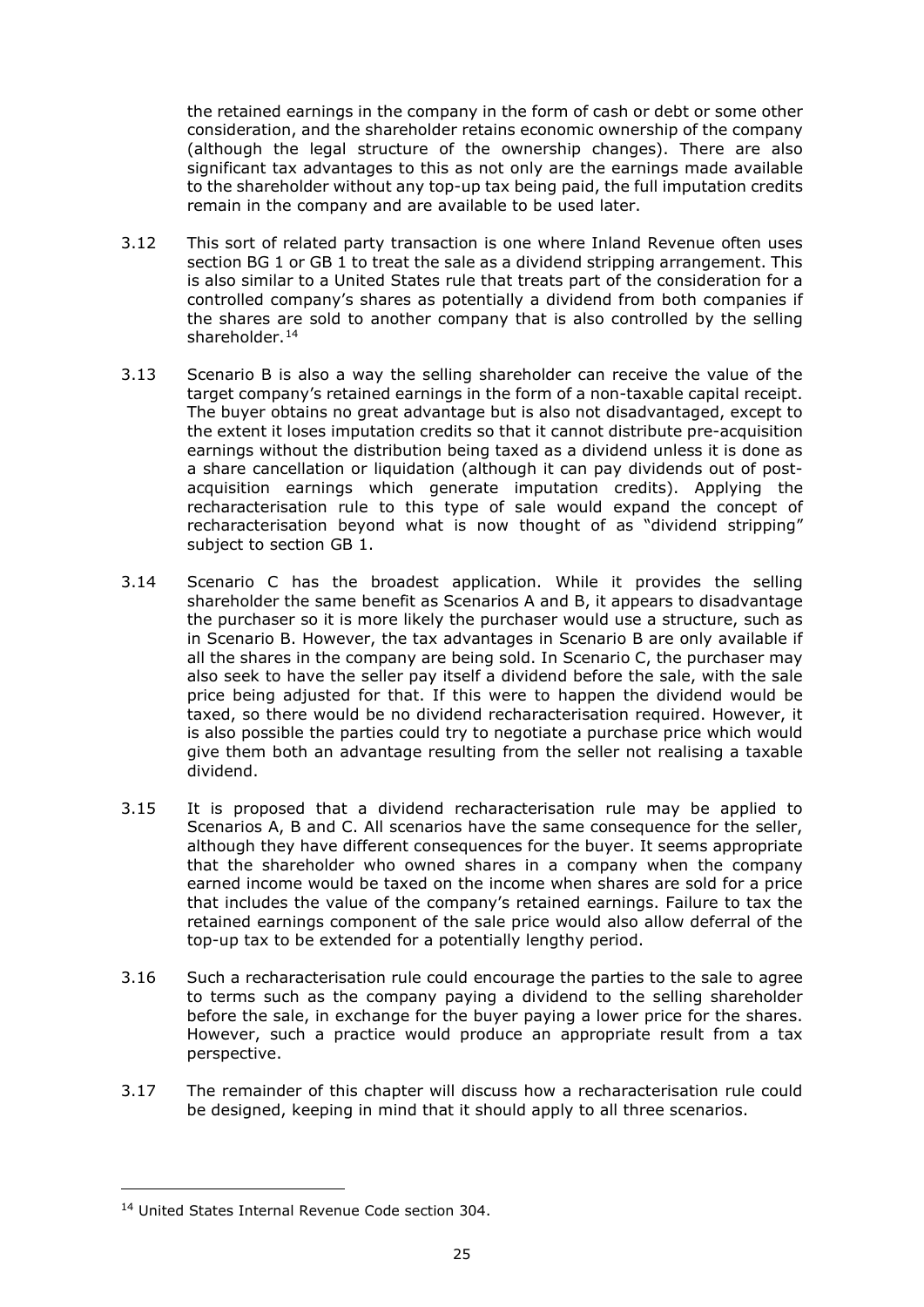## **Details of a rule**

- 3.18 The following criteria should all be considered in establishing a deemed dividend on share sale rule.
	- To what sales of shares should the rule apply?
	- How is the deemed dividend amount determined?
	- What other consequential implications flow from the rule?

## *What share sales should the rule apply to?*

## *Type of shareholder*

- 3.19 The proposal will only apply to shareholders who are New Zealand resident natural persons (including natural persons who recognise the income as beneficiary income), trustees, and companies. The proposal will not apply to sales by shareholders, other than companies, that are taxed at 28%, such as PIEs, superannuation schemes and group investment funds. The reason for applying this rule to shareholders that are companies is discussed under other issues.
- 3.20 If the shareholder is a partnership, including a limited partnership, this rule will apply as if the partners directly owned and sold the shares in the company.

## *Type of company*

3.21 Because the rule will require reference to the imputation credit account (ICA) balance to determine the deemed dividend amount, the Government proposes that this rule would apply only to sales of shares in companies that maintain an ICA. This would be New Zealand resident companies, and Australian resident companies that elect to maintain an ICA.

#### *Shareholding size and control criteria*

- 3.22 The proposed recharacterisation rule would only apply when shares in a company are sold by the controlling shareholder. An important point to bear in mind is that a shareholder who owns more than 50 percent of the voting interests in a company controls that company. The Government does not propose that a recharacterisation rule should apply to sales of shares in listed companies and sales by portfolio shareholders. This is because the shareholder may not have sufficient information about the tax attributes of the company in order to determine how much of the sale price should be recharacterised as a dividend (these will be discussed later in this chapter). Also, listed companies tend to have a high dividend payout rate anyway. Companies with low dividend payout rates tend to be closely-held companies.
- 3.23 The proceeds from a share sale would be recharacterised as a dividend if the shareholder (together with associates and other shareholders acting together) controls the company immediately before the sale. It should not matter how large the block of shares sold is, as long as the control criterion is met. This is so there is no ability to avoid recharacterisation by selling shares in small "drip feed" parcels.

#### *Look back rule*

3.24 A specific anti-avoidance rule is also proposed, which is intended to capture someone selling first a controlling interest in a company (which would be subject to this rule), followed by selling more shares to the same person (or an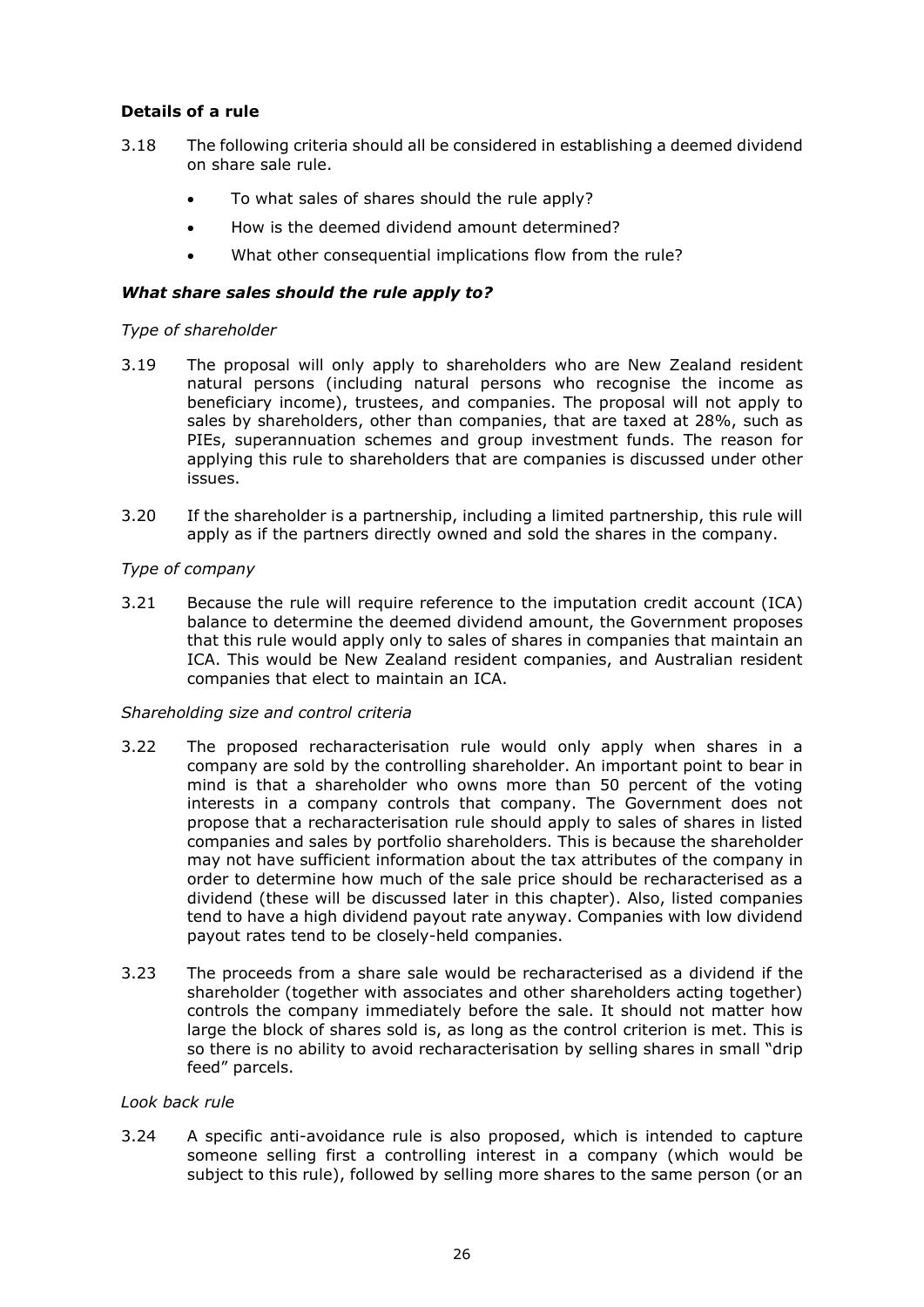associate) after they have divested control. To cover this, it is proposed that the rule would also cover share sales when all the following apply:

- The seller (together with associates) did not control the company immediately before the sale.
- The sale is made within two years of a previous sale of the company's shares by the seller, or an associate of the seller, to the same buyer (or an associate of that buyer).
- The control criterion applied at that time to the earlier sale of shares (that is, the company was controlled by the seller, together with associates, immediately before the earlier sale).

#### *How much of the sale price should be taxable?*

- 3.25 When shares of a company are sold, a number of different factors affect the value of the shares. These include the value of the underlying assets, including goodwill or capitalised expected future earnings. The value of shares in an operating company may be the higher of capitalised future earnings or the value of the company's net assets (liquidation value). Assets of a company can be funded from a number of financing sources including paid-in capital, company debt, and retained earnings. Retained earnings may include taxable income, capital gains, and other forms of income that are not included in taxable income.
- 3.26 The tax treatment that applies on the liquidation of a company is instructive for determining how much of a share sale receipt should be treated as a dividend. When a company is liquidated, the shareholders dispose of their shares for the assets of the company (which could be cash if the company has already sold its assets). When a shareholder sells shares to another person, the shareholder disposes of their shares for, usually, a combination of cash and debt.
- 3.27 In a liquidation, the amount that is a dividend is determined as a residual amount, meaning that all amounts that are not a dividend are determined first and the rest is treated as a dividend. The following are subtracted from the value of the company's property that was distributed in liquidation.
	- Available subscribed capital (ASC).
	- The portion of retained earnings that are from realised capital gains.
	- The value of property that represents unrealised capital gains.
	- The difference between the (accounting) retained earnings derived from foreign portfolio shares subject to the fair dividend rate (FDR) regime and historic undistributed FDR income.
- 3.28 What remains is deemed to be a dividend. Imputation credits may be available to use against tax on this income.
- 3.29 Putting it another way, the dividend amount is taxable income plus income (other than capital gains and the FDR adjustment) that is not included in taxable income. In other words, it includes a clawback of preferences (other than capital gains) as does an operating dividend. The clawback of preferences is usually the amount of the dividend that is not fully imputed. With capital gains and an FDR adjustment specifically excluded from this amount in a liquidation, the potential clawback of preferences may not be significant. It may include things such as dividends from non-portfolio shares in a foreign company.
- 3.30 The Government does not propose duplicating the liquidation calculation for determining the dividend amount from the sale of shares. This is too complex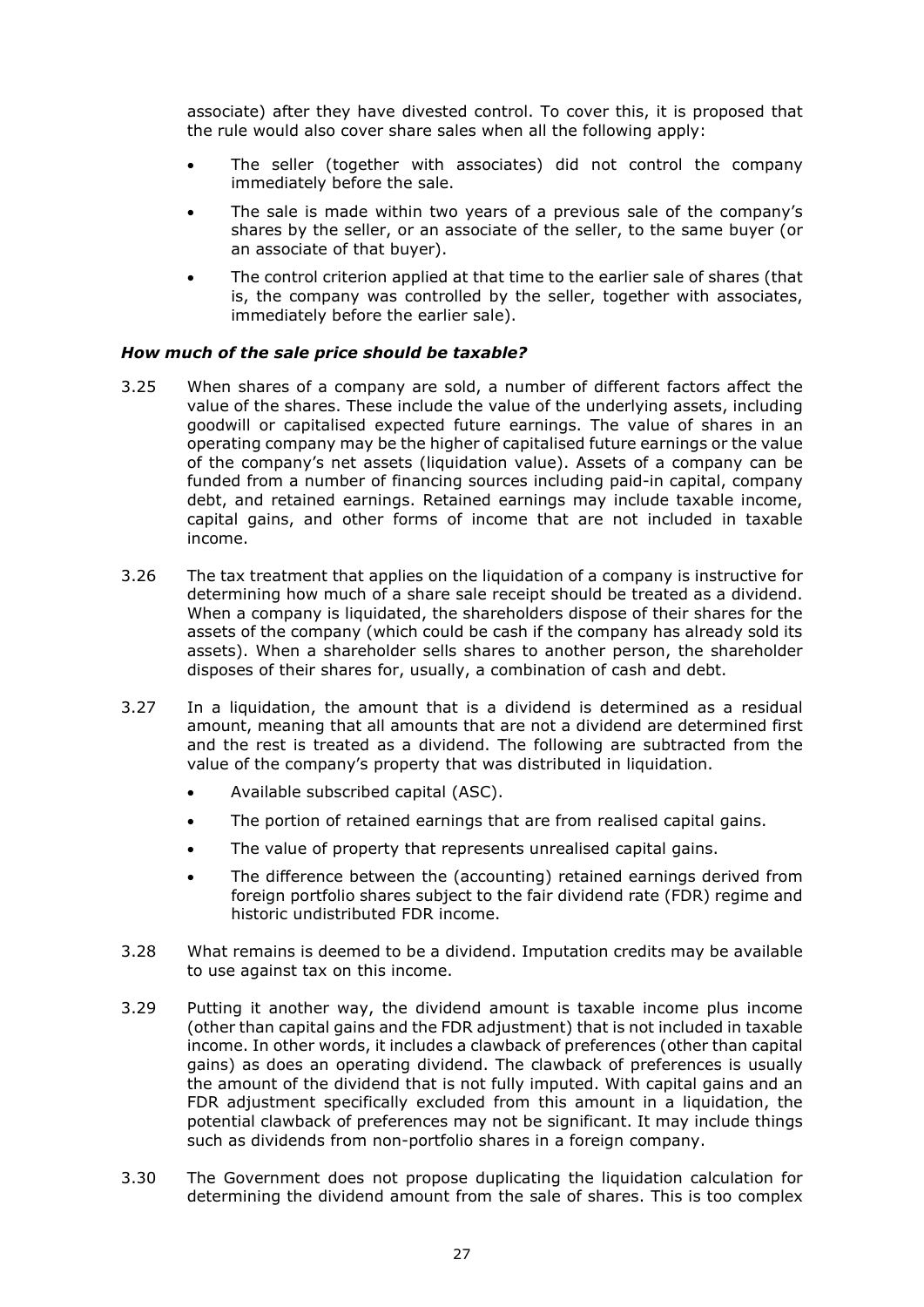and uncertain. Determining the unrealised capital gain component if shares of an operating business are sold would be especially difficult, as there would likely be a significant goodwill component which could have increased in value over time.

- 3.31 Using an accounting concept of retained earnings is possible. This could be adjusted to remove capital gains. Accounting earnings could potentially also capture more earnings than taxable income and so pick up a clawback of preferences amount. However, a disadvantage is accounting standards are more flexible than tax rules, so the standards could vary by taxpayer. However, the degree of variability is still limited by the application of accounting standards, such as International Financial Reporting Standards (IFRS).
- 3.32 Another option is to refer to the company's ICA balance at the time of the sale in order to calculate the amount of undistributed taxable income that it represents. For example, a \$28 ICA balance could be deemed to represent a \$72 net dividend or a \$100 gross dividend implicit in the price paid for the shares.
- 3.33 We recognise that this is not a perfect measure. The ICA balance is broadly tax paid less tax refunds and imputation credits distributed. Typically, imputation credits are generated when provisional tax payments are made, and these could be a little higher than the actual tax liability if the uplift method is used to ensure the taxpayer is not charged use of money interest before the final instalment. On the other hand, the payments could be lower than the actual liability. Also, some adjustments, such as the shareholding change debit, could cause the grossed-up ICA to be unrepresentative of undistributed taxable income more significantly.
- 3.34 Both the accounting retained earnings and grossed-up ICA approaches have strengths and weaknesses. The Government therefore proposes to make the undistributed earnings portion of the grossed-up deemed dividend amount the higher of the grossed-up accounting retained earnings (less non-taxable capital gains) or the grossed-up ICA at the time of sale.

#### *Consequences to seller*

- 3.35 When a shareholder that (together with associates) controls a company sells shares in the company, a portion of the sale proceeds would be treated as a dividend. That portion is:
	- the grossed-up undistributed earnings of the company at the time. This is the higher of:
		- the accounting retained earnings (less non-taxable capital gains) grossed-up to a pre-tax amount (by adding the ICA balance), or
		- the ICA balance divided by the company tax rate
	- pro-rated to the proportion of shares sold (the income interest of the shares sold as a percentage).
- 3.36 This is the amount of gross dividend income included as part of the sale price. If the sale price is less than the corresponding net dividend amount, then the sale price is the net dividend, and that must be grossed up by the amount of imputation credits that are or could be attached to determine the gross dividend.
- 3.37 The allocated ICA amount is then available to the shareholder to use as a credit. This is illustrated by way of examples later in this chapter. The effect is the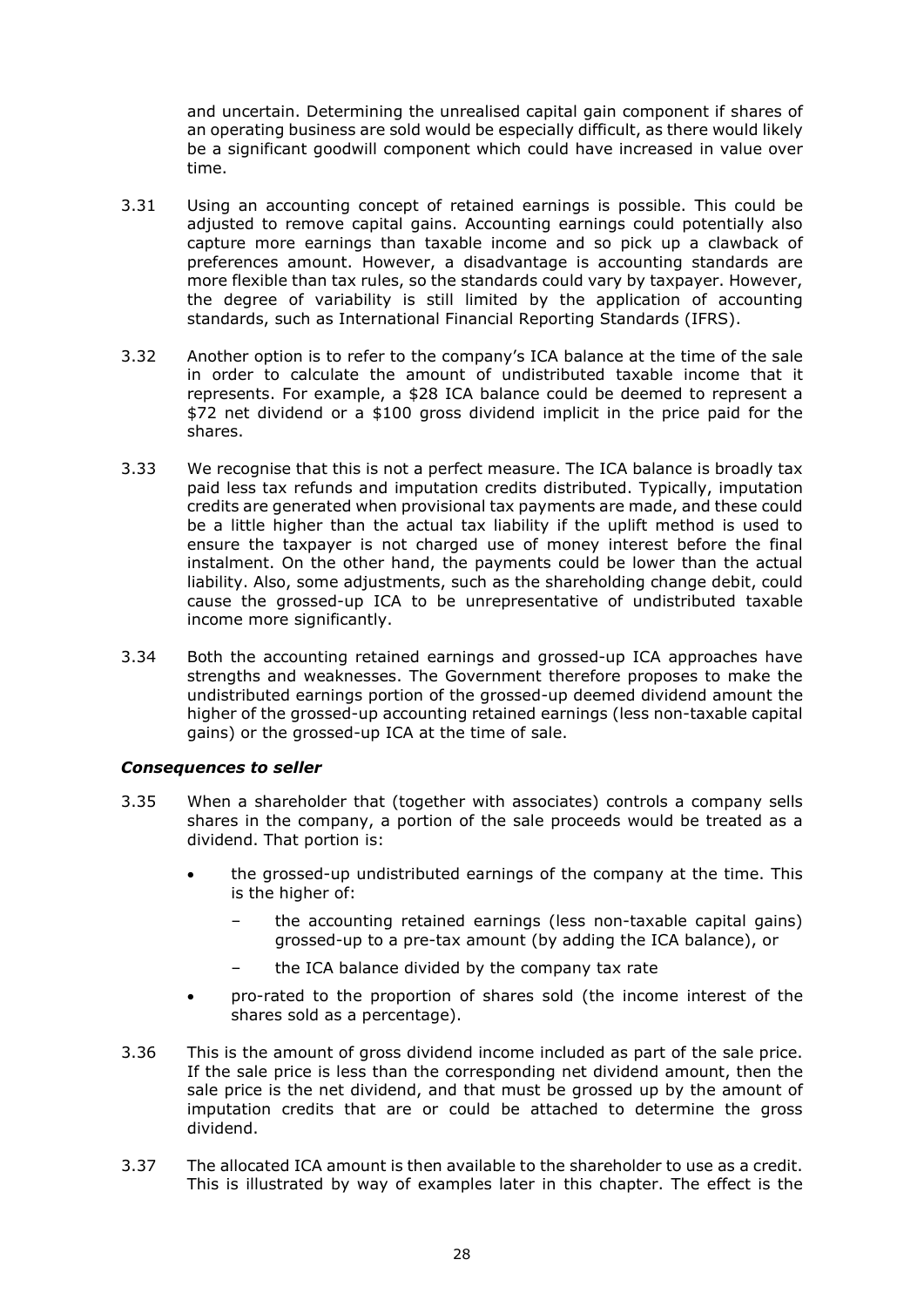shareholder must pay the top up tax if its personal tax rate is higher than the company tax rate.

#### *Consequences to the company*

- 3.38 Since the retained earnings out of which the dividend is deemed to be paid remain in the company, the seller is treated as if it received the net dividend and immediately returned it to the company as additional capital. To reflect this, the ASC of the company is increased by the deemed net dividend.
- 3.39 If the ICA balance is not forfeited on sale (which would be the case if the shareholder sells the company to another company that it controls or the sale does not result in a 34 percent change in ownership since the credits arose), then the ICA balance is reduced by the amount of imputation credits used by the seller to reduce its tax on the deemed dividend.

#### *Consequences to the buyer*

3.40 There are no special consequences for the buyer. The buyer is treated as buying the shares for the price it paid for them, but it does get the benefit of additional ASC in the company generated by the deemed dividend.

#### **Example 4: Calculation of deemed dividend and change in ASC**

Shareholder S (an individual on the 39% marginal tax rate) forms company T by contributing \$1,000 to a newly incorporated company. T earns \$100 over the year. It pays \$28 in provisional tax. It does not pay a dividend. It has retained earnings of \$72 and an ICA balance of \$28.

S sells all the shares in T to P for \$1,072. The grossed-up deemed dividend is the ICA balance at the time divided by the company tax rate.

$$
$28 \div .28 = $100.
$$

The grossed-up retained earnings are also \$100.

$$
$72 + 28 = $100
$$

S is deemed to derive a grossed-up dividend of \$100. This is the same amount of income S would have received if S had been paid a fully imputed cash dividend of \$72. Tax on this is \$39. The \$28 imputation credit reduces the net tax to \$11.

Company T must eliminate its ICA balance due to breaching the shareholder continuity requirement for carrying forward imputation credits. Even if that rule didn't apply, Company T would decrease its ICA by the amount of imputation credits attached to the deemed dividend. In this case, the ICA balance is reduced from \$28 to nil.

The ASC of company T is increased by the amount of the deemed net dividend. The deemed net dividend is the deemed gross dividend reduced by the attached imputation credits.

*\$100 − \$28 = \$72.*

After the sale, the ASC of T is \$1,072.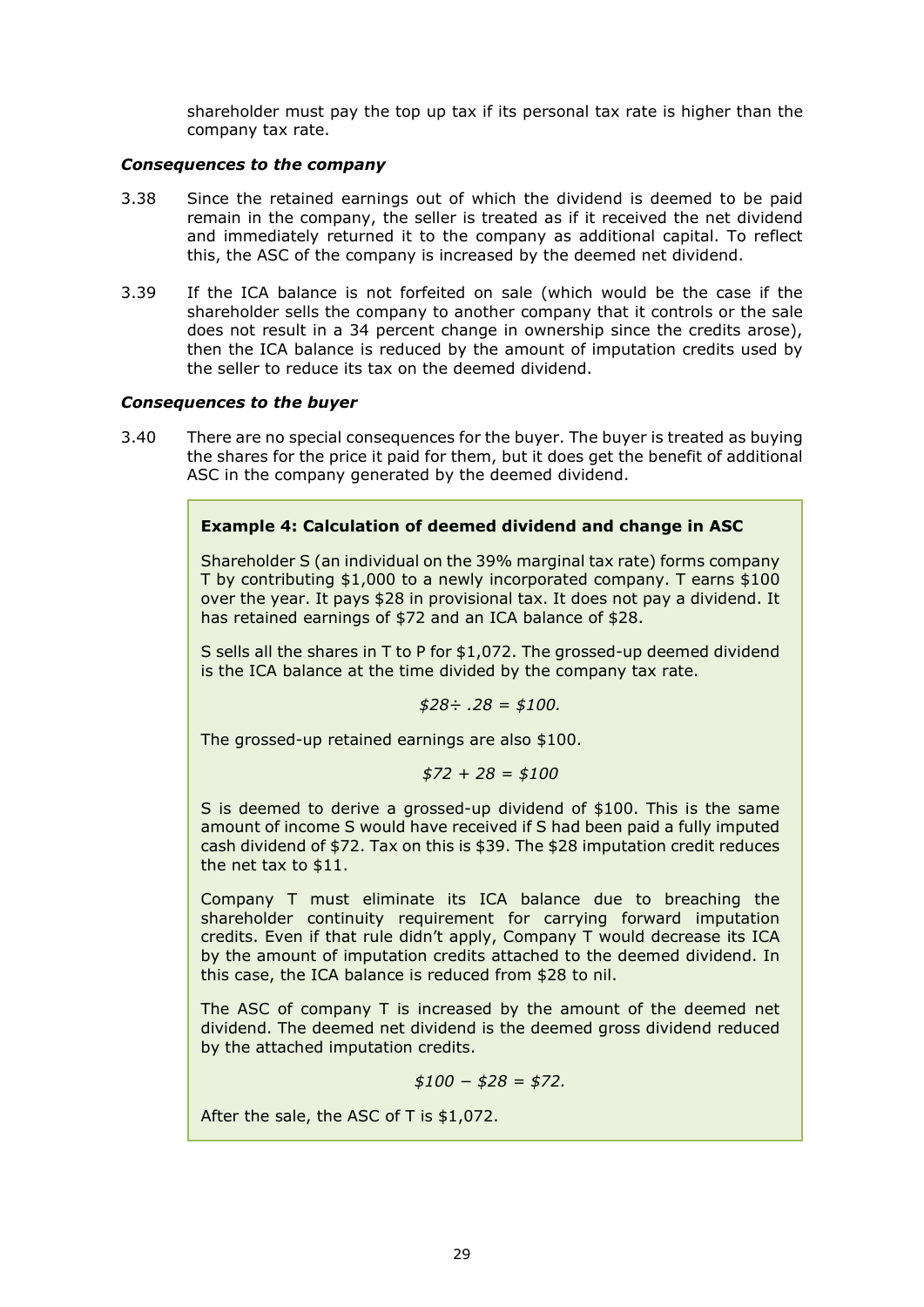#### **Example 5: Calculation of deemed dividend and change in ASC**

Pepperidge Profit Accumulating Biscuits Ltd. (PPAB) makes biscuits. It is owned by the Pepperidge family, Peter and Patty Pepperidge and their children Paul and Pam. Peter and Patty own 30 percent each and the children each own 20 percent.

PPAB was founded 15 years ago with a capital contribution of \$1 million. It has since made \$3 million from making and selling biscuits and has paid tax on that income. It has never paid a dividend. Some of its profits were reinvested in the business and some were used to invest in foreign shares. PPAB has earned \$300,000 from the investment in foreign shares, but the taxable income from the shares was \$250,000 under the FDR method. PPAB has paid company tax on the FDR income.

Paul has indicated he wants to sell out of the family business so he can start a new business making corn bread and grits. The family agreed the business was worth \$8 million and so he would sell his 20 percent interest to Pam for a payment of \$1.6 million. He acquired his shares as a gift from his parents and they have the original cost base of \$200,000.

Paul has a capital receipt of \$1.6 million. There is a \$1.4 million capital gain which is not taxable.

The retained earnings at the time of the sale are \$2,390,000 and Paul's 20 percent share of that is \$478,000. The ICA balance at the time of the sale is \$910,000 and Paul's 20 percent share of that is \$182,000.

Paul's gross deemed dividend is the higher of  $$182,000 \div .28 = $650,000$ , and  $$478,000 + 182,000 = $660,000$ . It has a deemed attached imputation credit of \$182,000. Paul's gross tax on the deemed dividend is  $$660,000 \times .39 = $257,400$ . After deducting the imputation credit of \$182,000 he must pay additional tax of \$75,400.

As the sale of shares was less than 34 percent, the ICA balance was not forfeited. However, as \$182,000 in imputation credits were attached to the deemed dividend, the company's ICA balance is reduced to \$728,000.

The net dividend is  $$660,000 - $182,000 = $478,000$ . As the deemed net dividend amount was retained in the company, it is treated as if it were immediately contributed to capital. The ASC of the company is increased by \$478,000. This will prevent double taxation in the event of a liquidation since that amount has already been treated as a dividend.

## **Other issues**

#### *Should the amount of the deemed dividend be limited to the gain on the sale?*

- 3.41 The Government does not propose to limit the deemed dividend to the gain on sale (rather, it should be limited to the total sale proceeds). This is because limiting it to the gain on sale would effectively allow a deduction for a capital loss.
- 3.42 If a company has accumulated \$100 over a year, you would expect it to appreciate in value by \$100 over the year. However, if the company only appreciates in value by \$50, it means some other asset or part of the business (such as goodwill or land) has depreciated by \$50 over the year. This means the deemed dividend amount should not be limited to the gain, as that would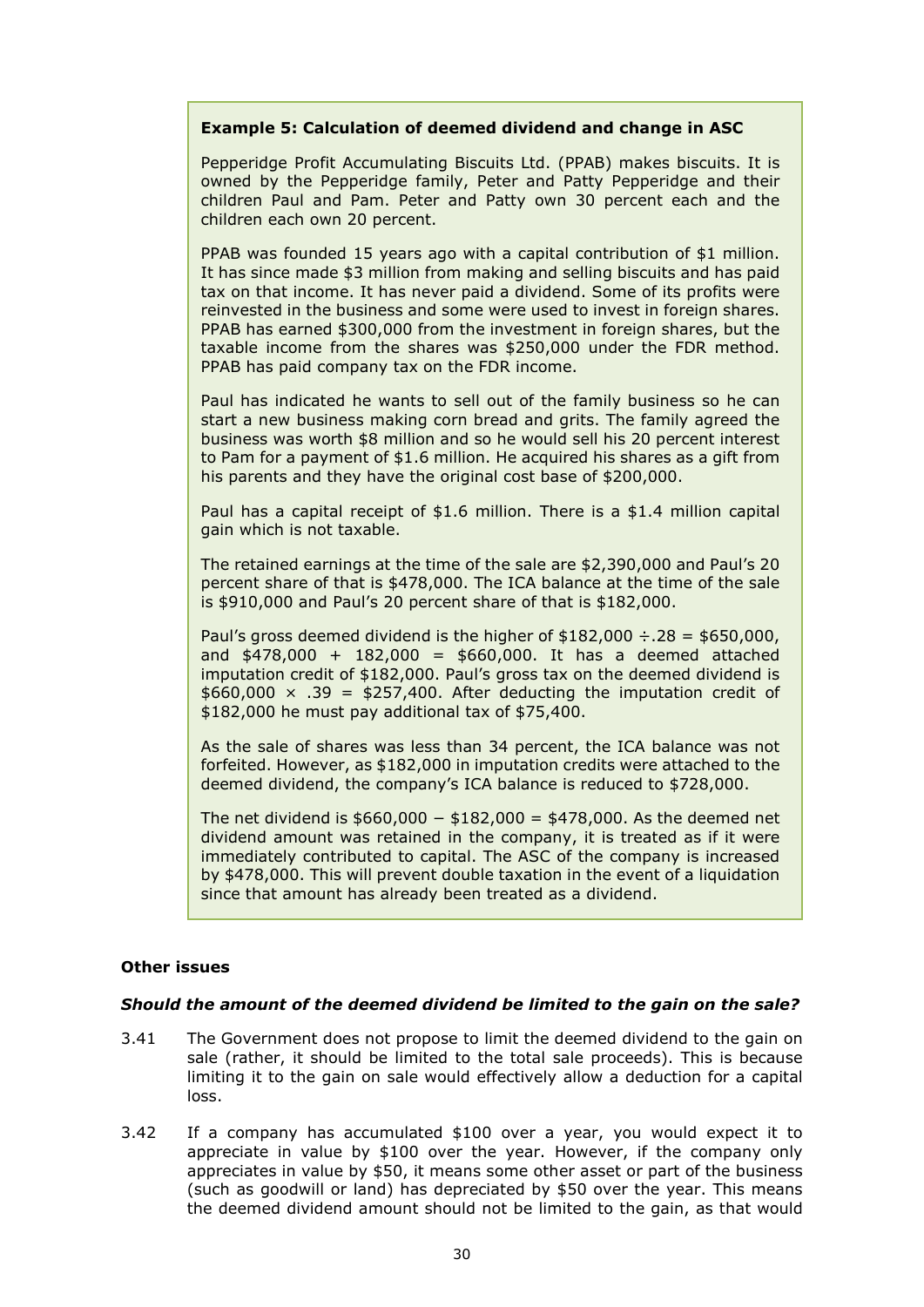implicitly allow the deemed dividend (which should be the entire \$100 of retained earnings) to be reduced by the capital loss.

#### *Why apply the rule to sales by companies?*

- 3.43 If the rule did not apply to sales by companies, it may be possible to prevent a deemed dividend from arising by using a holding company structure. Consider the following fact scenario:
	- A shareholder may own a holding company which owns an operating company.
	- The operating company has retained earnings, but it never paid a dividend to the holding company.
	- The holding company sells shares in the operating company, realising a capital gain (not taxed).
	- The shareholder then sells the holding company (which holds the value of the company that was sold). The ICA balance of the holding company is nil, so this rule would not deem a dividend to arise to the shareholder from the second sale.
- 3.44 Applying the rule will address this issue because the first sale would result in a deemed dividend to the holding company, and this would transfer the ICA balance to the holding company. When the shareholder then sells the holding company, this rule would apply to deem a dividend arising to the shareholder.

#### *Corporate groups*

3.45 If a shareholder is selling shares in a parent company of a corporate group (a group being at least 50 percent common ownership), the ICA amount on which the deemed dividend is based should be the net of all ICA debits and credits of each company in the group, as well as the consolidated imputation group if there is one. For companies less than 100 percent owned, the individual ICA amounts should be pro-rated by the portion of ownership.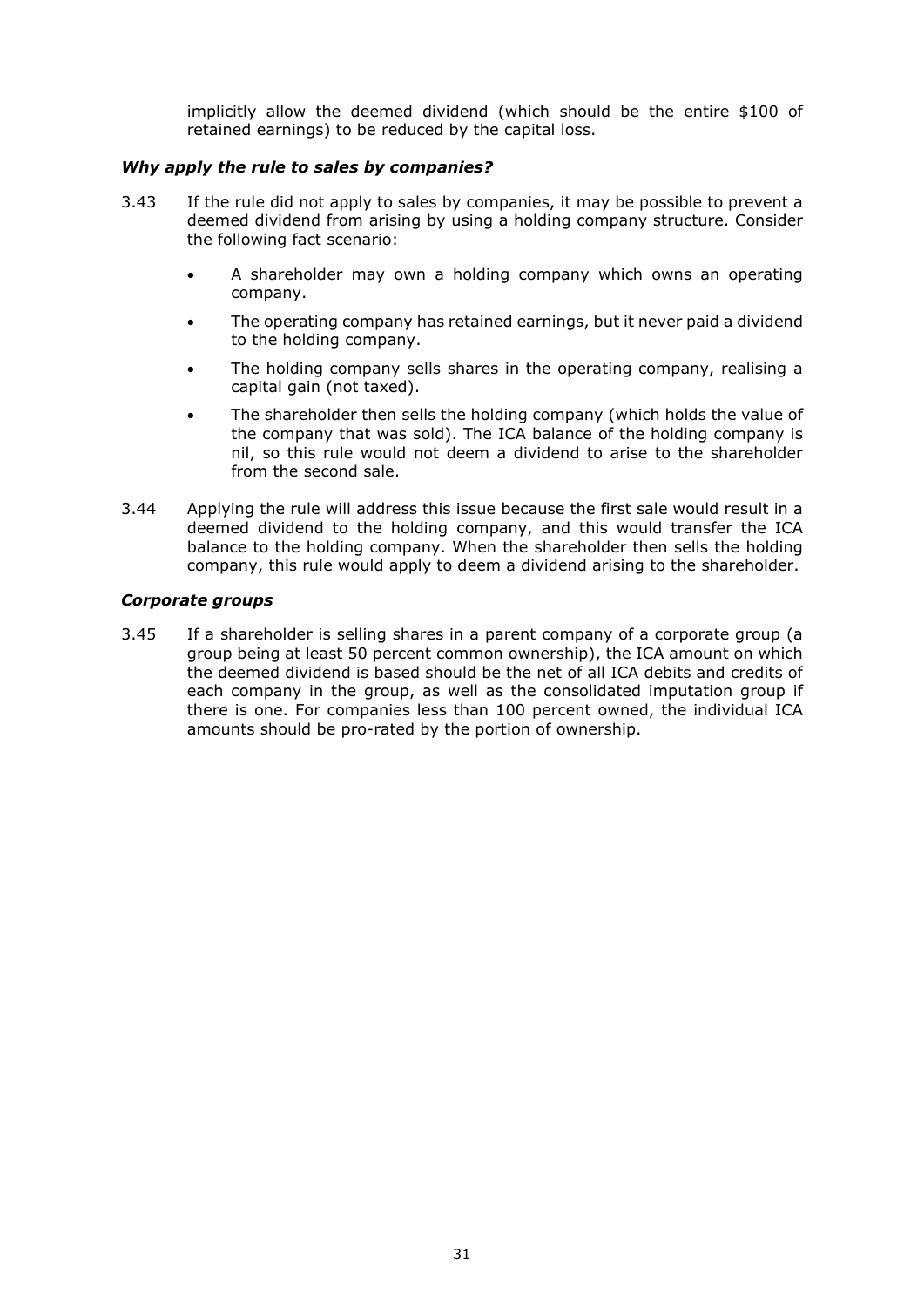

Parent, a company, has an ICA balance of \$1,000. It has subsidiaries with the following ICA balances:

- A company it owns 80 percent of with a \$500 balance.
- A company it owns 100 percent of with a \$100 debit balance.
- A company it owns 50 percent of with a \$500 balance.
- A company it owns 49 percent of with an \$800 balance.

If a shareholder sells its shares in Parent and this rule applies, the ICA balance used for determining the deemed dividend amount is calculated by summing the following amounts:

- \$1,000 (being Parent's ICA balance)
- $$400 ($500 \times 80\%)$
- $- $100$
- $$250 ($500 \times 50\%)$
- Zero (the 49 percent-owned company is not taken into account).

The above calculation gives a total of \$1,550. If Parent has consolidated its accounting earnings with its subsidiaries, this amount should reflect the retained earnings of the group (so that would be the amount of retained earnings used without looking through to each underlying company).

ASC adjustments would apply for all companies that contributed to the calculation of the deemed dividend amount because they had retained earnings or a non-zero ICA balance. This would be the net dividend paid from their own retained earnings or grossed-up ICA, plus any amounts deemed on-paid by subsidiaries. The parent company would have an ASC adjustment of the entire net dividend amount deemed to have been derived by the shareholder.

Another approach may be to take the total deemed dividend amount, and pro-rate it among contributing companies in proportion to their respective ICA balances or retained earnings (with parents of subsidiaries also including their subsidiaries' amounts).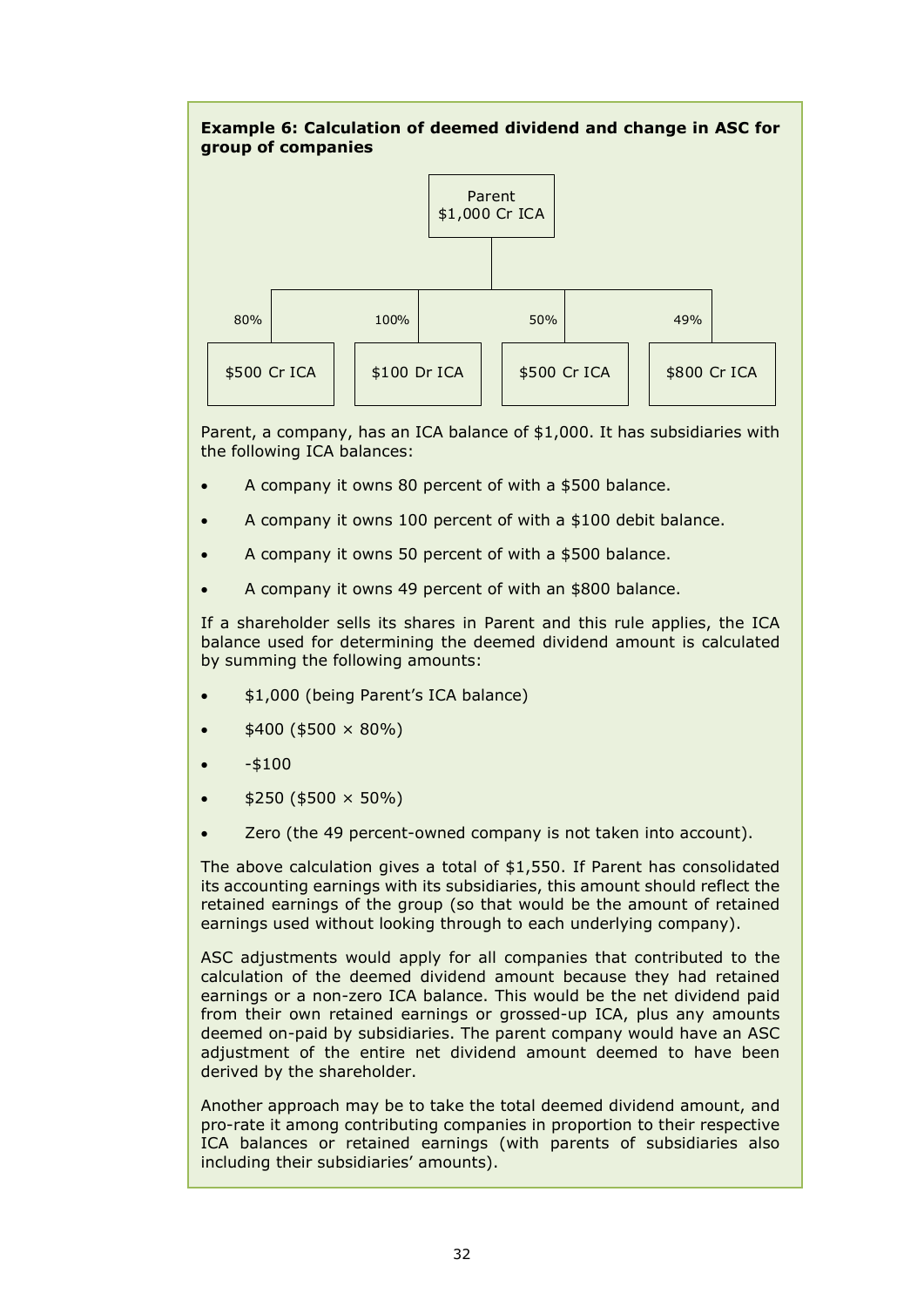#### *Sales of shares in a controlled company to another company controlled by the same shareholder*

- 3.46 If shares in one controlled company are sold to another controlled company that also has retained earnings or an ICA balance, the amount received is potentially in substitution for dividends paid by both companies. Not only is the amount received by the shareholder potentially a payment for the retained earnings of the sold company, the purchasing company may pay for the shares out of its own retained earnings.
- 3.47 United States legislation provides that in this case, a dividend is deemed to be paid first by the purchasing company, and if that does not account for all that is paid for the shares, another dividend is deemed to be paid by the target company. This is because the cash or other consideration is being paid by the purchasing company to its shareholder, so it is the purchasing company's earnings that are being transferred to its shareholder. To the extent the purchase price exceeds this amount, it would be paid from the capital reserves of the purchasing company. However, as with the more general rule, if that amount is compensation for the retained earnings of the target company, that would be treated as a dividend from the target company.
- 3.48 In this case, it is proposed to follow the order used in the United States law (the amount received is first deemed to be paid out of the retained earnings of the purchasing company). This is calculated by grossing up the ICA balance or retained earnings of the purchasing company (or group) as described earlier in the context of determining the amount of a deemed dividend with respect to the sold company. As the purchasing company is paying cash or equivalent to the seller (consideration paid in the form of shares in the purchasing company is not taken into account in determining the amount of the deemed dividend), no amount is deemed to be recontributed to the purchasing company, and there is no adjustment to the ASC of the purchasing company for the deemed dividend amount.
- 3.49 However, the shareholder should still be entitled to the protection of the ASC of the target company in the case of a liquidation or share repurchase of the group, including the purchasing and target companies, as that ASC would have been available to reduce those amounts if the target company had continued to be owned directly by the shareholder. To reflect this, the ASC of the purchasing company should be increased by the lesser of the market value of the shares it acquired in the target company, and the ASC of the target company.
- 3.50 If the deemed dividend from the purchasing company does not account for the entire amount paid for the shares, then the amount of a deemed dividend from the target company is determined as described earlier, but this time it is limited to the amount paid after subtracting the deemed dividend from the purchasing company. The ASC of the target company is increased as described earlier. This increase in the ASC of the target company is deemed to happen immediately before the acquisition by the purchasing company, so the increase may also apply to the ASC of the purchaser (that is, an ASC increase of the lesser of the market value of the target company and the ASC of the target company).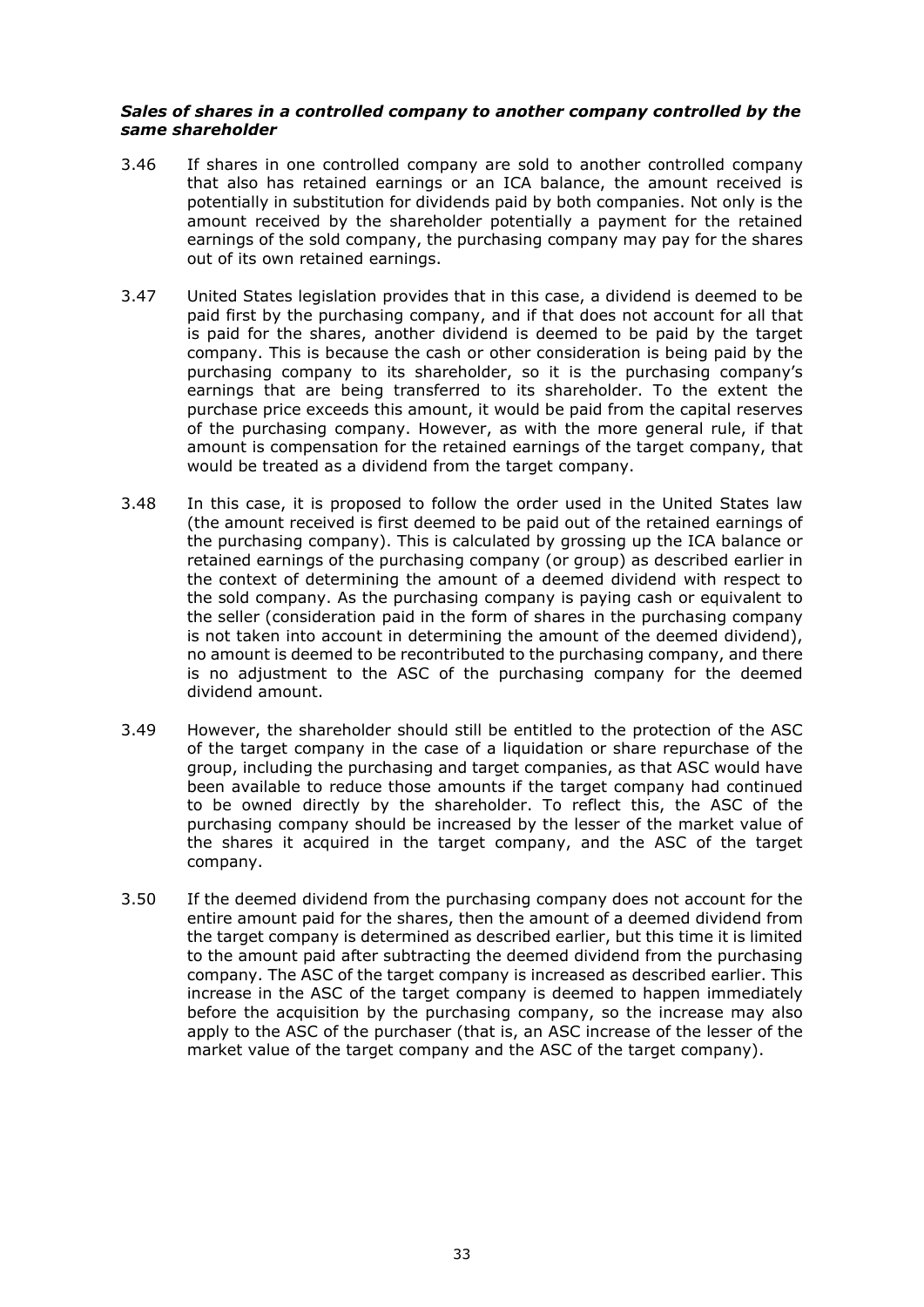### **Example 7: Sale of controlled company to another controlled company**

A shareholder owns all the shares in two companies, Left Pocket Ltd (LPL) and Right Pocket Ltd (RPL).

LPL has ASC of \$3,000,000 and retained earnings of \$1,440,000. Its ICA balance is \$560,000.

RPL has ASC of \$1,000,000 and retained earnings of \$940,000. Its ICA balance is \$560,000. RPL had earned \$2,000,000 in taxable income but it has also had a \$500,000 capital loss.

The shareholder has decided that it prefers structure diagrams that look vertical instead of horizontal. It has decided that it will sell all the shares in RPL to LPL for its net asset value of \$1,940,000.

#### *Consequences for LPL*

In this situation, if there is a deemed dividend, it is deemed to arise first from the purchasing company.

The ICA of LPL is \$560,000. Dividing this amount by the company tax rate gives a potential gross deemed dividend of \$2,000,000 and a net dividend of \$1,440,000. As the net dividend amount is less than the amount paid for RPL, the entire \$2,000,000 is deemed to be a gross dividend the shareholder derived from LPL.

The shareholder's tax on the deemed dividend from LPL is  $$2,000,000 \times .39 = $780,000$ . After claiming the imputation credit of \$560,000, the shareholder must pay additional tax of \$220,000.

Since the entire ICA balance of \$560,000 was deemed to be attached to the dividend, LPL's ICA balance is reduced to nil. So that the shareholder is left in the same position from liquidating the parent company as if it liquidated the two companies separately (before reorganisation), the ASC of LPL is increased by the lesser of the value of the shares it received in RPL and RPL's ASC. This would increase the ASC of LPL by \$1,500,000 to \$4,500,000, taking into account the increase in the ASC of RPL discussed below.

## *Consequences for RPL*

Since the amount paid for RPL was more than the net deemed dividend from LPL, it is necessary to see if there is also a deemed dividend from RPL.

The net deemed dividend from LPL was \$1,440,000. Since it paid \$1,940,000 for the shares in RPL, there is a remaining \$500,000 that could potentially be a net deemed dividend from RPL.

Dividing RPL's \$560,000 ICA balance by the company tax rate gives a maximum gross deemed dividend of \$2,000,000 and a maximum net dividend of \$1,440,000. Since the \$500,000 residual (from the amount paid by LPL for the shares in RPL) is less than the maximum net deemed dividend of RPL, the \$500,000 is deemed to be a net dividend derived by RPL's shareholder. A net dividend of \$500,000 is equivalent to a gross dividend of \$694,444.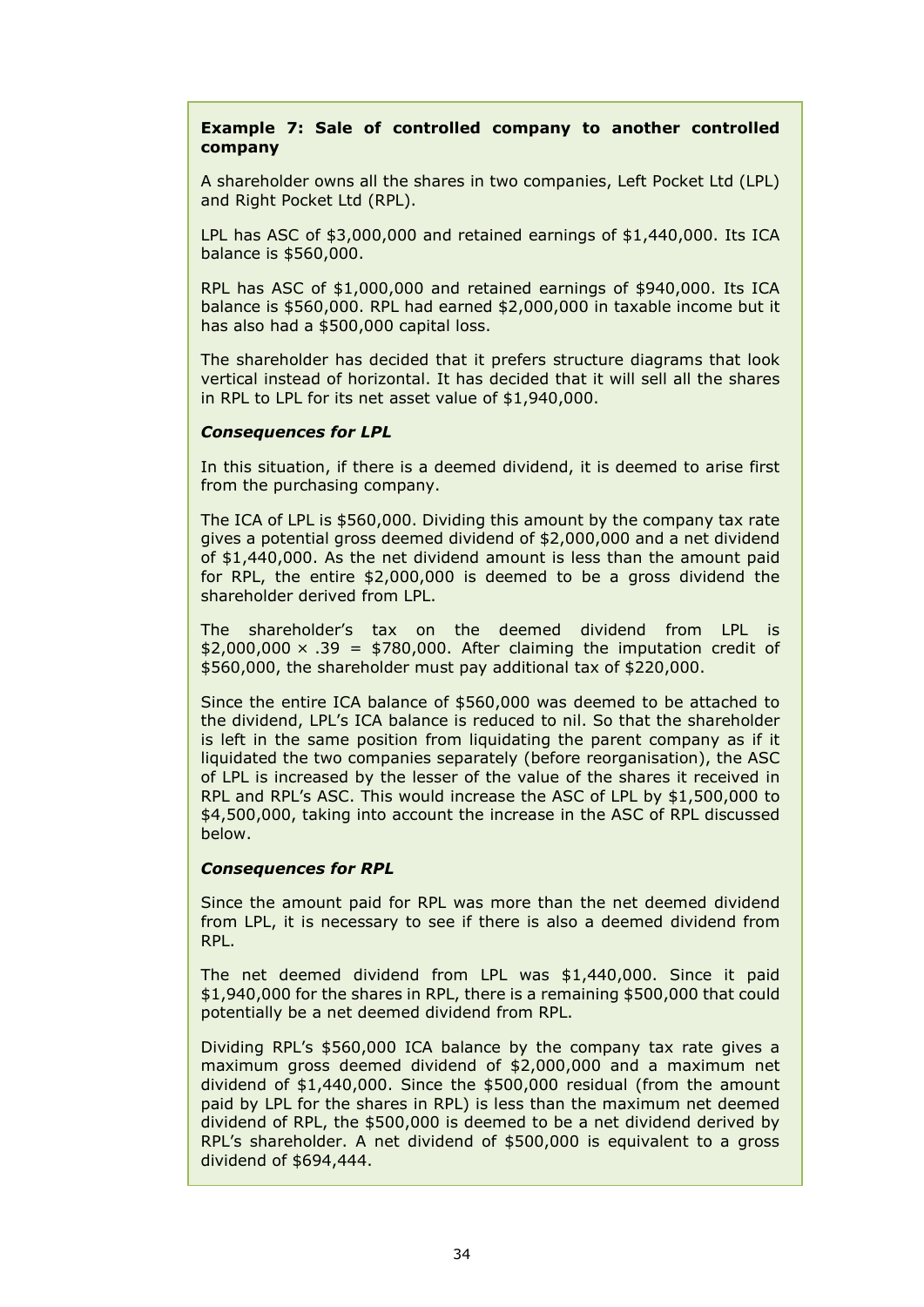The shareholder is deemed derive a gross dividend of \$694,444 from RPL. Tax at 39% is \$270,833. After taking into account the attached imputation credit of \$194,444, the shareholder has additional tax to pay of \$76,389 (in addition to the tax on the deemed dividend from LPL).

Since the ultimate shareholder of RPL has not changed as a result of the sale, RPL's ICA is not forfeited. However, it must debit its ICA account by the amount deemed attached to the dividend. This is \$194,444, so the ICA balance of RPL is reduced to \$365,556.

#### **Questions for submitters**

Submissions are sought on all aspects of this proposal, but in particular on the following questions:

- Is deeming a dividend to arise when shares are sold (while the company has retained earnings) an appropriate policy outcome?
- Should the scope of the proposed recharacterisation rule cover all of scenarios A, B, or C, or only one or two of these scenarios?
- Is limiting the scope of the proposed recharacterisation rule to sales of shares by a controlling shareholder appropriate, or do you think this is too broad or too limited?
- Is the conceptual basis for quantifying the deemed dividend (that is, undistributed income, not including untaxed capital gains) appropriate?
- What do you see as the advantages and disadvantages of the suggested dividend quantification approaches (grossed-up ICA, retained earnings, or a combination of the two), and which of these approaches do you prefer? Is there an alternative approach you would suggest?
- Do you agree with the proposed approach (outlined in Example 3) for calculating dividends and ASC adjustments for corporate groups?
- Is the approach outlined in Example 4 for a sale of one controlled company to another (existing) controlled company (potentially generating a deemed dividend from both companies) correct conceptually?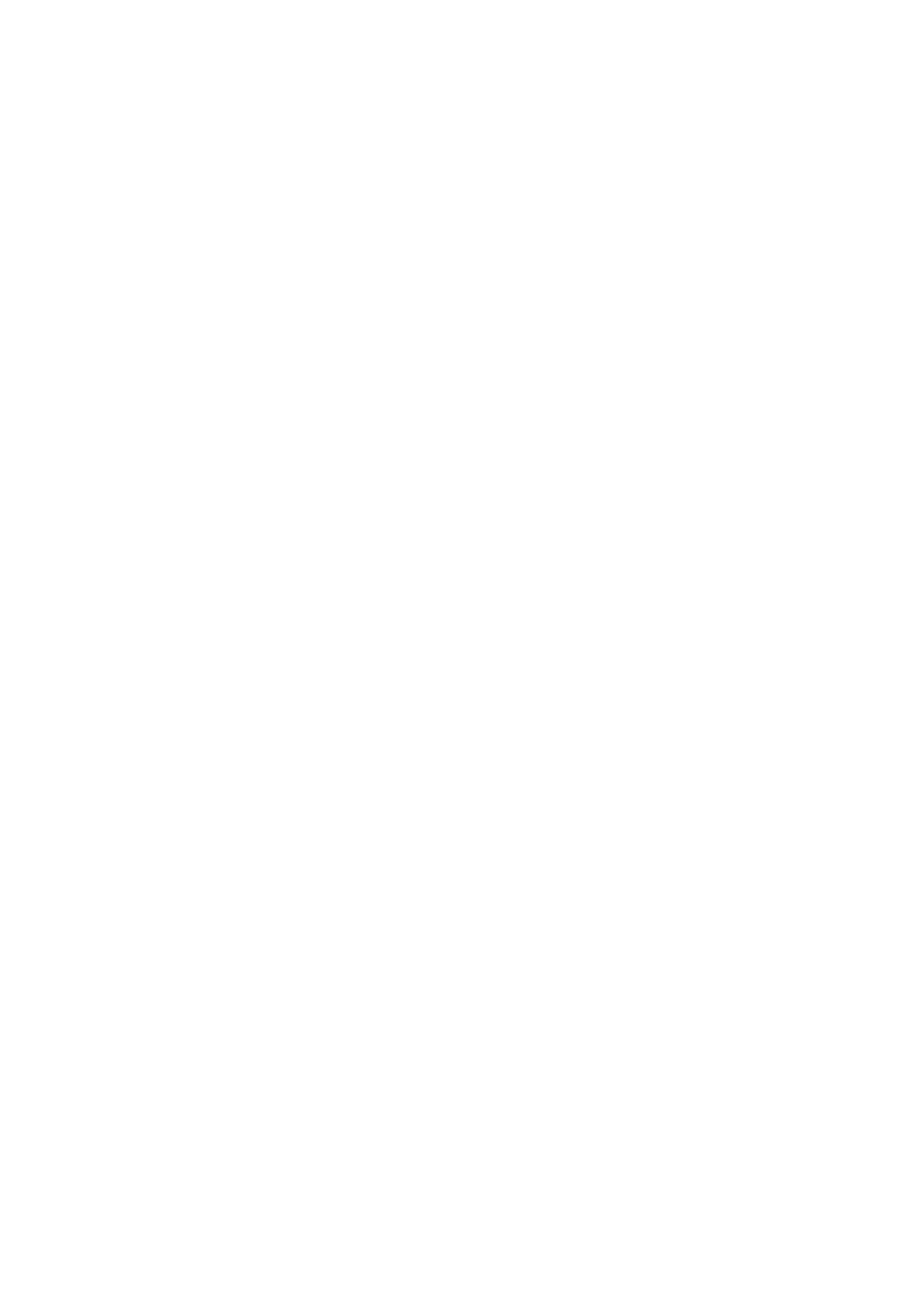# Part II: ASC and ACDA tracking accounts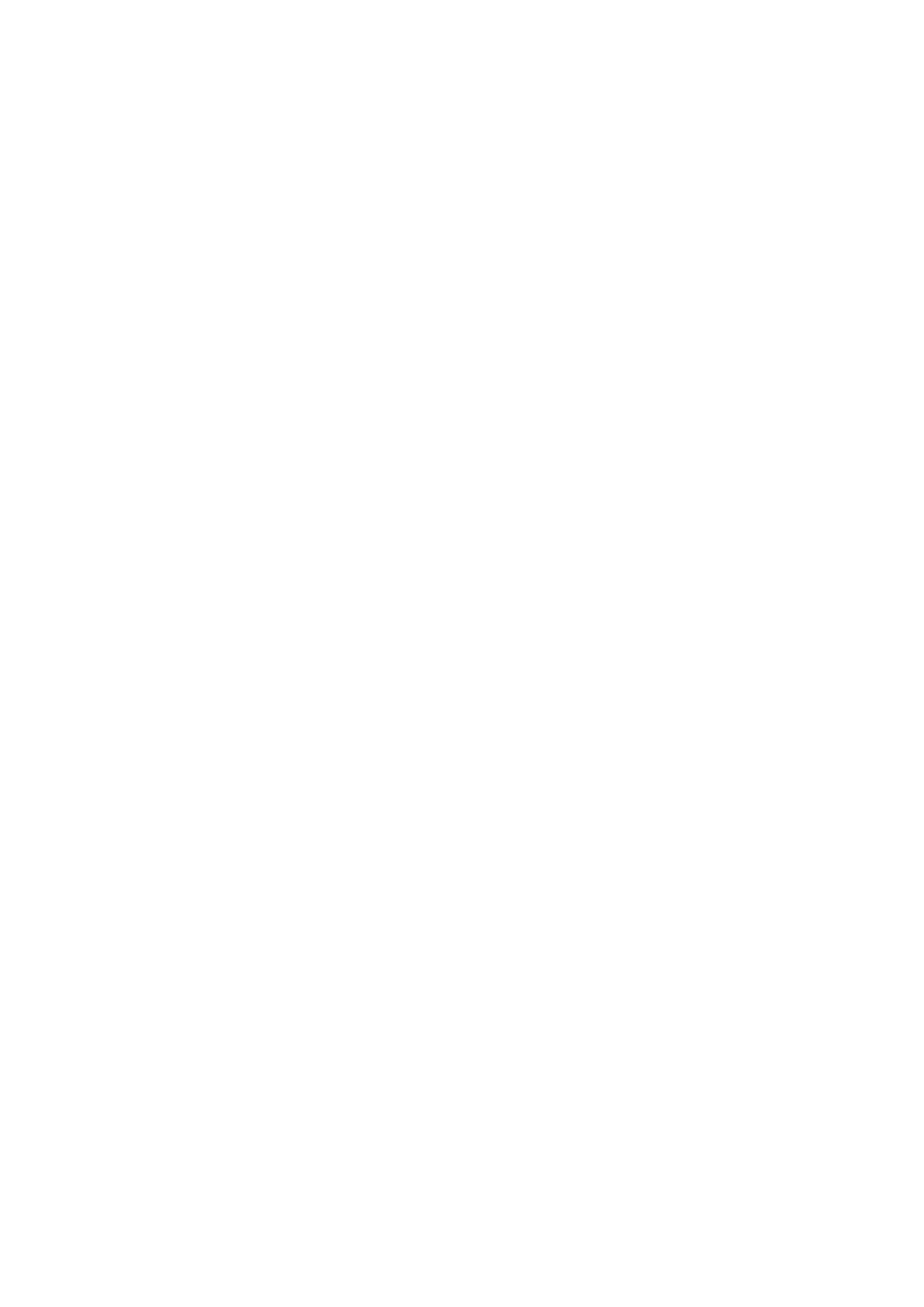# **CHAPTER 4**

## **Current practice and issues**

## **Summary**

Distributions by a company are not taxable to the extent they are:

- a return of capital subscribed by shareholders (referred to as "available subscribed capital" (ASC)) on a liquidation or share cancellation, or
- a net capital gain of the company distributed in a liquidation.

When there is a share repurchase or liquidation, determining the dividend amount requires subtracting the ASC and the capital gain amount. Because a company may have been in existence for a long time before liquidation and these amounts may not be relevant before then, it is sometimes difficult for the company to determine them (going through historical records) and for Inland Revenue to verify them.

There are different ways to improve the reliability of this information. This chapter and the next consider two possible options:

- **Option one**: Require the amount of ASC and the capital gain amount to be determined annually and reported to Inland Revenue.
- **Option two**: Require taxpayers to record the information to evidence that they have calculated the dividend amount correctly (with Inland Revenue determining the amounts in the absence of reliable evidence), with no annual reporting requirement.
- 4.1 The determination of a company's ASC and available capital distribution amount (ACDA) is provided for in sections CD 43 and CD 44 respectively.
- 4.2 The calculation of these amounts is not straightforward. The ASC definition has 40 subsections and comprises approximately 2,820 words. Although the core definition (amounts received for the issue of shares less amounts returned on the cancellation of shares) is simple enough, complexities arise by reason of the tax treatment of (among other things):
	- taxable bonus issues
	- share for share exchanges
	- shares issued as part of an employee share scheme, and
	- amalgamations.
- 4.3 In relation to ACDA, the calculation requires:
	- capital gains and losses to be calculated
	- an understanding of whether the transaction was with a related party or not, and
	- special calculations in relation to foreign investment fund (FIF) interests.
- 4.4 Not only are the rules complex, they change from time to time, meaning that the appropriate treatment of a transaction depends on the year in which it takes place.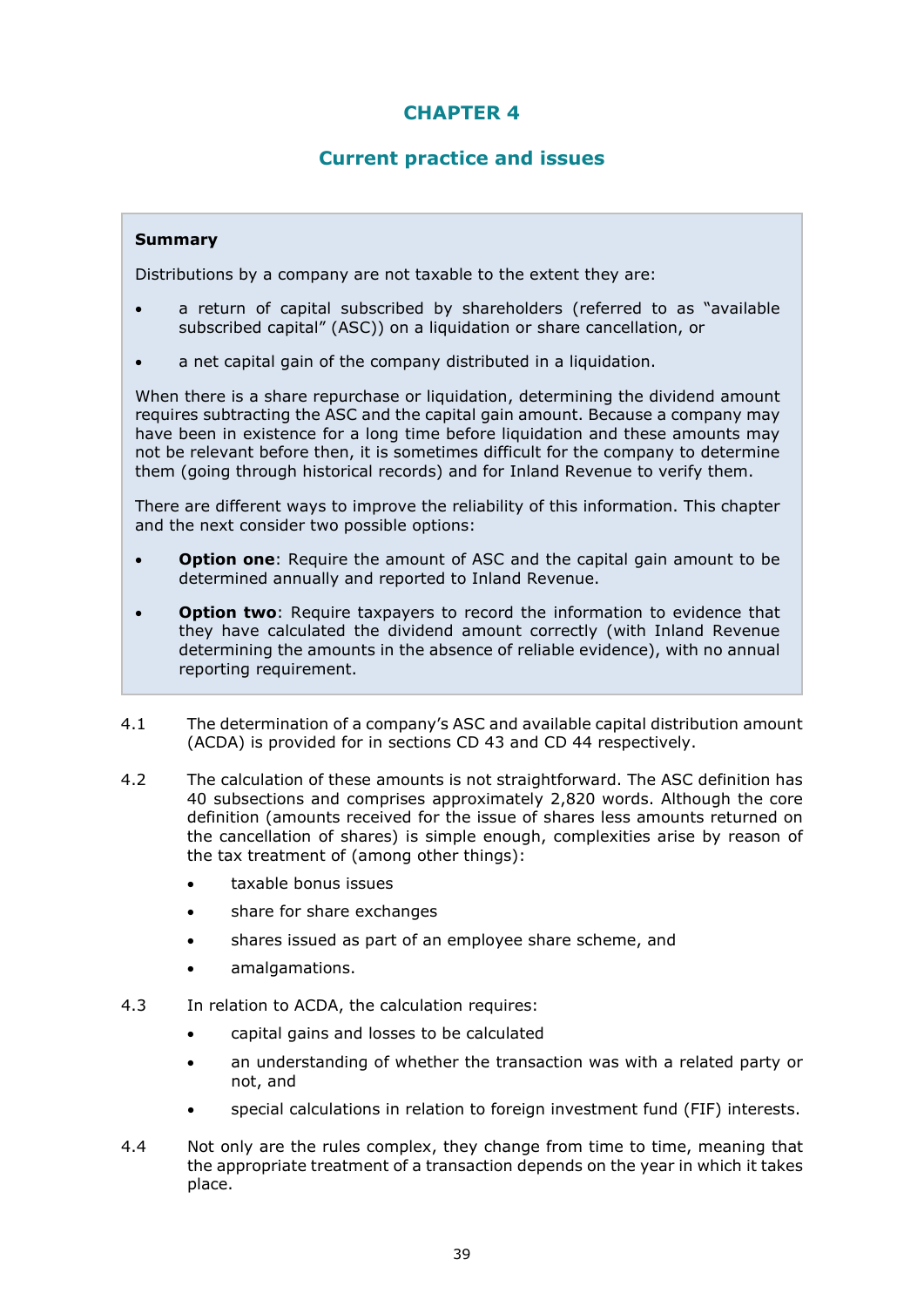- 4.5 An example of the kind of issue that can arise is where a company (the acquirer) issues its shares in exchange for 100 percent of the shares in another company (the target). From an accounting perspective, the acquirer will generally take the target into its books at the purchase price paid, and the increase in the acquirer's shareholders' equity will reflect the market value of the issued shares. However, for tax purposes, the ASC is limited to the historic amount paid to the target for the issue of its shares, whenever that occurred. Currently, there is no explicit requirement for any contemporaneous record of this discrepancy to be maintained.
- 4.6 In relation to both ASC and the ACDA, many years may pass between the occurrence of the transactions giving rise to positive or negative entries in the account, and the time when a distribution is made for which those entries are relevant. And in relation to ASC in particular, in many cases the figure will never be relevant. If the company is a wholly-owned subsidiary of another company at the time it is wound up, its ASC will be essentially unused. This may be the case for a company that is always part of a corporate group, or for a company initially owned by individuals or trusts and then sold to a corporate group.
- 4.7 In cases where a company does have to determine its ASC or ACDA, unless it has been very well run, the determination will often be extremely difficult, as it requires a careful record of both the law and transactions going back to the formation of the company.
- 4.8 There does not appear to be any explicit requirement for a company to keep records in relation to its ASC or ACDA. Section 22 of the Tax Administration Act 1994 (the TAA) does not apply, since these amounts are not required for the calculation of the company's own income or deductions (see section 22(2)(g) and (h) of the TAA). Nor are they otherwise specifically dealt with in that section.
- 4.9 Section 22AAB(2) of the TAA does require a person who is liable to pay RWT for resident passive income paid to another person to keep proper records relating to the income paid by them, sufficient to enable the Commissioner of Inland Revenue to ascertain the information set out in Schedule 3 table 2. Row 5 of table 2 refers to the amount of resident passive income. When a company makes a payment in consideration for the cancellation of shares, or makes a liquidating distribution, in order to ascertain the amount of a dividend (which could be zero) the Commissioner would require information about the company's ASC and ACDA. It is therefore arguable that section 22AAB(2) imposes a requirement to keep records. However, the section seems primarily directed to the ascertainment of information about who has received a dividend and when, rather than the ascertainment of whether a distribution to a shareholder is a dividend in the first place.
- 4.10 Despite the lack of any explicit requirement, a company that does not have records to substantiate its ASC and ACDA will effectively lose those amounts, as it will not be able to satisfy the burden of proof required to take a position that some or all of a distribution is not a dividend. This issue is considered in draft operational statement ED 0239, released in December 2021.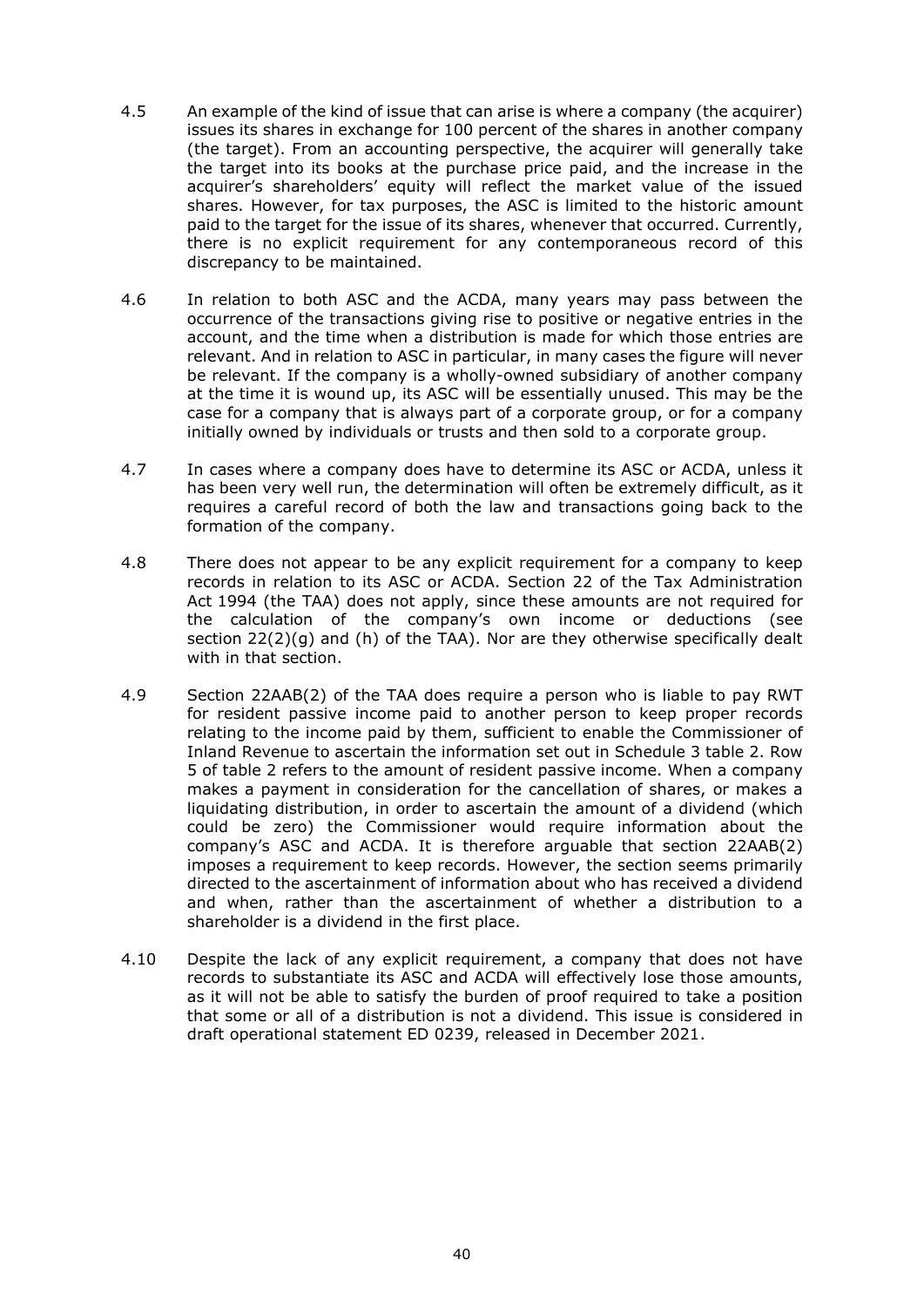## **CHAPTER 5**

## **Policy options**

#### **Summary**

There is a strong case for amending the TAA to deal specifically with record keeping requirements in relation to ASC and ACDAs, and maintaining tracking accounts for ASC and ACDA, similar to those that are maintained for imputation credits. Such accounts would prompt companies to keep contemporaneous records, and this would significantly improve the reliability of the figures. Contemporaneous accounts would also create an opportunity for the Commissioner to make a contemporaneous challenge to an ASC or ACDA increase, rather than having to wait until a distribution occurs to do so.

There is a question as to whether taxpayers should be required to submit these tracking accounts to Inland Revenue each year as part of the return filing process (similar to the IR4J process for imputation credit accounts), or if taxpayers should only be required to record the information and keep adequate supporting records to evidence that they have calculated the dividend amount correctly. In the event of an audit, Inland Revenue would determine the company's ASC and ACDA if the taxpayer cannot provide reliable evidence to support its calculations.

#### **Record keeping**

- 5.1 Dealing first with record keeping, the requirement would be for a company to keep sufficient records to enable the ready ascertainment by the Commissioner of the company's ASC and ACDA. These records would have to be maintained for the life of the company, rather than the usual seven-year period.
- 5.2 There is a question as to whether compliance with these requirements would be mandatory. Many companies have for their entire existence no more than nominal ASC. For companies which are wholly-owned subsidiaries, ASC is irrelevant (though ACDA is not). Accordingly, compliance with this record keeping requirement could be optional, with companies electing not to comply being entitled to no credit to their ASC or ACDAs for the relevant years.

#### **Memorandum accounts**

5.3 Like an imputation credit account (ICA) the account would be a running total, with each year's closing balance forming the opening balance for the next. As noted above, there are two possible approaches in relation to tracking accounts for ASC and ACDA. The first is to require taxpayers to submit these accounts to Inland Revenue on an annual basis. If these accounts are not prepared for a year on a timely basis, the company would then have no ASC or ACDA for that year. The second is to require taxpayers to keep and maintain these accounts if they do not wish to have their ASC or ACDA be deemed to be zero, but without requiring taxpayers to submit these accounts to Inland Revenue. Under each option the company would still need to maintain sufficient records to evidence the amounts entered in the ASC and ACDA memorandum accounts. It would not be sufficient simply to maintain the memorandum account without retaining the records substantiating the account entries.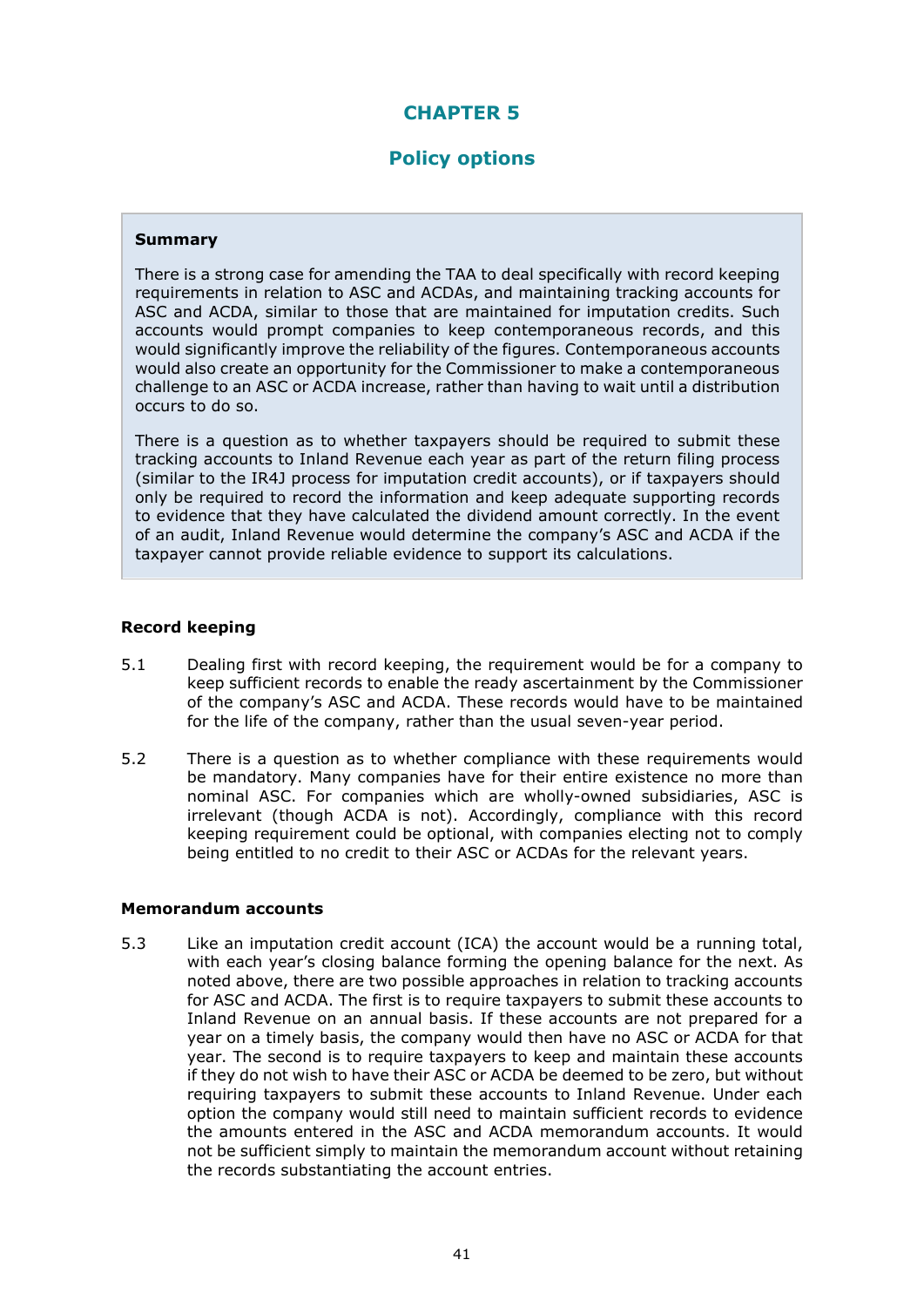#### *Option one: Accounts are reported to Inland Revenue annually*

- 5.4 One benefit of requiring taxpayers to maintain tracking accounts and submit them to Inland Revenue annually is that this would serve as a prompt to taxpayers to maintain records. It would also provide Inland Revenue with information on a contemporaneous basis regarding movements in the account and allow it to investigate those movements.
- 5.5 Under this option, failure to submit a return of the tracking accounts by the due date would mean a taxpayer could not later increase the account balance by any amount for that period, except with the Commissioner's approval and if the required contemporaneous records were able to be provided. A hard time limit (for example, five years after the due date) might also be appropriate.
- 5.6 A further question is whether the return would be able to be re-opened by the Commissioner. The purpose of the return would be to assist taxpayer compliance. Its purpose would not be to place an onus on the Commissioner to audit the return. Accordingly, the Government does not propose placing a time limit on the Commissioner's ability to challenge a return in relation to the ACDA and ASC memorandum accounts. As a practical matter, the maintenance of contemporaneous records would make challenge at the time of a distribution relatively unlikely. Challenges would instead be made to entries in the accounts, within a relatively short time of those entries being made. The current time limit would continue to apply to assessments of shareholders in relation to distributions from the company, which would effectively mean the time bar applying from the point in time when the determination of a company's ASC or ACDA amounts became relevant for tax obligations.
- 5.7 As with the proposed record keeping requirement, compliance with a requirement to maintain tracking accounts could be optional, on the basis that companies that do not choose to maintain accounts would then have no ASC or ACDA.

#### *Option two: Accounts required to be kept and maintained but not required to be reported to Inland Revenue annually*

- 5.8 Under this option, rather than requiring tracking accounts for ASC and ACDA to be submitted to Inland Revenue annually, taxpayers would only be required to provide these accounts (along with supporting records) to Inland Revenue when this information is specifically requested, such as in the event of an audit. Similar to option one and the proposed record keeping requirement, maintenance of these tracking accounts could be optional (again, on the basis that companies that do not choose to maintain accounts would then have no ASC or ACDA).
- 5.9 The main benefit of not requiring tracking accounts to be submitted each year, but instead only requiring them to be kept by taxpayers would be lower compliance and administration costs in respect of amounts that do not affect taxable income for that particular year. The disadvantages of this from Inland Revenue's perspective would be reduced visibility of amounts being claimed by taxpayers as ASC and ACDA, and potentially reduced incentives for businesses to maintain accounts (although the potential loss of ASC and ACDA might provide sufficient incentive on its own).
- 5.10 Submissions are invited on whether tracking accounts should be required to be reported to Inland Revenue annually, or whether it would be sufficient to just require these accounts to be kept and maintained if a company does not want to have deemed ASC and ACDA of zero.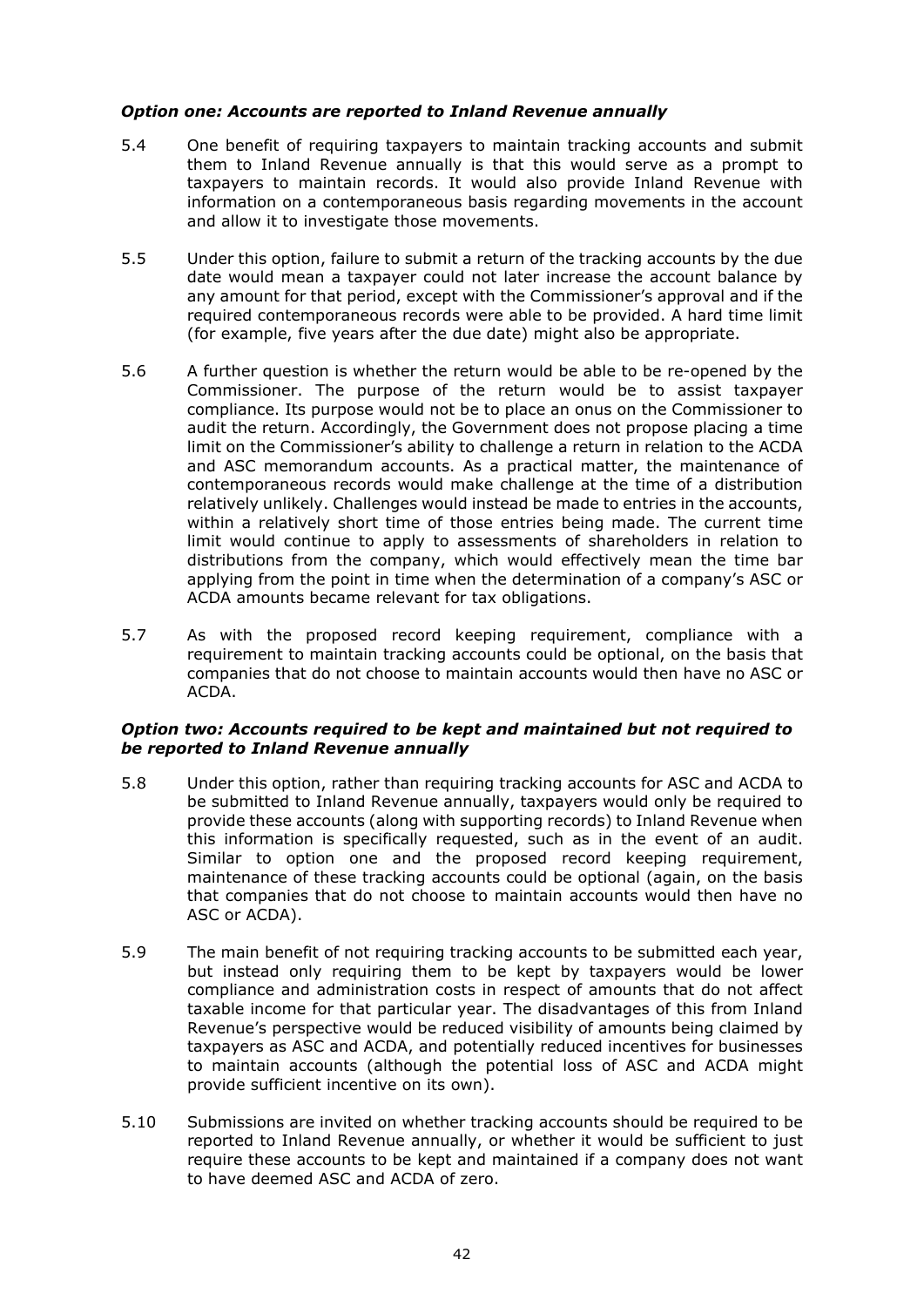## **Transitional**

- 5.11 The transitional issue here is considerable. Many, perhaps most, existing companies have not maintained contemporaneous ASC or ACDAs, relying instead on calculating the figure on a retrospective basis if it ever becomes necessary to do so. Requiring all existing companies to undertake a retrospective calculation would be onerous, and in many cases ultimately pointless, as the company will be wound up when wholly owned by another company, or with no amount returned to the shareholders.
- 5.12 Accordingly, the Government proposes that any change to the rules would only take effect for transactions occurring after the law is enacted. To the extent a company's ASC and ACDA figures rely on transactions occurring before that date, the current law would continue to apply. A company will have the onus of proof in establishing the amount of ASC and ACDA (as is the usual case for tax matters), but this burden can be satisfied at the time the ASC and ACDA accounts become relevant (that is, when shares are repurchased or liquidating distributions are made to shareholders).
- 5.13 Over time a greater and greater percentage of the total amount of ASC and ACDA will be under the new rules. This will make the calculation of dividends on liquidation of a company, for instance, much easier to determine.
- 5.14 Thought will need to be given as to the order in which credits to the ASC account can be used. For example, suppose a company formed in 1990, which issues \$1 million of shares after the introduction of tracking accounts. The company then returns \$750,000 to its shareholders in a share repurchase transaction. Should this first be debited against ASC arising before the tracking account was set up, with any excess recognised in the new account, or should it first be debited against the amount in the account (which in this case would mean the historic ASC would remain untouched, but the ASC subject to the new rules would be only \$250,000)?
- 5.15 In favour of debiting the ASC tracking account is the fact that it will be well documented. On the other hand, debiting historic ASC would support the gradual elimination of such ASC.

#### **Questions for submitters**

Submissions are sought on all aspects of this proposal, but in particular on:

- Whether the proposed transitional rule is appropriate.
- Whether the Commissioner should be able to reopen a return and on what basis.
- Whether the proposal strikes an appropriate balance between compliance costs and tax integrity.
- Whether the ASC and ACDA memorandum accounts should be reported in annual returns.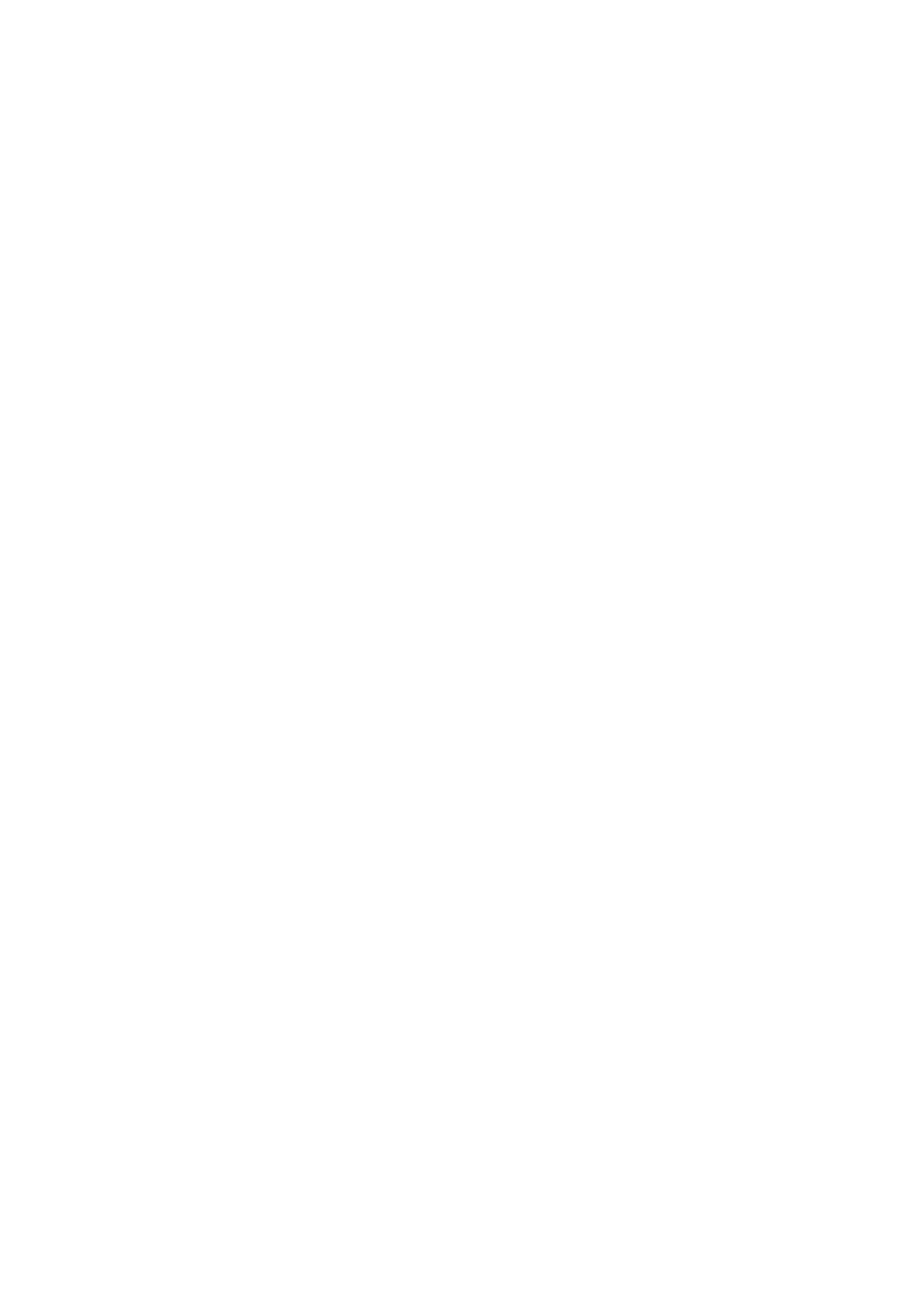# Part III: Personal services income attribution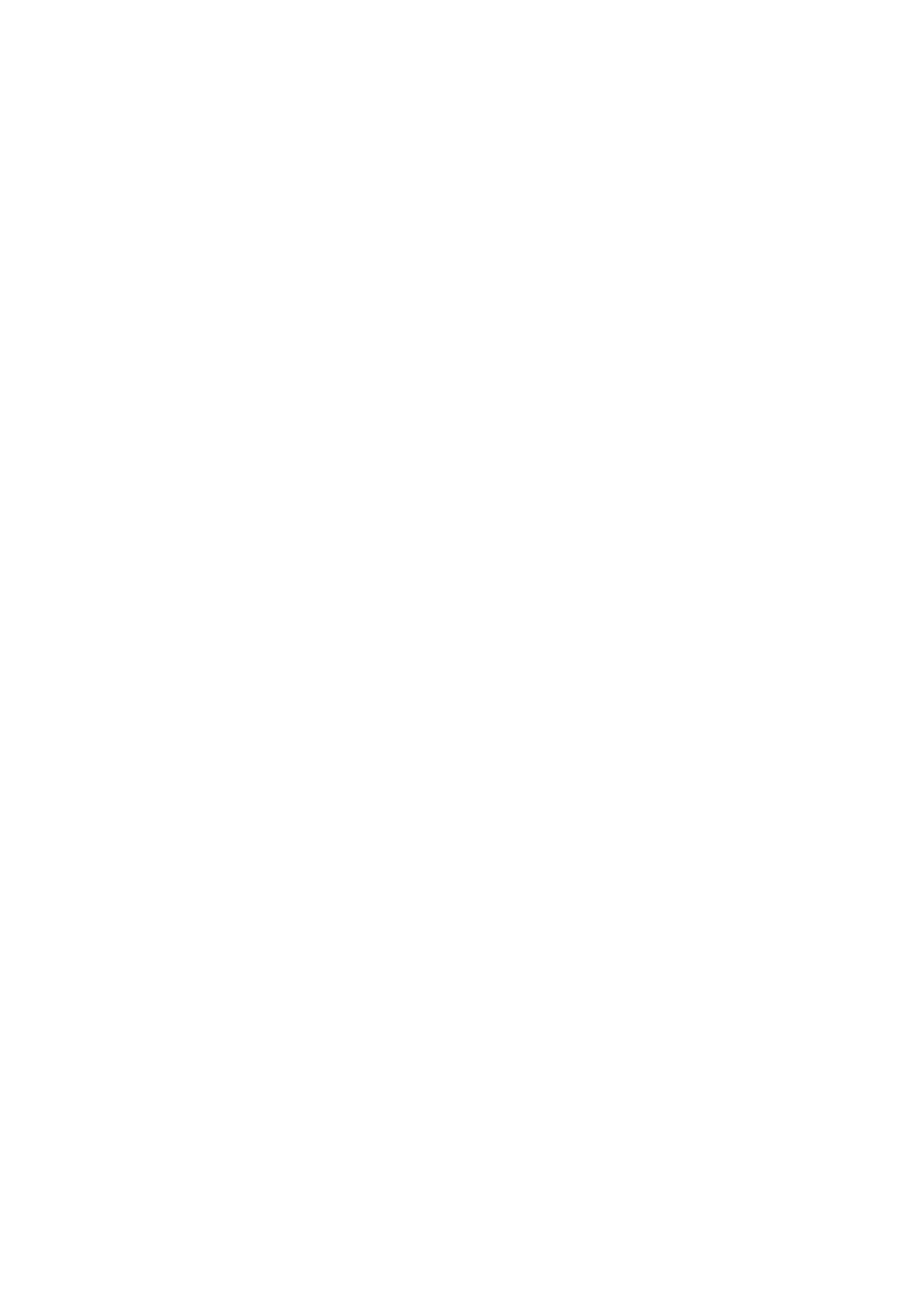## **CHAPTER 6**

## **Current law and problems**

#### **Summary**

This chapter examines the current law concerning the attribution of personal services income. First, it looks at the personal services attribution rule, which applies in certain circumstances when income from "personal services" performed by an individual is earned through an entity, such as a company or a trust. It then examines the precedent set by the *Penny and Hooper* case and the challenges for Inland Revenue in applying this precedent to cases where a taxpayer uses an associated entity as a conduit for selling personal services.

#### **Attribution rule for income from personal services**

- 6.1 The Income Tax Act 2007 contains an attribution rule for income from personal services. The attribution rule, contained in sections GB 27 to GB 29, prevents an individual avoiding the top personal tax rate by diverting income to an associated entity. A typical scenario is where an individual incorporates a company to contract for services. The company contracts with the customer and pays the 28% corporate tax rate on its fee income. The company then employs or sub-contracts with the individual to provide the service, often at a below-market rate. The company can either retain its profit or pass the profit back to the taxpayer in a tax-advantaged manner (for example, through a trust).
- 6.2 The attribution rule for income from personal services applies when an individual (the working person), who performs personal services, is associated with an entity (the associated entity) that provides those personal services to a third person (the buyer). The rule only applies when various threshold tests are met, most notably:
	- At least 80 percent of the associated entity's income from personal services during the income year is derived from the supply of services to the buyer or an associate of the buyer (or some combination thereof). This is referred to throughout this chapter as the "80 percent one buyer" rule.
	- At least 80 percent of the associated entity's income from personal services during the income year is derived from services that are performed by the working person or a relative of theirs (or some combination thereof). This is referred to as the "80 percent one natural person supplier" rule.
	- "Substantial business assets" are not a necessary part of the business structure that is used to derive the associated entity's income from personal services.
- 6.3 The combination of these tests targets the rule at individuals who, using an interposed entity, sell their labour to a buyer in the specific situation where these individuals would likely have traditionally supplied their labour as employees, rather than as independent contractors.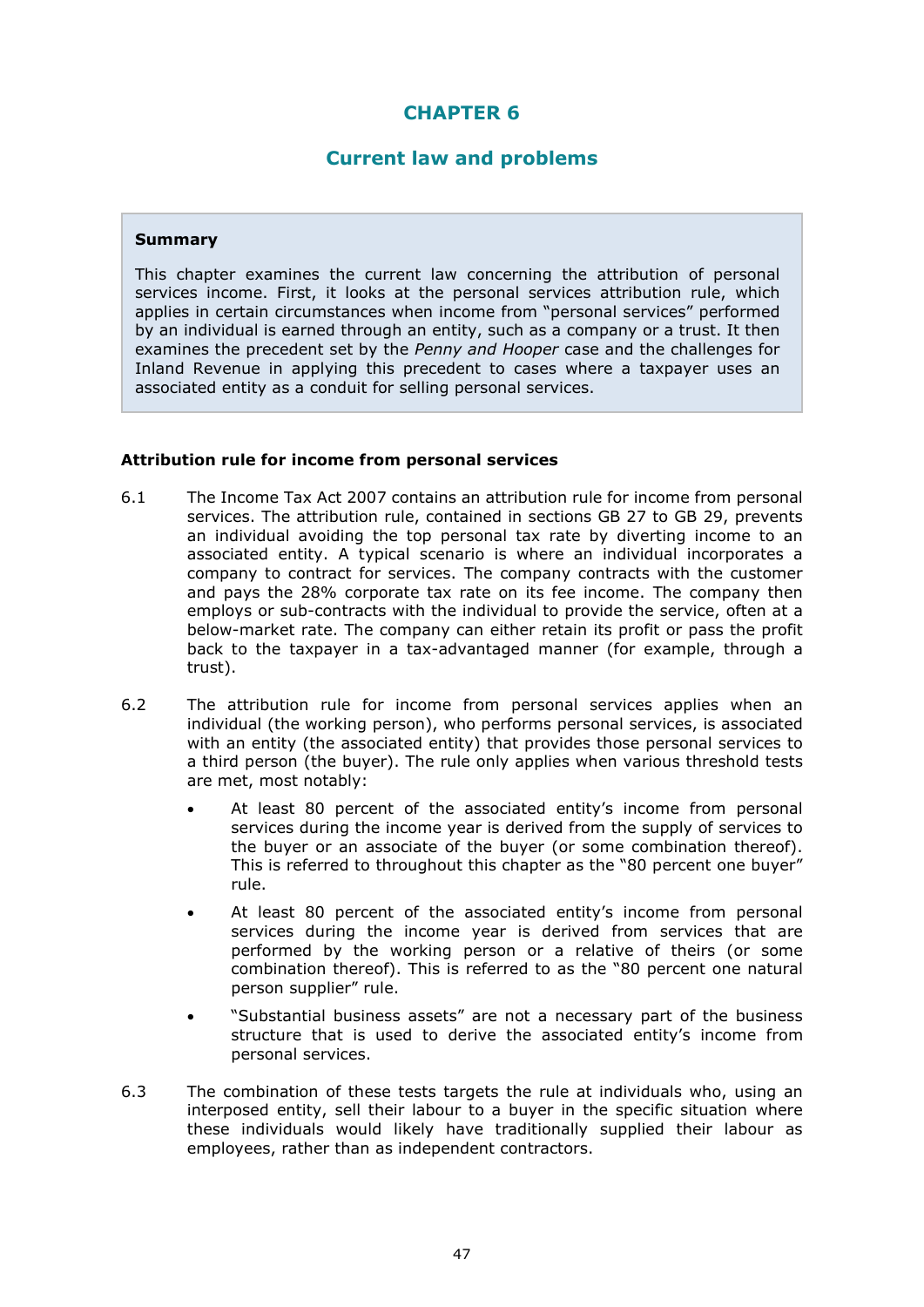#### **Background and current law**

#### *Personal services attribution rule*

- 6.4 The top personal tax rate was first increased to 39% in the year 2000. This provided an incentive for some employees and contractors to arrange their affairs so that they avoided paying the 39% rate. One of the responses was that simple avoidance schemes were targeted at people who would normally be regarded as employees. The policy response to this problem was to introduce the personal services attribution rule in 2000, shortly after the increase in the top personal rate took effect.
- 6.5 Under the personal services attribution rule, an amount of income of an associated entity is attributed to the working person, provided that:
	- during the income year, the buyer acquires services from the associated entity
	- the services are personally performed by the working person
	- the working person is associated with the associated entity at the time the services are personally performed by the working person (using the general definition of "associated persons" in subpart YB of the Income Tax Act 2007)
	- the two 80 percent tests (referred to above) are both met
	- the working person's net income for the income year  $-$  assuming the personal services attribution rule applies to attribute the income of the associated entity to the working person – is more than \$70,000,  $15$  and
	- as mentioned above, "substantial business assets" are not a necessary part of the business structure that is used to derive the associated entity's total income from personal services.<sup>[16](#page-47-1)</sup>
- 6.6 In relation to the last of these conditions, "substantial business assets" means depreciable property that, at the end of the associated entity's corresponding income year, has a total cost of more than either \$75,000 or 25 percent of the associated entity's total income from services for the income year.<sup>[17](#page-47-2)</sup> In the case of depreciable property subject to a finance lease or hire purchase agreement, the cost of the property includes the consideration provided to the lessee, including expenditure or loss incurred by the lessee in installing the asset for use unless the lessee is allowed a deduction for the expenditure or loss.<sup>[18](#page-47-3)</sup>
- 6.7 Section GB 27(3) provides a number of exemptions from the personal services attribution rule. Under the listed exemptions, the attribution of personal services income does not occur:
	- if both the associated entity and working person are non-residents or, in some circumstances, if the associated entity is a controlled foreign company

<span id="page-47-0"></span> $15$  Previously \$60,000, being the income threshold above which the former 39% marginal rate applied in 2000.

<span id="page-47-1"></span> $16$  Section GB 27(1) and (2).

<span id="page-47-2"></span> $17$  Section GB 28(6).

<span id="page-47-3"></span> $18$  Section GB 28(7)(a).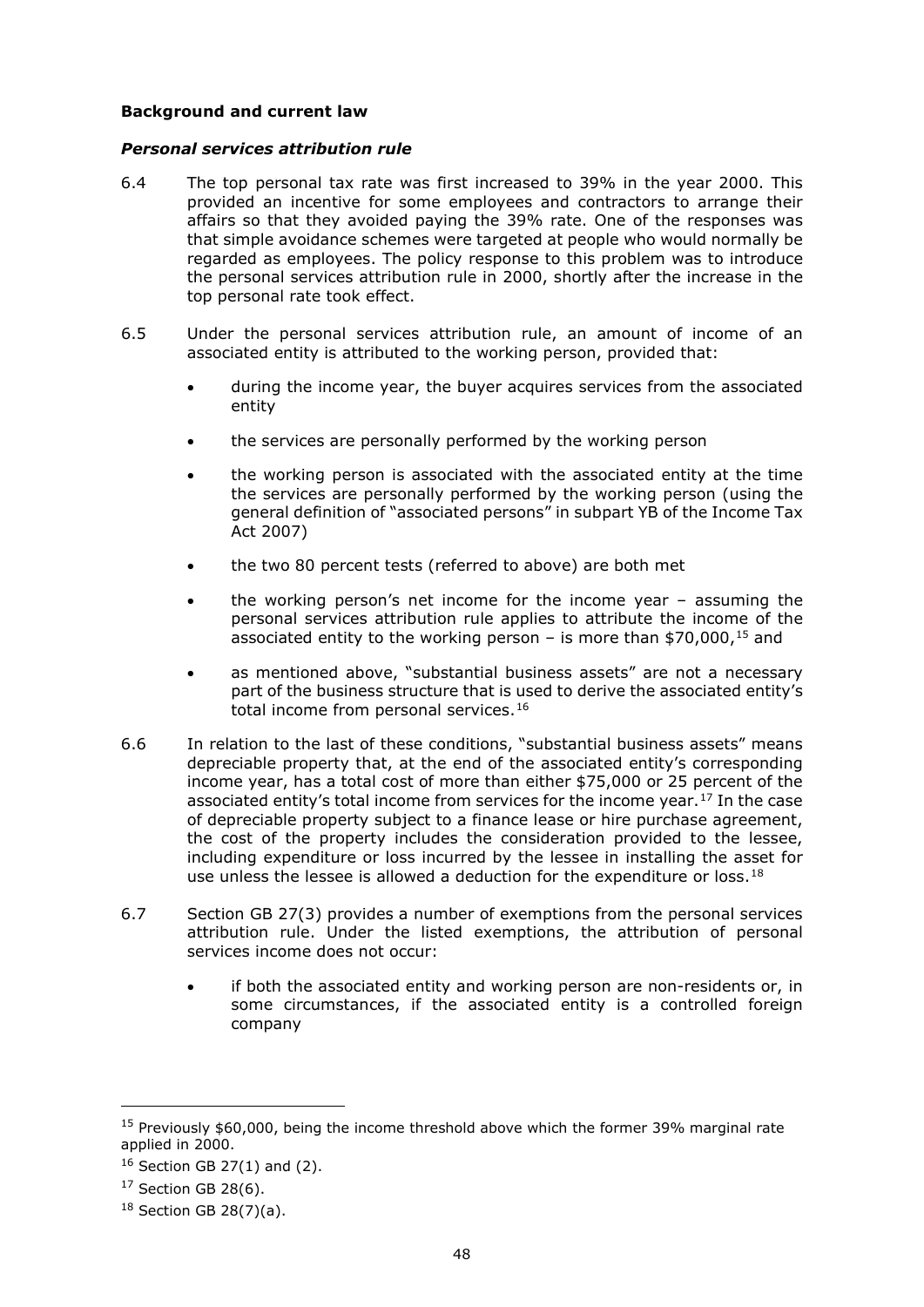- if the associated entity is a natural person and neither a partner of a partnership nor the trustee of a trust
- if the total amount of personal services income to be attributed to the working person is less than \$5,000, or
- to the extent to which the services personally performed by the working person are essential support for a product supplied by the associated entity.

#### *Penny and Hooper v Commissioner of Inland Revenue*

- 6.8 The top personal rate of 39% when viewed against the trustee and company tax rates (both of which remained at 33% in 2000 following the increase in the top personal rate) also provided an incentive for people who were not employees but who were instead operating small and medium businesses to arrange their affairs so that they avoided paying the 39% rate.
- 6.9 The most well-known of these cases, *Penny and Hooper v Commissioner of Inland Revenue*[19](#page-48-0) (referred to onwards as *Penny and Hooper*), concerned two orthopaedic surgeons who had both previously operated their surgery practices as sole traders – and who both (independently of one another) switched to operating their practices through a company they had incorporated before the increase in the top personal tax rate from 33% to 39%. Once the increase in the top personal tax rate took effect, each of the surgeons received a salary from his company that was well below the amount of income he had earned previously and was found to be well below market rates. The balance of the annual net income derived by each company from its surgery practice was distributed to the surgeon's family trust and taxed at the trustee rate of 33%. The effect of this arrangement was to avoid paying the top-up tax of six cents in the dollar.
- 6.10 Having been introduced in 2000, the personal services attribution rule was in place during the income years that were at issue in *Penny and Hooper*. However, as the personal services attribution rule was introduced for a different purpose (being to address the specific issue with contractors who were similar to employees arranging their affairs to avoid the top personal tax rate), it did not apply to the facts of that specific case.
- 6.11 The case instead centred around whether the taxpayers' use of corporate and family trust structures, combined with the "artificially low" salaries was tax avoidance for the purpose of the general anti-avoidance rule in section BG 1. In its ruling, the Supreme Court recognised there may be legitimate reasons for taxpayers to structure their business affairs using entities such as companies and trusts, but as the salaries were considered "contrived and artificial", the Court upheld the earlier decision of the Court of Appeal that the arrangements in question were tax avoidance arrangements.

#### **Issue**

- 6.12 Now that a new top personal rate has been introduced at 39%, the Government is considering whether the current settings of the personal services attribution rule are still appropriate or if they might need to be updated.
- 6.13 As part of this, consideration is being given to whether the fundamental rationale and design of the personal services attribution rule should be shifted

<span id="page-48-0"></span><sup>19</sup> *Penny and Hooper v Commissioner of Inland Revenue* [2011] NZSC 95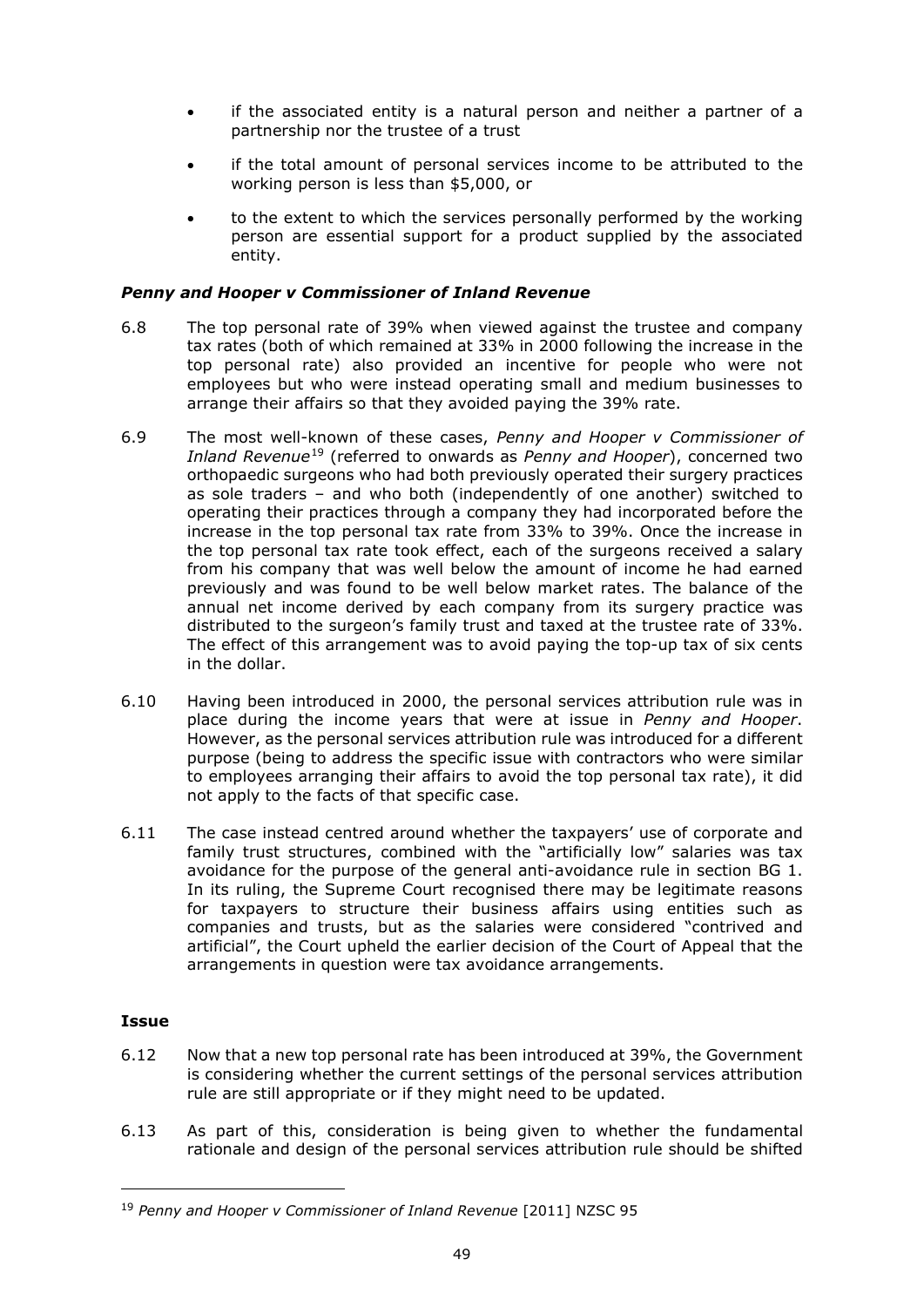from its original purpose of capturing employment like situations to instead apply more broadly to help to support the integrity of the 39% personal tax rate. This is because there is some concern that the rule in its current form may apply too narrowly, and therefore may not be effectively supporting the 39% personal tax rate as it is too easy for taxpayers to work around the rule.

- 6.14 There is a risk that taxpayers on the top personal tax rate of 39% will use trusts and companies to obtain a lower tax rate on what is in fact personal services income. This is an issue both for taxpayers providing personal services to a single customer (in which case the personal services attribution rule may apply) and taxpayers providing personal services to multiple customers (in which case the personal services attribution rule will not apply). In both cases, the economic reality is that the taxpayer is performing work and being paid for it – the entity is effectively just a conduit for the taxpayer's income-earning activity. Consequently, the taxpayer should be taxed on their fee income at the applicable marginal rate. However, the legal structure used allows tax to be paid at the lower corporate rate. As such, there may be grounds in some instances for attributing the personal services income to the individual taxpayer and taxing it at their marginal rate.
- 6.15 The precedent set by the Supreme Court's decision in *Penny and Hooper* covers similar ground to the personal services attribution rule. In some respects, the potential application of the *Penny and Hooper* precedent is broader than that of the personal services attribution rule, as the former is not constrained by the various threshold tests that limit the scope of the latter.
- 6.16 At the same time, reliance on the *Penny and Hooper* precedent has significant limitations from Inland Revenue's perspective, owing to the fact that it is premised on the application of the general anti-avoidance rule in section BG 1. In particular the *Penny and Hooper* precedent will only apply to arrangements where there is an evident purpose of tax avoidance. It is not always obvious whether arrangements have such a purpose, and it can be time consuming and resource intensive to prove that there is one. The general experience has been that, when there is a specific and identifiable situation where avoidance is a concern, it is usually better to have a specific rule that addresses that concern than it is to rely on the general anti-avoidance rule. Further, the policy concern about the derivation of personal services income through companies is not restricted to arrangements with a purpose of tax avoidance. Therefore, it is preferable to have a specific "black letter" rule dealing with personal services rather than relying on section BG 1.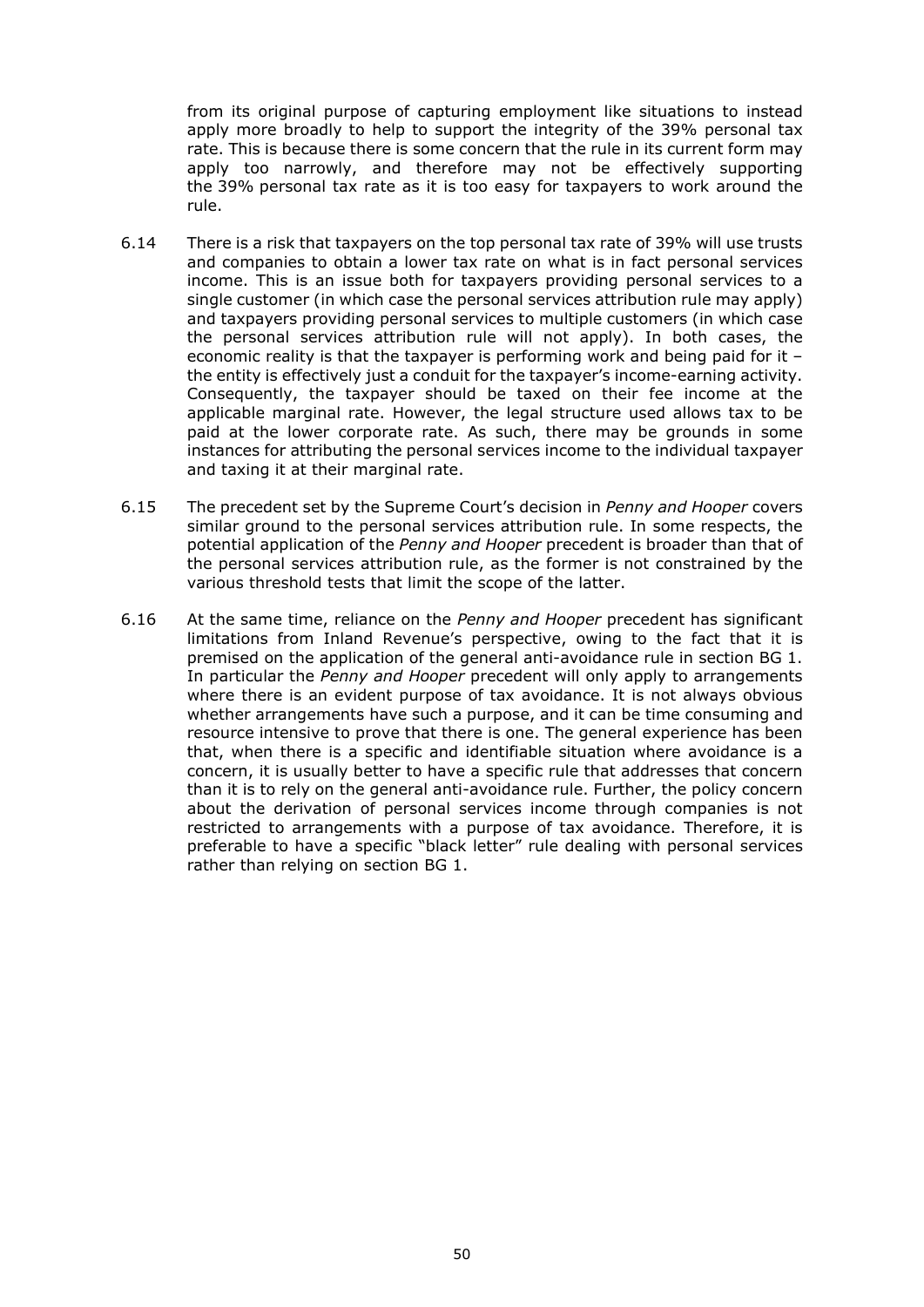# **CHAPTER 7**

## **Proposal**

#### **Summary**

This chapter suggests a number of options for broadening the scope of the personal services attribution rule. If implemented, the changes suggested in this chapter would represent a shift in the focus of the rule from narrowly targeting taxpayers who are similar to employees, towards capturing a wider array of scenarios where an individual may use an associated entity as a conduit for selling their personal services to one or more customers.

#### **"80 percent one buyer" rule**

7.1 The "80 percent one buyer" rule described in the previous chapter narrowly targets the personal services attribution rule at taxpayers that are dependent on a single customer (and so are closer to employees). However, as also mentioned in that chapter, the problem is not limited to just those taxpayers that are dependent on a single customer. Example 8 illustrates how there might also be an issue when a taxpayer that performs personal services has multiple customers.

#### **Example 8: Personal services business with multiple customers**

Bill is an accountant who is the sole employee and shareholder of his company, A Plus Accounting Ltd. The company pays the 28% corporate tax rate on the income from accounting services provided to clients and pays a salary to Bill of \$70,000. Any residual profits are either retained in the company or are made available to Bill as loans.

## *Suggested solution*

7.2 In light of this issue, the Government is proposing that the 80 percent one buyer rule be removed altogether. Submissions are invited on this proposal and whether there would be any issues if it proceeds into legislation.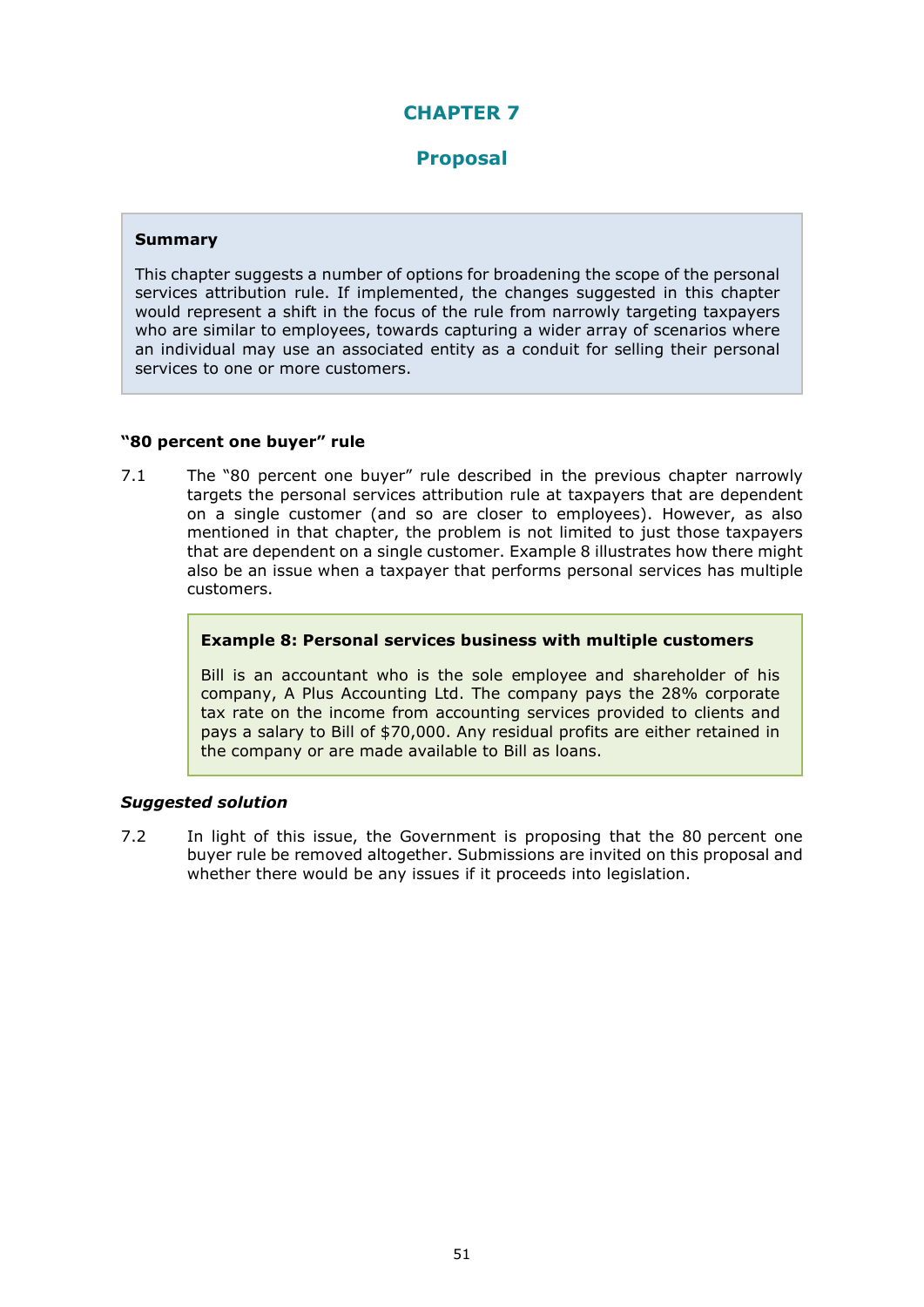### **Example 9: Effect of removing 80 percent one buyer rule**

Consider Bill in Example 8. Assuming the 80 percent one buyer rule is removed, the personal services attribution rule would apply so that the income of A Plus Accounting Ltd (the associated entity) is attributed to Bill (the working person). This is because:

- During the income year, the buyers (clients) acquire services from the associated entity (A Plus Accounting Ltd).
- The services are personally performed by the working person (Bill).
- Bill is associated with A Plus Accounting Ltd at the time the services are personally performed by Bill.
- More than 80 percent of A Plus Accounting Ltd's income from personal services during the income year is derived from services that are performed by Bill.
- Bill's net income for the income year assuming the personal services attribution rule applies to attribute the income of A Plus Accounting Ltd to Bill – is more than \$70,000.
- Substantial business assets are not a necessary part of the business structure that is used to derive A Plus Accounting Ltd's total income from personal services (the only business assets of A Plus Accounting Ltd are basic office furniture and equipment, which only cost \$20,000 in total, easily below 25 percent of the amount of income A Plus Accounting Ltd derives annually from personal services).

#### **"80 percent one natural person supplier" rule**

- 7.3 As described in the previous chapter, the "80 percent one natural person supplier" rule requires that at least 80 percent of the associated entity's income from personal services during the income year is derived from services that are performed by the working person or a relative of theirs, or some combination thereof.
- 7.4 In some circumstances, this rule might potentially be seen as too restrictive. Conceivably, there may be another individual (unrelated to the working person from whose efforts most of the associated entity's income from personal services is derived) whose labour contributes more than 20 percent of the associated entity's income from personal services. There is a question as to whether it is correct from a policy perspective that attribution does not apply even if the associated entity's income from personal services is *mostly* derived by the efforts of one person and/or a relative of theirs, simply because the entity's income from personal services is not almost entirely derived by the person's and/or a relative's efforts. This is essentially a question about where the threshold for attribution should be for the level of contribution of the working person, rather than a significant change in intended scope.

#### *Suggested solution*

7.5 One possible option the Government is considering is lowering the 80 percent threshold for the test to 50 percent. In other words, the personal services attribution rule would apply if the associated entity's income from personal services is *mostly* derived by the efforts of one person and/or a relative of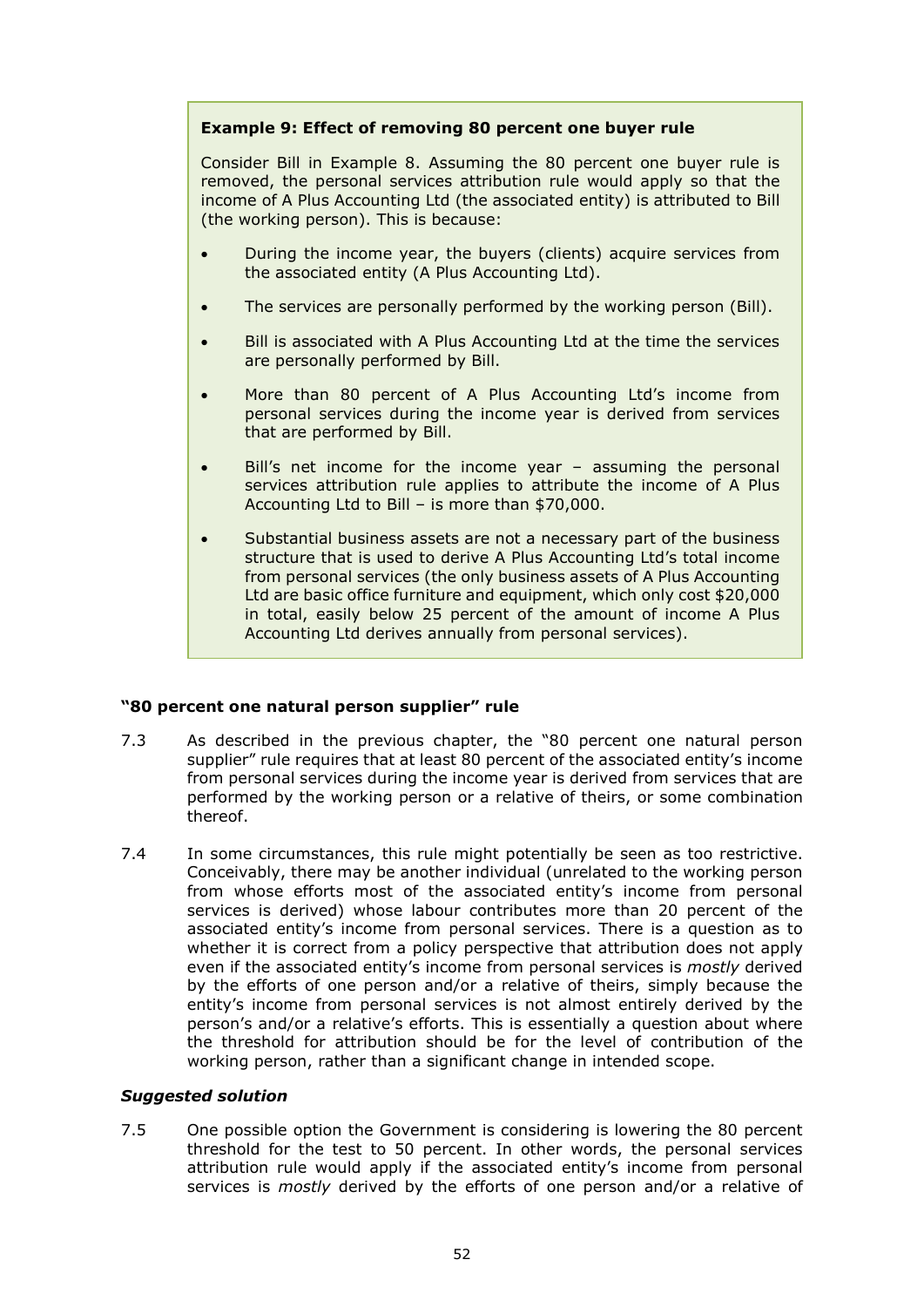theirs, rather than almost all the entity's income from personal services being derived by the person's and/or a relative's efforts.

7.6 Submissions are invited on whether this suggestion is a sensible one, and whether there are any foreseeable problems with it.

#### **Substantial business assets test**

7.7 As outlined in the previous chapter, the threshold for the substantial business assets test is currently the lower of \$75,000 or 25 percent of the associated entity's income from personal services for the income year. This threshold has not changed since the introduction of the personal services attribution rule in 2000. There is a question as to whether the \$75,000 threshold in this test should be revised upward so that it is set at a level that more accurately reflects the cost of business assets today.

#### *Suggested solution*

- 7.8 The Government suggests two possible options for increasing the threshold:
	- **Option one:** The lower of **\$200,000** or 25 percent of the associated entity's income from personal services for the income year, excluding the cost of passenger or luxury vehicles unless the entity's business is a transportation business.
	- **Option two:** The lower of **\$150,000** or 25 percent of the associated entity's income from personal services for the income year, excluding the cost of passenger or luxury vehicles unless the entity's business is a transportation business.
- 7.9 The suggested exclusion of passenger and luxury vehicles for the purposes of determining whether the cost of the associated entity's depreciable property exceeds the substantial business assets threshold is in recognition of a number of factors. Namely, vehicles are not always purely business assets; they can cost substantially more than is necessary for a business purpose; and they are often more incidental rather than integral to the work performed by the working person (in that they are how the person travels to the work in a lot of cases, rather than how they do the work).
- 7.10 Any increase in the threshold will not affect taxpayers whose business assets cost more than 25 percent of their income. The effective threshold will therefore only be greater than \$75,000 where the income from personal services for the income year is greater than \$300,000. Submissions are invited on whether the suggested thresholds are appropriate, and whether there is a better option for increasing the threshold for the substantial business assets test.

#### **Net income of working person test**

- 7.11 For the personal services attribution rule to apply, the working person's net income for the income year must be more than \$70,000. In determining whether the \$70,000 threshold is exceeded, it is first assumed that the personal services attribution rule applies to attribute the income of the associated entity to the working person.
- 7.12 Given the main purpose of a possible expansion of the personal services attribution rule is to ensure the integrity of the top personal tax rate of 39%, some parties may see a rationale for increasing the \$70,000 threshold. However, it is noted that a five percent differential still exists between the 33% personal tax rate (which applies to each dollar of income earned between